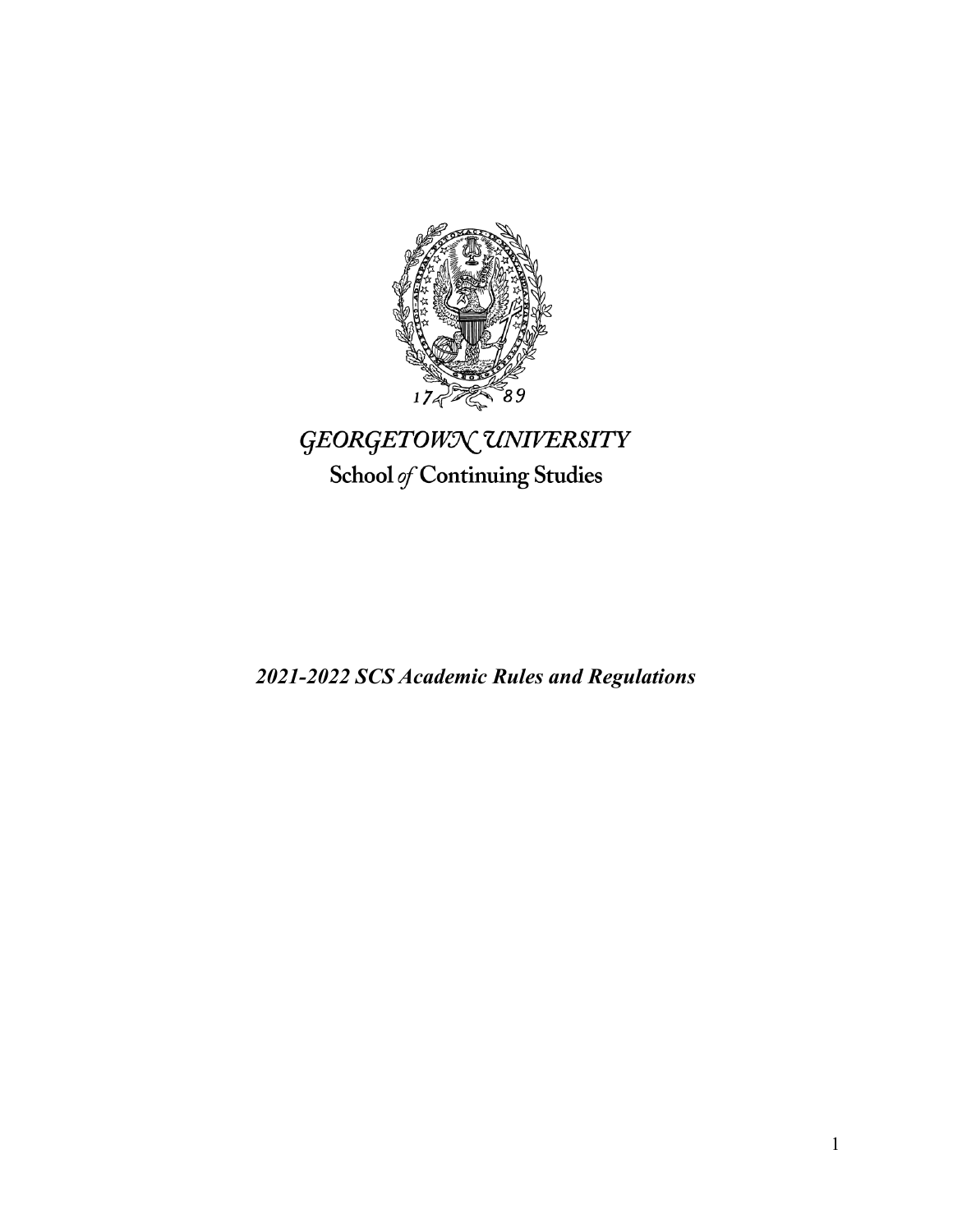| Welcome                                                                                                                                                                                                                                                                                                                                                                                                                                                                                                                                                                                                                                     | 5                                                                                |
|---------------------------------------------------------------------------------------------------------------------------------------------------------------------------------------------------------------------------------------------------------------------------------------------------------------------------------------------------------------------------------------------------------------------------------------------------------------------------------------------------------------------------------------------------------------------------------------------------------------------------------------------|----------------------------------------------------------------------------------|
| <b>University Mission Statement</b>                                                                                                                                                                                                                                                                                                                                                                                                                                                                                                                                                                                                         | 6                                                                                |
| <b>School Mission Statement</b>                                                                                                                                                                                                                                                                                                                                                                                                                                                                                                                                                                                                             | $\tau$                                                                           |
| Jesuit Values at Georgetown University: The Spirit of Georgetown                                                                                                                                                                                                                                                                                                                                                                                                                                                                                                                                                                            | 7                                                                                |
| Accreditation & Certification Information                                                                                                                                                                                                                                                                                                                                                                                                                                                                                                                                                                                                   | 10                                                                               |
| Disclaimer, Website, and Update Information                                                                                                                                                                                                                                                                                                                                                                                                                                                                                                                                                                                                 | 10                                                                               |
| Owner of Institution                                                                                                                                                                                                                                                                                                                                                                                                                                                                                                                                                                                                                        | 10                                                                               |
| <b>University Policies</b><br>Revenue and Receivables Department<br>Course Registration and Tuition Liability and Fees<br><b>Educational Records Policy</b><br>Equal Opportunity and Non-Discrimination in Education<br>Policy Statement on Harassment (Related to Protected Categories)<br>Sexual Misconduct and Sexual Harassment<br>Title IX Pregnancy Modifications and Adjustments<br>Accommodating Students' Religious Observances Policy<br>The Student Right-to-Know and Campus Security Act<br>Change of Address<br>Directory Information Disclosure Policy<br>Emergency Closures, Preparedness, and University Safety<br>HOYAlert | 11<br>11<br>14<br>15<br>19<br>19<br>20<br>20<br>20<br>21<br>21<br>21<br>21<br>22 |
| Academic Integrity & Student Conduct<br>The Georgetown University Honor Code and System<br>Plagiarism, Citing Sources, and Academic Research<br>Avoiding Plagiarism and Uncited Paraphrasing<br>Human Subjects Research<br>Student Conduct, Civility, and Engagement                                                                                                                                                                                                                                                                                                                                                                        | 22<br>22<br>23<br>24<br>24<br>25                                                 |
| Program Enrollment & Course Registration<br>Technology Skills Required<br><b>Technology Equipment Required</b><br><b>Transfer Credits</b><br>Undergraduate Certificates<br>Bachelor of Arts in Liberal Studies                                                                                                                                                                                                                                                                                                                                                                                                                              | 25<br>25<br>26<br>26<br>26<br>27                                                 |
| Transfer Credit from Another GU Undergraduate Program to SCS                                                                                                                                                                                                                                                                                                                                                                                                                                                                                                                                                                                | 27                                                                               |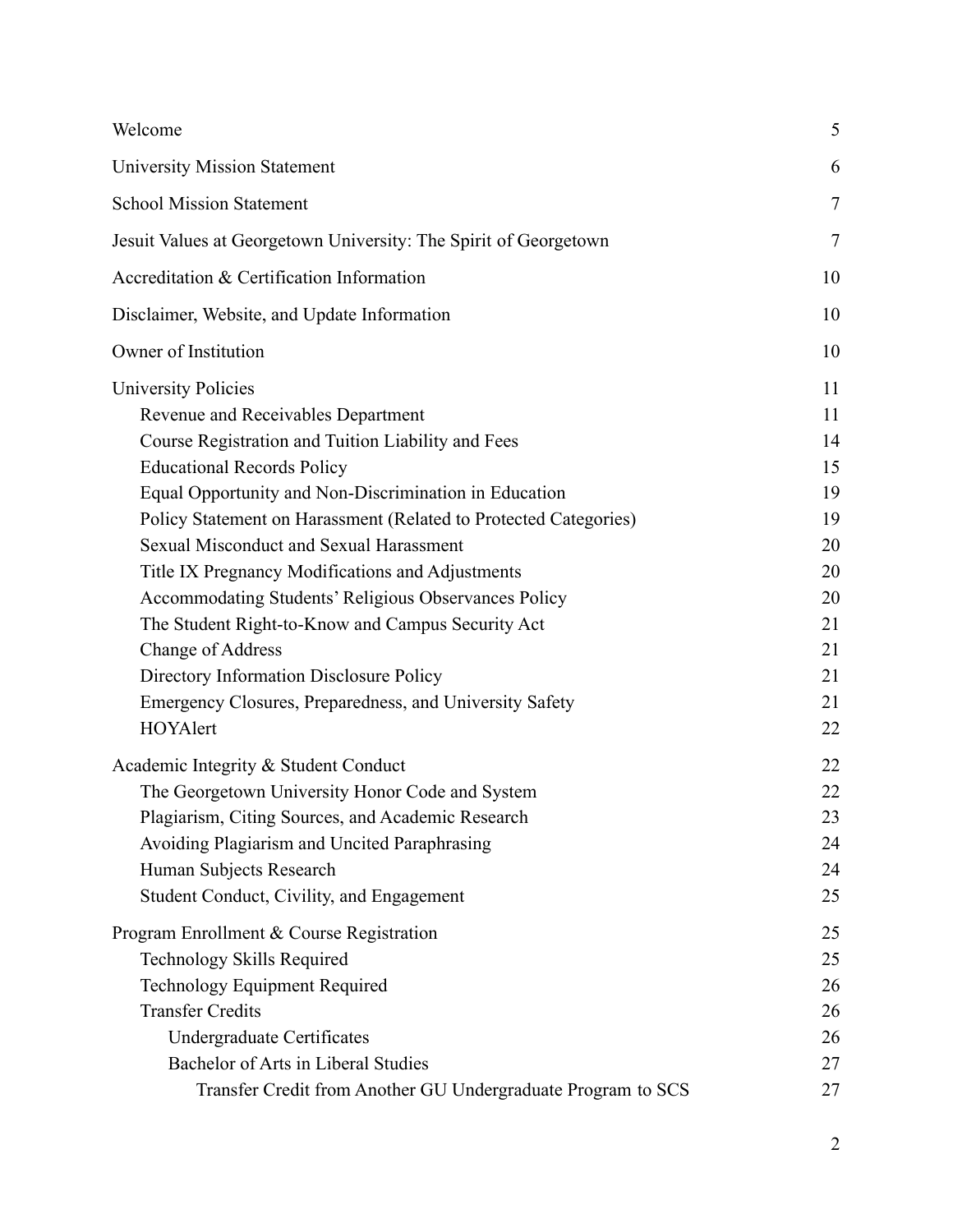| Transfer Credit from SCS to Another Undergraduate Program or Institution                                                                      | 27 |
|-----------------------------------------------------------------------------------------------------------------------------------------------|----|
| Graduate Certificate                                                                                                                          | 28 |
| Master of Arts in Liberal Studies, Master of Professional Studies, Executive Master of<br>Professional Studies, and Doctor of Liberal Studies | 28 |
| Transfer Credit from another GU Graduate Program into SCS                                                                                     | 29 |
| Transfer Credit from SCS to another Program or Institution                                                                                    | 30 |
| Transfer Credit through the Consortium (MPS, DLS, and BALS)                                                                                   | 30 |
| Use of Earned Credits When Applying to Another SCS Program                                                                                    | 31 |
| Advanced Standing (DLS Program Only)                                                                                                          | 32 |
| <b>Waiver Requests: MPS Foundation Courses</b>                                                                                                | 32 |
| <b>Continuous Enrollment Requirements</b>                                                                                                     | 33 |
| <b>Student Responsibility for Degree Planning</b>                                                                                             | 33 |
| Internships and On-Site Practical Experiences for Credit                                                                                      | 33 |
| Travelling for Study Tours, Residencies, and Other Georgetown Sponsored Events                                                                | 34 |
| <b>Independent Studies and Tutorials</b>                                                                                                      | 34 |
| Course Modalities (On-Campus & Online Courses)                                                                                                | 35 |
| I. Veteran Students                                                                                                                           | 35 |
| II. International Students                                                                                                                    | 36 |
| <b>Additional Guidance for Modality Selection</b>                                                                                             | 36 |
| Academic Calendar                                                                                                                             | 38 |
| <b>Student Responsibility for Registration Decisions</b>                                                                                      | 38 |
| <b>Student Enrollment Status</b>                                                                                                              | 39 |
| Provisional, Non-Degree Enrollment                                                                                                            | 39 |
| Part-Time Student Status                                                                                                                      | 40 |
| <b>Full-Time Student Status</b>                                                                                                               | 40 |
| Undergraduate Certificate Registration                                                                                                        | 41 |
| Graduate Certificate Registration                                                                                                             | 41 |
| <b>Registration Holds</b>                                                                                                                     | 41 |
| <b>Leaves of Absence</b>                                                                                                                      | 41 |
| Personal Leave of Absence                                                                                                                     | 42 |
| Medical Leave of Absence                                                                                                                      | 44 |
| Military Leave of Absence                                                                                                                     | 45 |
| Satisfactory Academic Progress (SAP) for Financial Aid                                                                                        | 49 |
| Withdrawal                                                                                                                                    | 49 |
| Course Withdrawal                                                                                                                             | 49 |
| Program Withdrawal                                                                                                                            | 49 |
|                                                                                                                                               |    |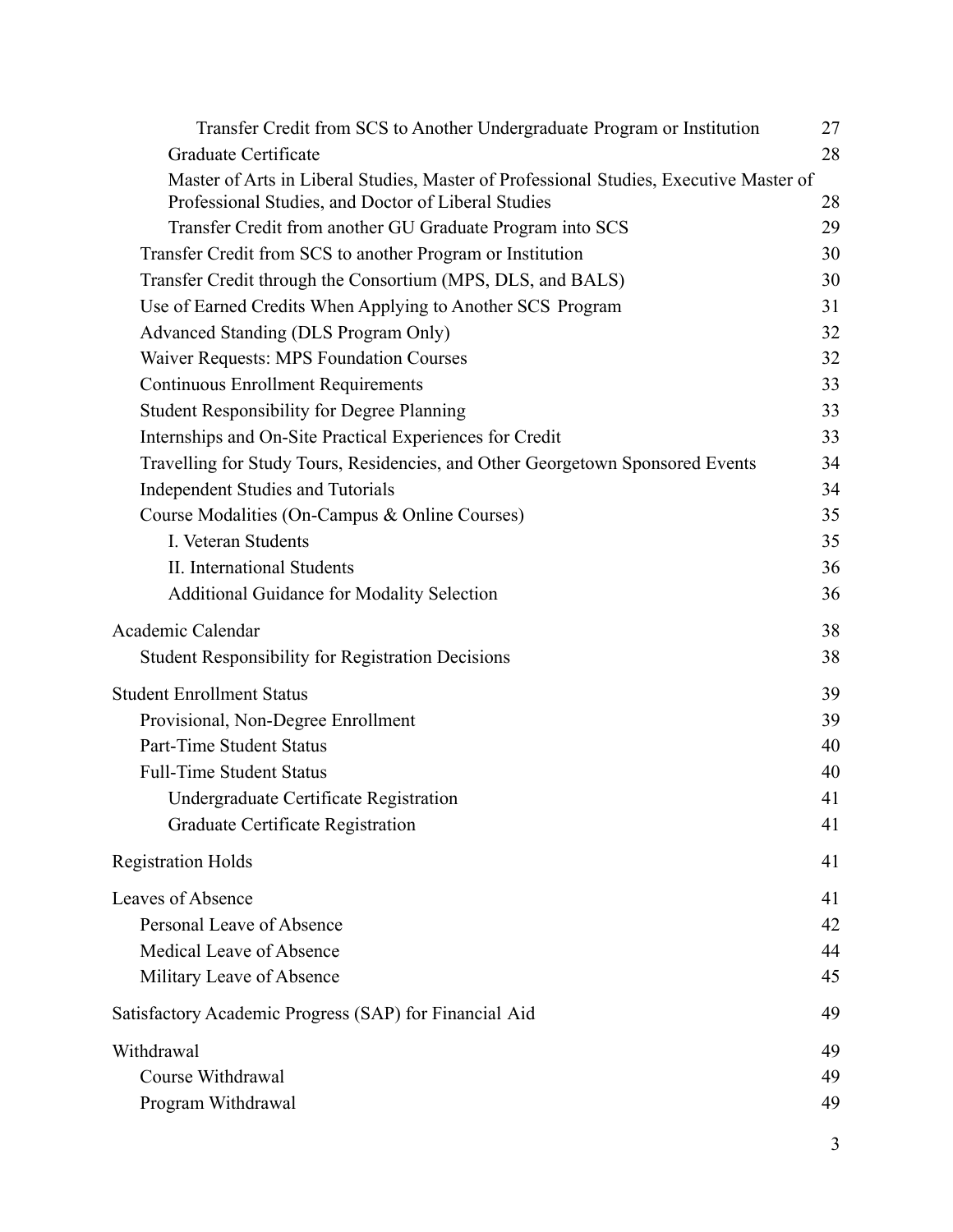| <b>Retroactive Course Withdrawal</b>                                                                                                                                                                                                                                                                                                                                                             | 50                                           |
|--------------------------------------------------------------------------------------------------------------------------------------------------------------------------------------------------------------------------------------------------------------------------------------------------------------------------------------------------------------------------------------------------|----------------------------------------------|
| <b>SCS Academic Council</b>                                                                                                                                                                                                                                                                                                                                                                      | 51                                           |
| Certificate and Degree Time Limits                                                                                                                                                                                                                                                                                                                                                               | 52                                           |
| Academic Overload                                                                                                                                                                                                                                                                                                                                                                                | 52                                           |
| Re-Admission after Prior Attendance                                                                                                                                                                                                                                                                                                                                                              | 53                                           |
| Re-Enrollment after Prior Attendance                                                                                                                                                                                                                                                                                                                                                             | 53                                           |
| <b>Termination and Dismissal Appeals</b>                                                                                                                                                                                                                                                                                                                                                         | 54                                           |
| Grades & Grading<br><b>Undergraduate Grading System</b><br>Graduate Grading System<br><b>Grading Scales</b><br>Course Syllabi and Grading Criteria<br>Incomplete Grades and Deadlines<br>Bachelor of Arts in Liberal Studies<br>Master of Arts in Liberal Studies, Graduate Certificates, Master of Professional Studies,<br>Executive Master of Professional Studies, Doctor of Liberal Studies | 56<br>56<br>56<br>57<br>57<br>57<br>57<br>58 |
| Repeating a Course<br>Undergraduate Certificate and Bachelor of Arts in Liberal Studies<br>Graduate Certificate and Professional Studies<br>Master of Arts in Liberal Studies and Doctor of Liberal Studies                                                                                                                                                                                      | 60<br>60<br>60<br>61                         |
| Course Grade Changes and Time Limits                                                                                                                                                                                                                                                                                                                                                             | 62                                           |
| Course Grade Appeals                                                                                                                                                                                                                                                                                                                                                                             | 62                                           |
| <b>Academic Standing</b><br>Undergraduate Certificate Academic Standing<br>Bachelor of Liberal Arts Academic Standing<br>Graduate Certificate Academic Standing<br>Professional Studies Academic Standing<br>Master of Arts in Liberal Studies Academic Standing<br>Doctor of Liberal Studies Academic Standing                                                                                  | 64<br>65<br>65<br>66<br>67<br>68<br>70       |
| Certificate to Degree Matriculation                                                                                                                                                                                                                                                                                                                                                              | 71                                           |
| <b>Certificate Completion</b><br>Application to Complete<br>Certificate Distribution                                                                                                                                                                                                                                                                                                             | 71<br>71<br>72                               |

4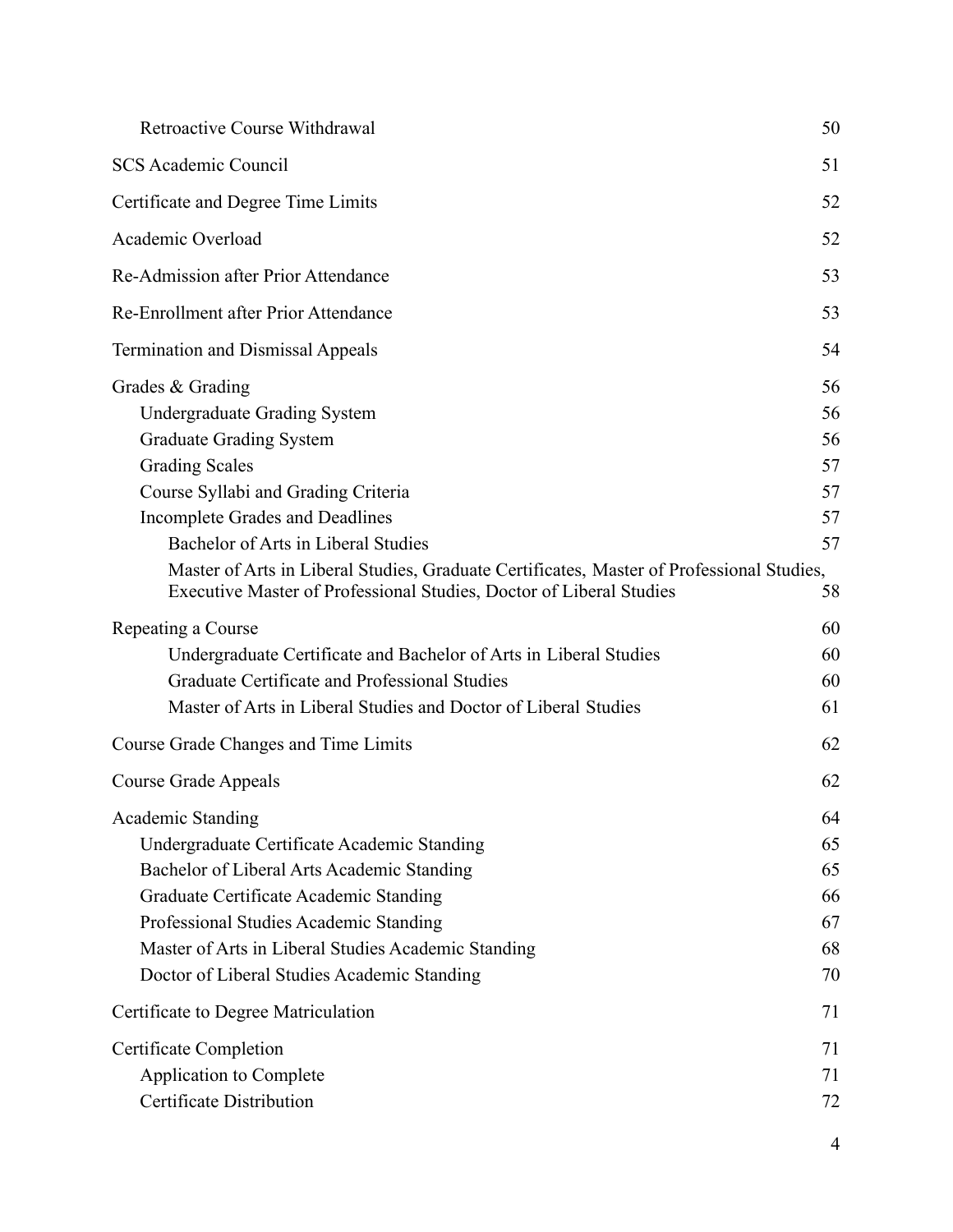| Graduation (For Degree Seekers)              | 72 |
|----------------------------------------------|----|
| <b>Graduation Application</b>                | 72 |
| Degree Conferral                             | 73 |
| Commencement                                 | 73 |
| Academic Awards and Honors                   | 74 |
| Diplomas                                     | 74 |
| Diploma and Graduate Certificate Name Policy | 74 |
| <b>Financial Clearance</b>                   | 75 |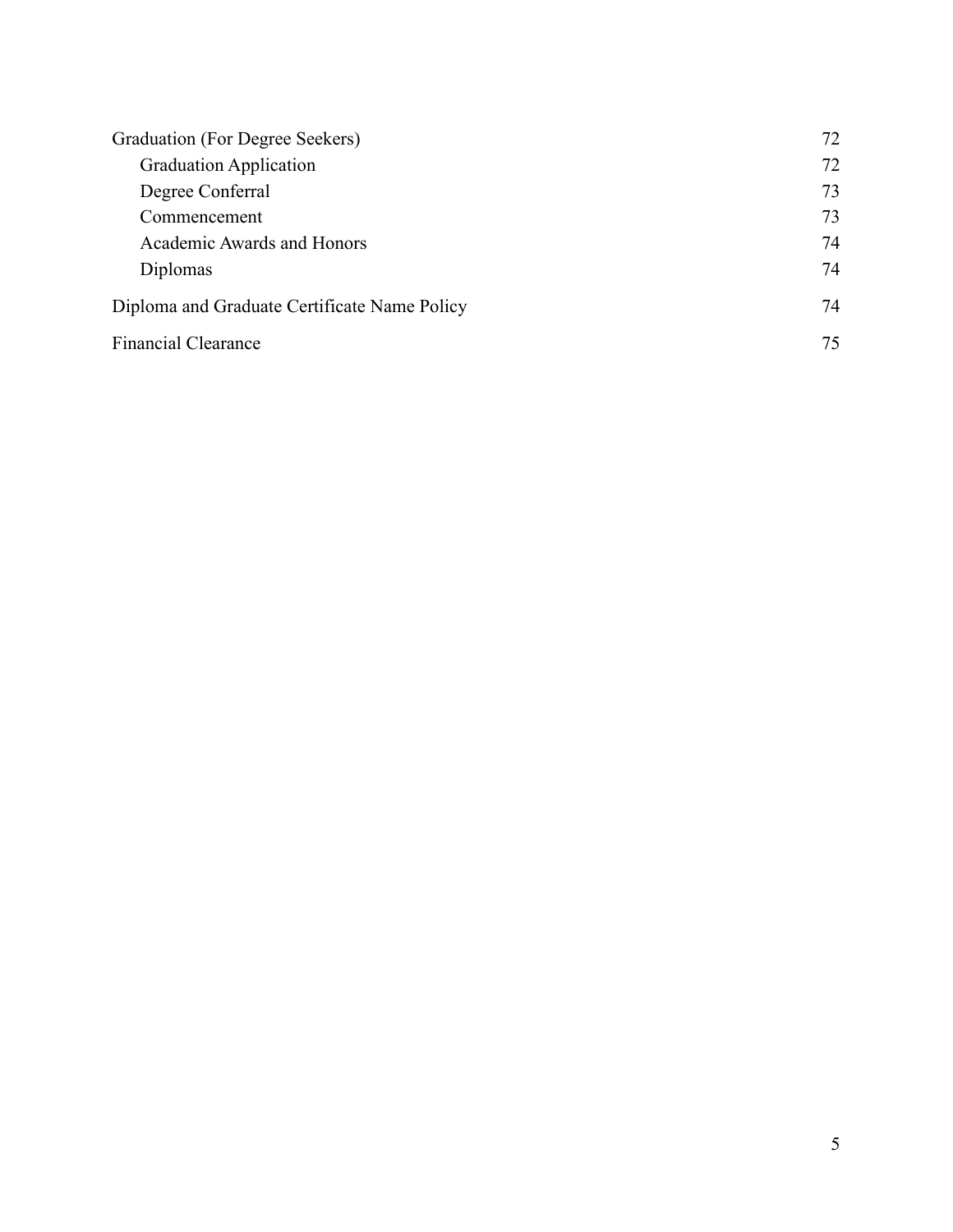### <span id="page-5-0"></span>**Welcome**

Welcome to Georgetown University and the academic programs in the School of Continuing Studies (SCS).

Students should familiarize themselves with all of the rules, regulations, and procedures relevant to pursuing a degree at SCS and attendance at Georgetown. In addition to the information in this handbook, students are responsible for adhering to all policies set forth by their academic program, as well as University regulations including but not limited to: registration, withdrawal, and refund deadlines, the Honor System, the Code of Student Conduct. Students in the BALS program must also adhere to the guidelines set forth in the Undergraduate Bulletin ([https://bulletin.georgetown.edu/scs\)](https://bulletin.georgetown.edu/scs).

**Unawareness of these rules will not be accepted as an excuse for failure to act in accordance with them.** Students should seek clarification from their academic advisors regarding any policies or regulations they have questions about.

Sincerely,

The Office of Academic Affairs and Compliance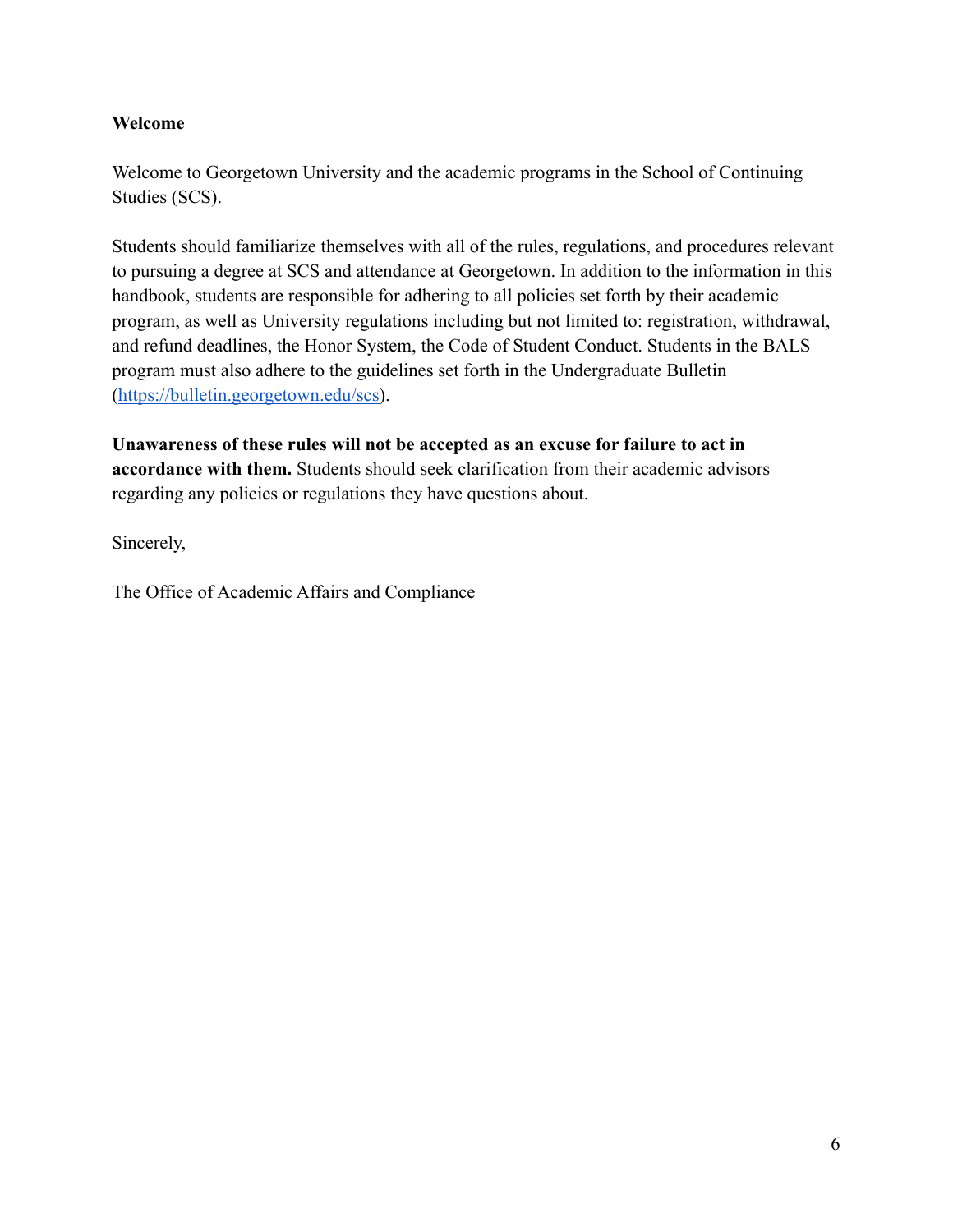### <span id="page-6-0"></span>**University Mission Statement**

Georgetown is a Catholic and Jesuit, student-centered research university. Established in 1789 in the spirit of the new republic, the university was founded on the principle that serious and sustained discourse among people of different faiths, cultures, and beliefs promotes intellectual, ethical and spiritual understanding. We embody this principle in the diversity of our students, faculty and staff, our commitment to justice and the common good, our intellectual openness and our international character.

An academic community dedicated to creating and communicating knowledge, Georgetown provides excellent undergraduate, graduate and professional education in the Jesuit tradition for the glory of God and the well-being of humankind. Georgetown educates women and men to be reflective lifelong learners, to be responsible and active participants in civic life and to live generously in service to others.

#### <span id="page-6-1"></span>**School Mission Statement**

To deliver a world-class, values-based education to a diverse array of communities and individuals throughout their academic and professional careers; to improve employability and develop workforces; and to contribute to building a civic-minded, well-informed, and globally aware society.

# <span id="page-6-2"></span>**Jesuit Values at Georgetown University: The Spirit of Georgetown https://missionandministry.georgetown.edu/thespiritofgeorgetown/values#community**

By its very definition as a Jesuit school, Georgetown is an inclusive community that welcomes students and faculty members from all backgrounds. In the words of Father Philip Borroughs, former Vice President for Mission and Ministry at Georgetown, "Because we respect the wide variety of religious and humanist perspectives of our colleagues, we often describe ourselves as a 'centered pluralism.' In other words, as we cherish Catholic and Jesuit identity which centers this great University, we also respect and engage the plurality of traditions which are held by members of our community."

Students are encouraged to familiarize themselves with the core values that define the University. We understand and appreciate that some of these values will resonate more directly with some students than others; however, our hope is that our students will endeavor to find ways to incorporate these values into their academic experience as they deem appropriate and practical.

The following text is quoted directly from the website listed above: A Jesuit institution, Georgetown is grounded in a 450-year-old educational tradition inspired by St. Ignatius of Loyola, the founder of the Society of Jesus. Today, as a consequence of this long tradition, we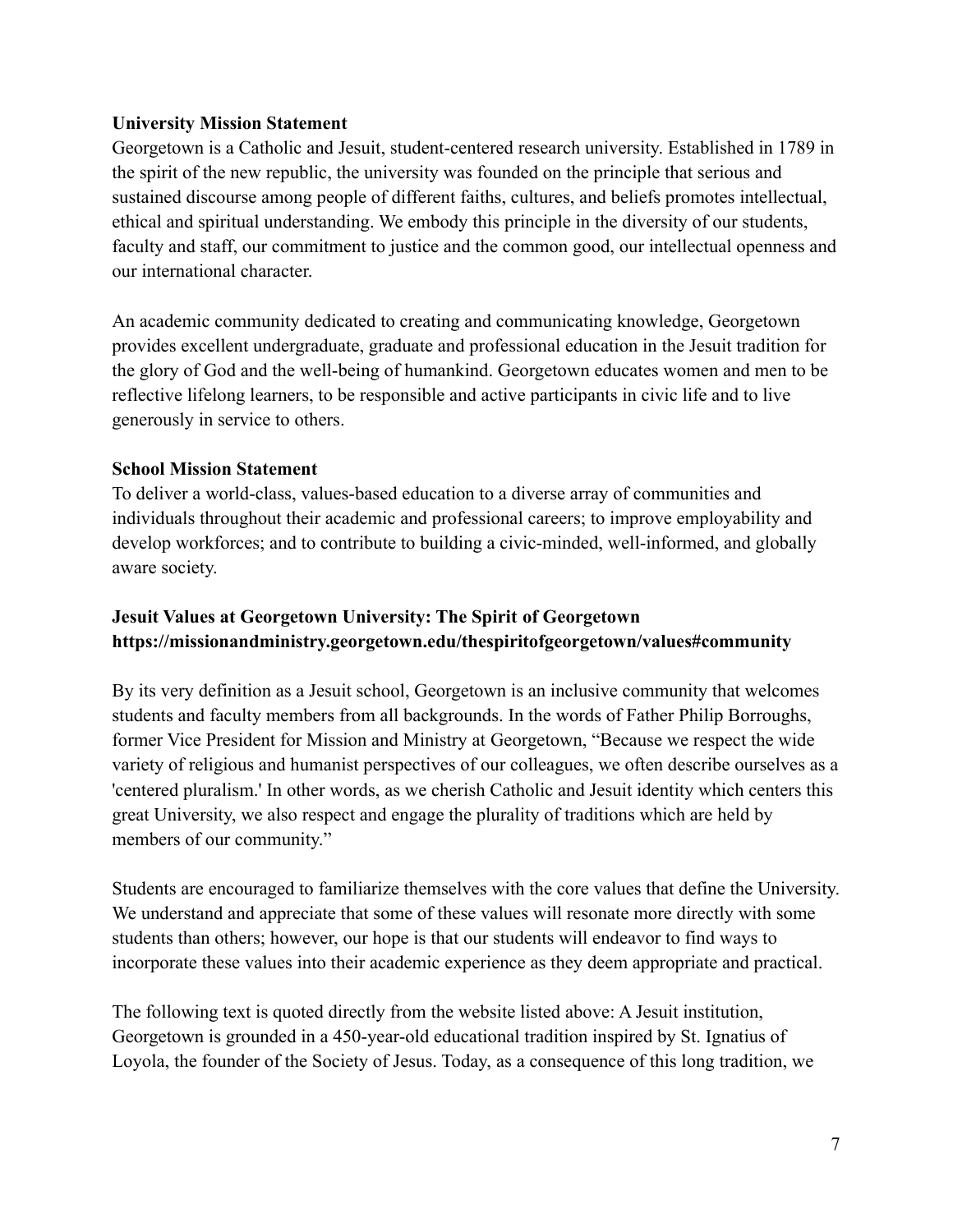can identify a number of characteristics or values that inspire our University and that are referred to in our University Mission Statement, our institutional documents, and our iconography.

The following values and definitions will help you to understand what makes Georgetown such an inviting and distinctive educational community. And just as Bishop Carroll welcomed Georgetown students from various religious and cultural backgrounds, we hope that whatever traditions you bring to this University community, you will find here values that you can appropriate in your own distinct way.

*"Ad Majorem Dei Gloriam"* (For the Greater Glory of God), the motto of the Society of Jesus, appears over the entrance to Wolfington Hall, the Jesuit Residence on campus, and above the stage in Gaston Hall. This motto identifies the religious purpose of all Jesuit endeavors. It is not simply doing good that Jesuits propose, but rather doing what will better or more effectively reveal God's active presence in our work and in our world. Discerning what is better is always an important principle of Jesuit decision-making.

*Contemplation in Action* St. Ignatius believed that prayer and reflectivity should so guide our choices and actions that our activity itself becomes a way of entering into union with and praising God. Contemplation is a critical dimension of the spiritual life and it is reflected in Georgetown's commitment to prayer, worship and retreats. Analogously, in the academic life, a spirit of reflectivity is a critical aspect of intellectual inquiry.

*Academic Excellence* In 1547, the first Jesuits were invited to begin a college in Messina, Italy, so that the young men of that town could receive the same quality of education that the early Jesuits promoted in training their own. Georgetown University is a descendant of this original Jesuit commitment to education. Academic excellence describes the great importance that Jesuits have placed on the life of the mind as a means for uncovering truth and discovering meaning. Georgetown's emphasis on academic excellence is reflected 26 in the careful selection of faculty and students, the quality of teaching and the importance of research on our campus, and it has led to our recognition as one of the top 25 universities in the United States.

*Educating the Whole Person* St. Ignatius believed that God could be discovered in every human endeavor, in every facet of learning and experience, and in every field of study. Consequently, he promoted the development of the spiritual, intellectual, artistic, social and physical aspects of each person. Georgetown's commitment to educating the whole person is evident in our strong core curriculum, our wide array of academic programs and our commitment to athletic, living-learning and religiously-centered communities.

*"Cura Personalis"* This Latin phrase translates as "Care of the Person," and originally was used to describe the responsibility of the Jesuit Superior to care for each man in the community with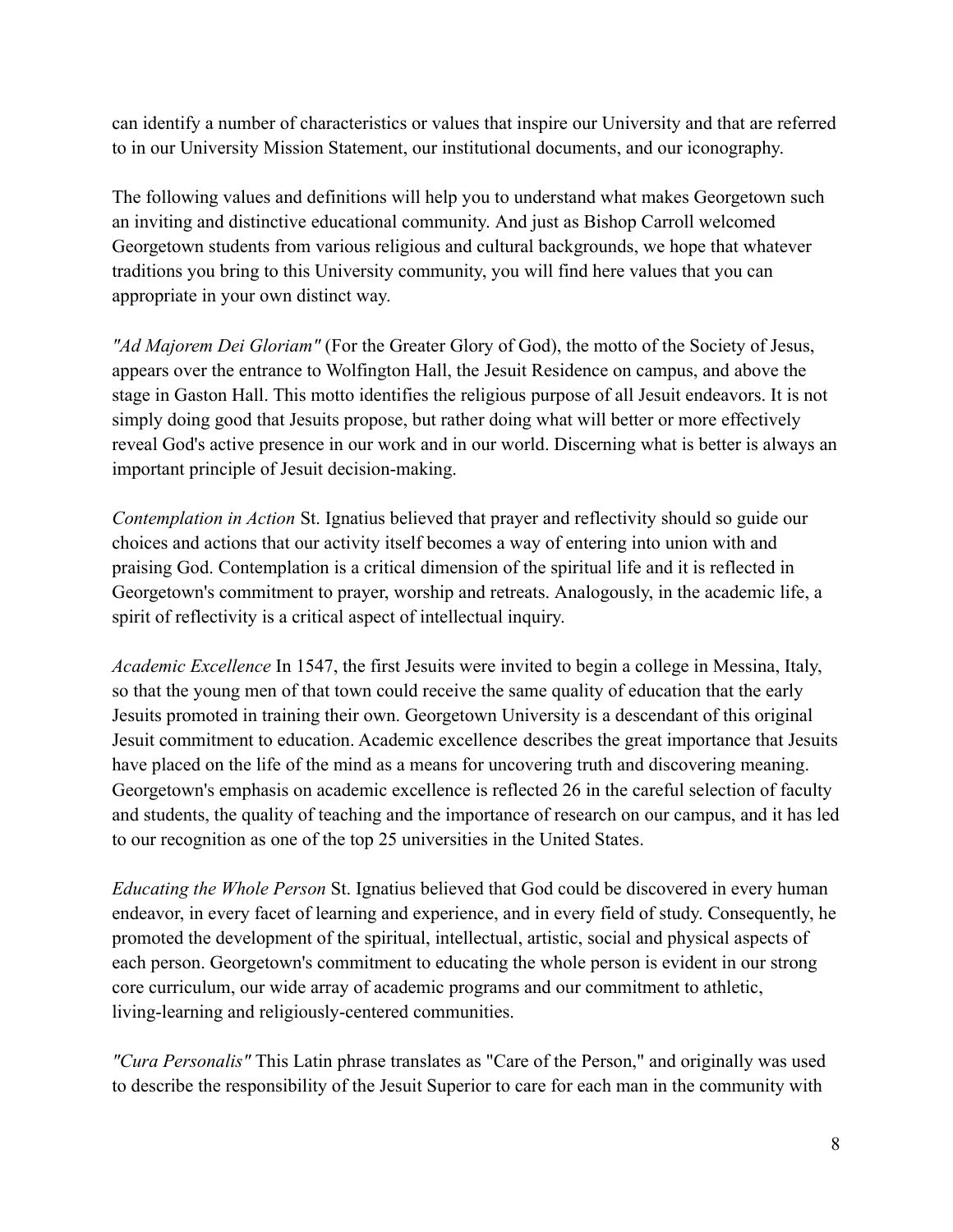his unique gifts, challenges, needs and possibilities. This value now is applied more broadly to include the relationship between educators and students and professional relationships among all those who work in the University. "Cura Personalis" suggests individualized attention to the needs of the other, distinct respect for his or her unique circumstances and concerns, and an appropriate appreciation for his or her particular gifts and insights.

*Faith and Justice* In 1965, following the 31st General Congregation of the Society of Jesus, the Jesuits made a significant institutional commitment to "the service of faith and the promotion of justice." This commitment links the authentic following of the Gospel of Jesus with an obligation to address the social realities of poverty, oppression and injustice. While not all members of the Georgetown community would base their commitment to justice on these religious principles, our institutional commitment to promote justice in the world grounds our Center for Social Justice Research, Teaching and Service, and inspires numerous University projects with the underserved.

*Women and Men for Others* Fr. Pedro Arrupe, S.J., Superior General of the Society of Jesus from 1965 to 1981, employed the phrase "Men for Others" in a notable 1973 presentation in Valencia, Spain. Father Arrupe provocatively challenged the alumni of Jesuit schools and universities to be engaged in the struggle for justice to protect the needs of the most vulnerable. Today, this phrase has become more inclusive and its spirit is evidenced in Georgetown's promotion of service-learning; our local, national and international service projects; and the impressive commitments of our graduates to serve in organizations such as the Jesuit Volunteer Corps and the Jesuit Volunteer Corps International, Teach for America, and the Peace Corps.

*Interreligious Understanding* Reflecting themes from the Second Vatican Council, the 34th General Congregation of the Society of Jesus made a significant commitment to ecumenical and interreligious engagement and understanding. As the Georgetown University community comprises a wide variety of religious traditions, our Office of Campus Ministry supports Roman Catholic, Protestant, Orthodox, Jewish and Muslim chaplaincies, a variety of affiliated ministries, and numerous ecumenical and interreligious events and services. In addition, the University sponsors the Prince Alwaleed Bin Talal Center for Muslim-Christian Understanding the Program for Jewish Civilization; the Berkley Center for Religion, Peace, and World Affairs; the Catholic Studies Program; and a partnership with the Woodstock Theological Center.

*Community in Diversity* As a Catholic and Jesuit University, the Georgetown community welcomes and sustains rich diversity among our students, faculty and staff. Approximately 52 percent of our student body are women, 22 percent of our undergraduate students are from a minority ethnic background, and over 2,000 students, faculty and researchers come from 130 foreign countries. The University supports the diversity of our community through a variety of resources that include the Diversity Action Council, the Center for Minority Educational Affairs,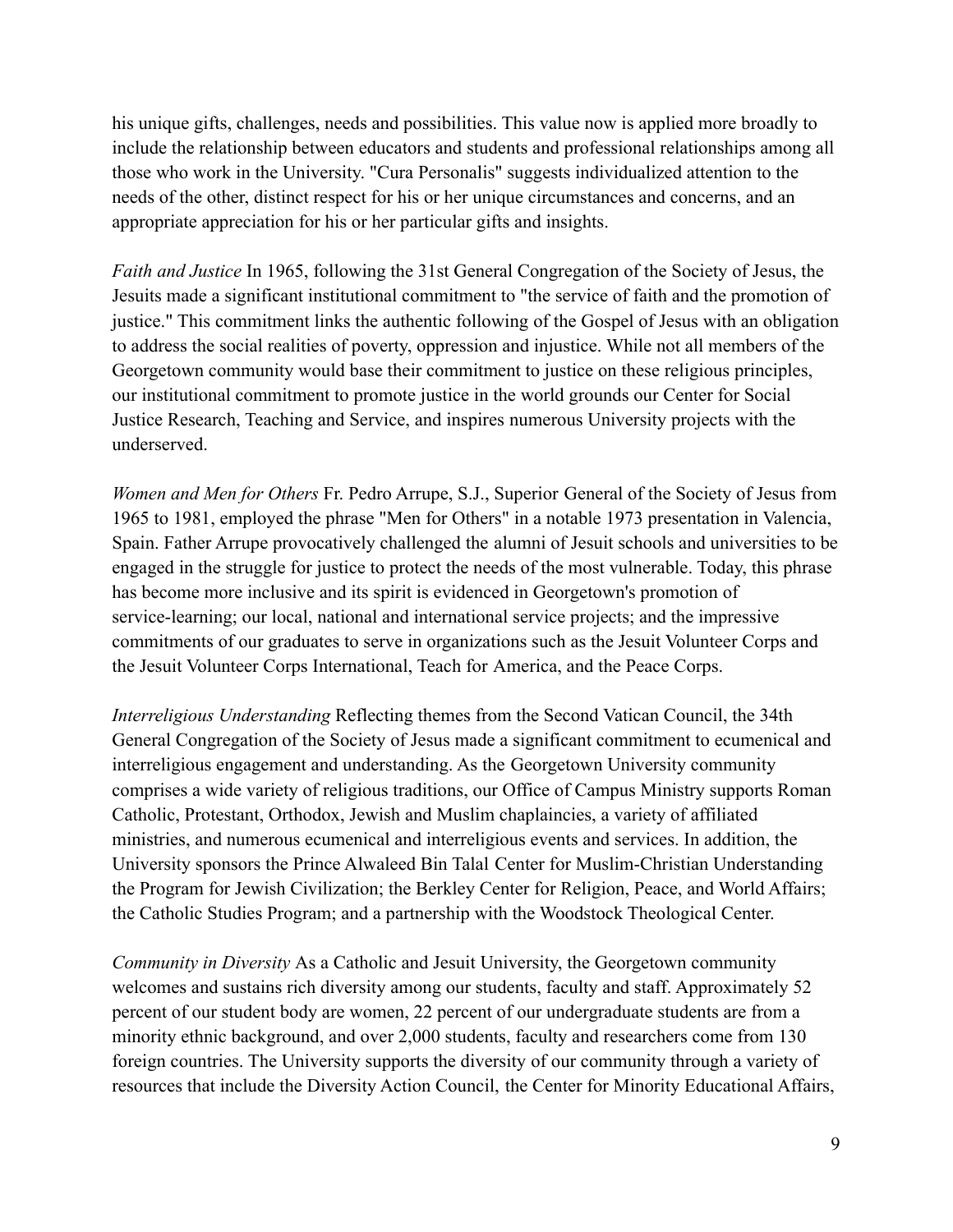the Patrick F. Healy Fellows Program, the LGBTQ Resource Center and a wide array of student cultural and performance groups. These values are central to the identity of Georgetown University, and each generation of students, faculty and staff is invited to engage them in ways that sustain our Jesuit character.

#### <span id="page-9-0"></span>**Accreditation & Certification Information**

Georgetown University is accredited by the Middle States Commission on Higher Education, 3624 Market Street, Philadelphia, PA 19104. The Commission on Higher Education is an institutional accrediting agency recognized by the U.S. Secretary of Education and the Council for Higher Education Accreditation.

The Commission is recognized by the U.S. Secretary of Education for accrediting activities in the Middle States region, which includes the District of Columbia, Delaware, Maryland, New Jersey, New York, Pennsylvania, Puerto Rico, and the U.S. Virgin Islands. Institutions based outside of the United States, whether or not chartered or licensed within the Middle States region, may not make reference to the Commission's recognition by the U.S. Secretary of Education. Any reference to accredited status may not imply that the Secretary's recognition of the agency extends to foreign institutions.

### <span id="page-9-1"></span>**Disclaimer, Website, and Update Information**

The University may update its policies, procedures, admissions requirements, curriculum, course offerings and requirements, course delivery modes or methods (including whether virtual or in person), arrangement of courses, academic and semester calendar, schedule, and duration graduation or degree requirements, conditions for eligibility for financial aid, tuition rates and fees, and resources and programming offered to students at any time for any reason. Any updates made to the Handbook will be communicated to students. It is the responsibility of each student to keep well-informed with respect to the policies and requirements in this Handbook and all other policies of the University, school, and program in which they are enrolled. This Handbook applies to current students and is not a contract.

### <span id="page-9-2"></span>**Owner of Institution**

Georgetown University is a private not-for-profit, congressional chartered institution of higher education located in Washington, DC. As a private corporation, Georgetown University is governed by the President and the Board of Directors. The names of the Board of Directors for Georgetown University are listed on the University's website: http://www.georgetown.edu/about/board-of-directors/index.html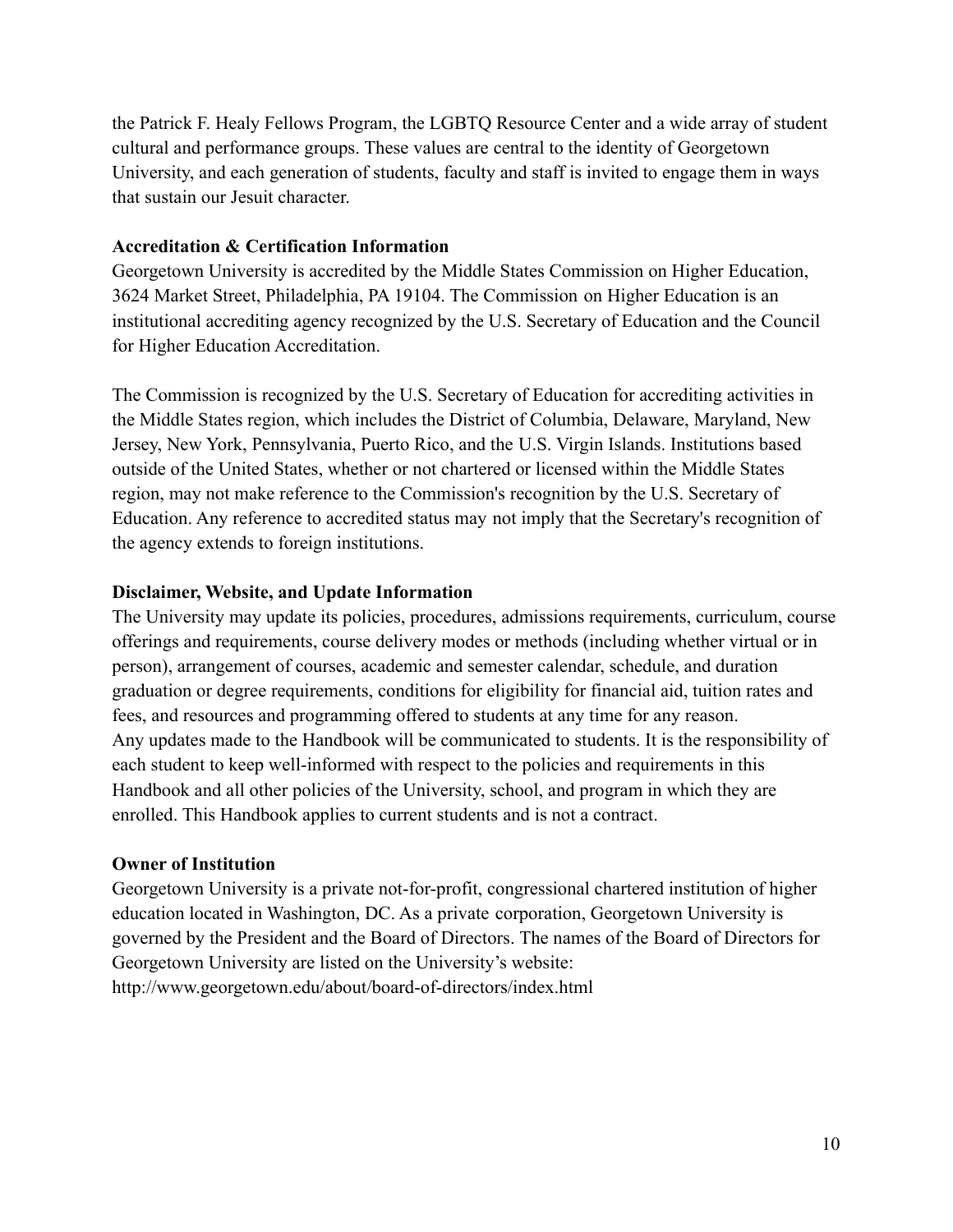# <span id="page-10-0"></span>**University Policies**

#### <span id="page-10-1"></span>*Revenue and Receivables Department*

#### I. Responsibilities of the Revenue and Receivables Department

The Revenue and Receivables department (RR) is responsible for accurate assessment of charges to students' accounts, timely issuance of billing statements and processing of payments to Georgetown University for charges assessed to students' accounts, and for refunding overpayment of students' accounts in accordance with Georgetown University policy and federal law. Students and individuals authorized by students to access student account information may contact RR by phone at 202-687-7100, or by email at *studentaccounts@georgetown.edu,* and can expect a response within two business days.

#### II. Responsibilities of Students

By the act of registration, class attendance, or participation in other activities associated with enrollment at Georgetown University, the student accepts financial responsibility for charges assessed to his/her student account. Charges include those for tuition, mandatory fees, room, board, and fines (such as late payment penalties, library fines, and fees associated with the cost of collection in the event of a delinquency, among others). This financial responsibility is not relieved until payment has been made for any and all charges incurred.

#### III. Billing and Due Dates

Georgetown University does not issue paper bills. Electronic copies of the student bill are periodically posted online. Upon the issuance of a new bill, an email will be sent to the student's Georgetown email address as well as to the email addresses of any authorized user. The email itself is not a bill, but a notification that a new bill has been posted online at Student Account Services (accessible only via MyAccess to students, and directly to authorized users).

In general, bills will be issued for active students with debit balances on a monthly basis. At the beginning of the fall and spring semesters, additional bills may be issued to ensure that students are kept fully apprised of changes to their accounts. Unofficial billing calendars, listing anticipated billing dates, will be posted online at https://studentaccounts.georgetown.edu.

#### IV. Financial Penalties: Service Charges and Non-Payment Fees

**Non-Payment Fees:** The Office of the Registrar considers a student's registration for a given term to be complete only when payment (or payment arrangements, e.g., payment plan enrollment) for tuition and fees has been made in full. Following the end of the registration period, any student with an outstanding balance will be assessed a flat-fee (which varies by campus) at the behest of the Registrar for non-payment.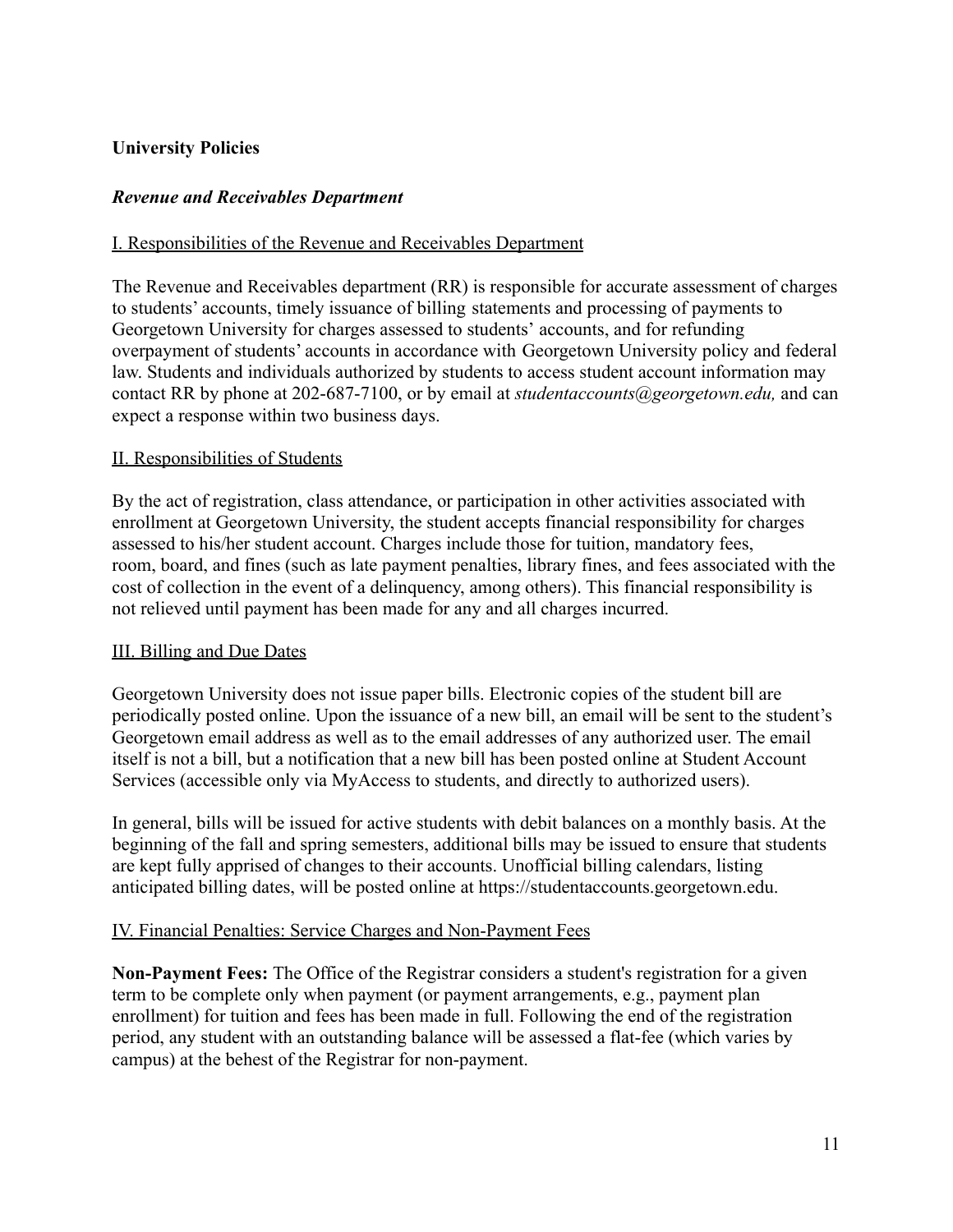**Service Charges:** Any billed amount due which remains unpaid as of the due-date articulated on a published billing statement will be subject to a service charge equal to 1.75% of the overdue amount. All charges incurred before the start of classes are eligible to be billed as due immediately when classes begin. Service charges are assessed on a monthly basis.

# V. Third Party Billing

RR offers to invoice directly third-party sponsors (such as the US Federal Government, foreign governments, private companies, and so on) for the educational costs of Georgetown University students, at no cost to the student. In order to meet the requirements of FERPA, and to ensure that bills are issued only for eligible students, official documentation endorsed by the sponsors detailing the third party's obligation to the student must be submitted to RR.

Georgetown University expects sponsors to process invoices and submit payment upon the issuance of an official invoice. RR at its discretion, may grant the student an exemption from late fees, service charges, or other penalties for the amount covered by a sponsor by granting temporary credit, in order to give the sponsor ample time to process the invoice. However, financial responsibility always resides with the student until an invoice is paid.

RR reserves the right to refuse to invoice any third party, to refuse to grant temporary credit for anticipated payments, or to reverse credit granted for anticipated payments never submitted by the sponsor. Additional information about documentation requirements and standard invoicing procedures can be found at studentaccounts.georgetown.edu/policies. All inquiries regarding third party billing should be sent to *thirdpartybilling@georgetown.edu*.

### VI. Financial Holds

Any student with an outstanding account balance may not register for classes in future semesters or obtain an official transcript. Financial holds prevent academic registration, the generation of official transcripts, and the issuance of diplomas and certificates. Holds are applied to the accounts of students with amounts due prior to the start of registration for the following term. Additionally, any student that has become inactive and for whom there remains an outstanding balance will have a hold placed on his or her account.

Financial holds are not released until the past-due debt is paid in full; payment arrangements are not sufficient to release these holds. RR reserves the right to keep a financial hold in place until it can verify that funds have been deposited (without the possibility of reversal) into a Georgetown bank account.

### VII. Refunds of Overpayment

RR generally requires a student's request in order for a refund to be generated; students may request a refund whenever total payments to their account exceed total charges. Requests must be submitted online via MyAccess. RR will automatically issue refunds in two circumstances: when payments for a particular semester from Title IV sources exceed institutional charges (as required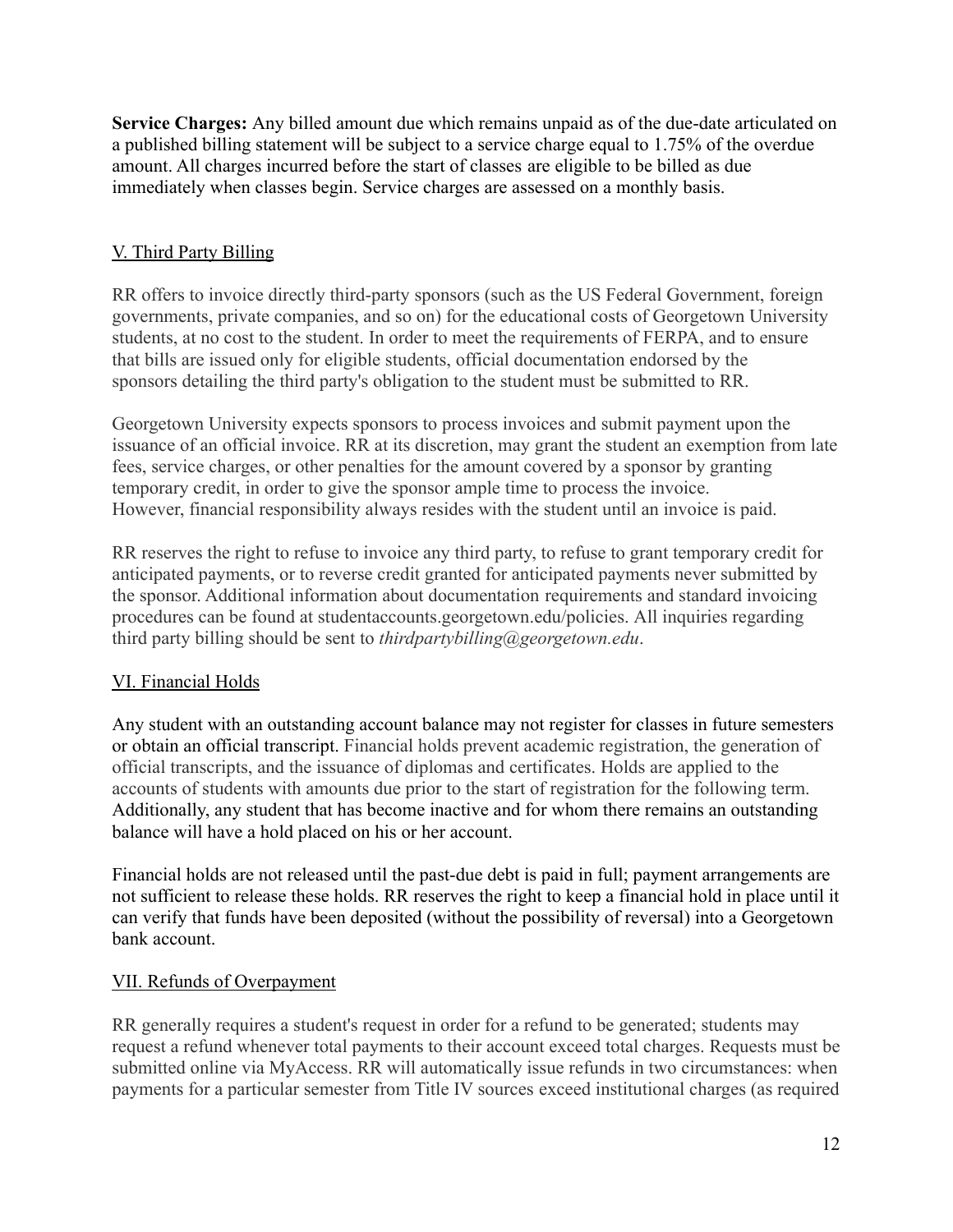by federal law and regulations) and when the student has become inactive while retaining a credit balance.

RR processes refund requests within three business days of submission. Additional processing time for the generation and mailing of a refund check, or for the execution of an electronic transfer of funds, is outside the control of the RR.

RR reserves the right to hold or deny a refund request when there is the possibility that the charges on the student account were not properly assessed, or when payments are subject to adjustment. If for any reason a refund request is not approved, an email will be sent to the student indicating the reason and the contact person with whom the student should discuss the matter.

If the student has established an electronic refund profile, refunds will be deposited to the account indicated via ACH (Automated Clearing House) transaction. If the account information is inaccurate, or if the account has been closed, the student will be notified via email of the failed transaction. For students who have not established an electronic refund profile, refunds will be issued via paper check and mailed to the student's local address, if one is on file, otherwise to the permanent address on file.

In compliance with FERPA, all refund payments are made directly to students. The only exceptions are in certain cases of payments submitted by third party sponsors or outside scholarships organizations, Parent PLUS loans, and rare extenuating circumstances as defined by Georgetown University. If a student receives a refund to which he or she was not entitled, any outstanding balance that may result must be paid back to the student account immediately to prevent penalties.

### VIII. Delinquent Accounts

Debt to the university is immediately due at the time a student becomes inactive. The reason for the inactivity is immaterial, whether it be graduation or completion of an academic program, withdrawal, an approved leave of absence, failure to register for the next semester in the student's academic program, or any other reason.

RR will issue a final invoice to inactive students with debt. Payment is due within 30-days of the date that the statement was issued. If payment has not been made by the due date, the account will be forwarded to a collection agency. The cost to the University for the use of the services of a third-party collection agency is equivalent to one-third of the value of the debt; the student will be responsible for paying this fee in addition to the original outstanding balance. Once debt has been transferred to a collection agency, all payments will be processed by that agency. In addition, the collection agency may report the debt to the nation's three credit reporting agencies.

Past due balances are non-negotiable and will not be recalled from the collection agency once submitted.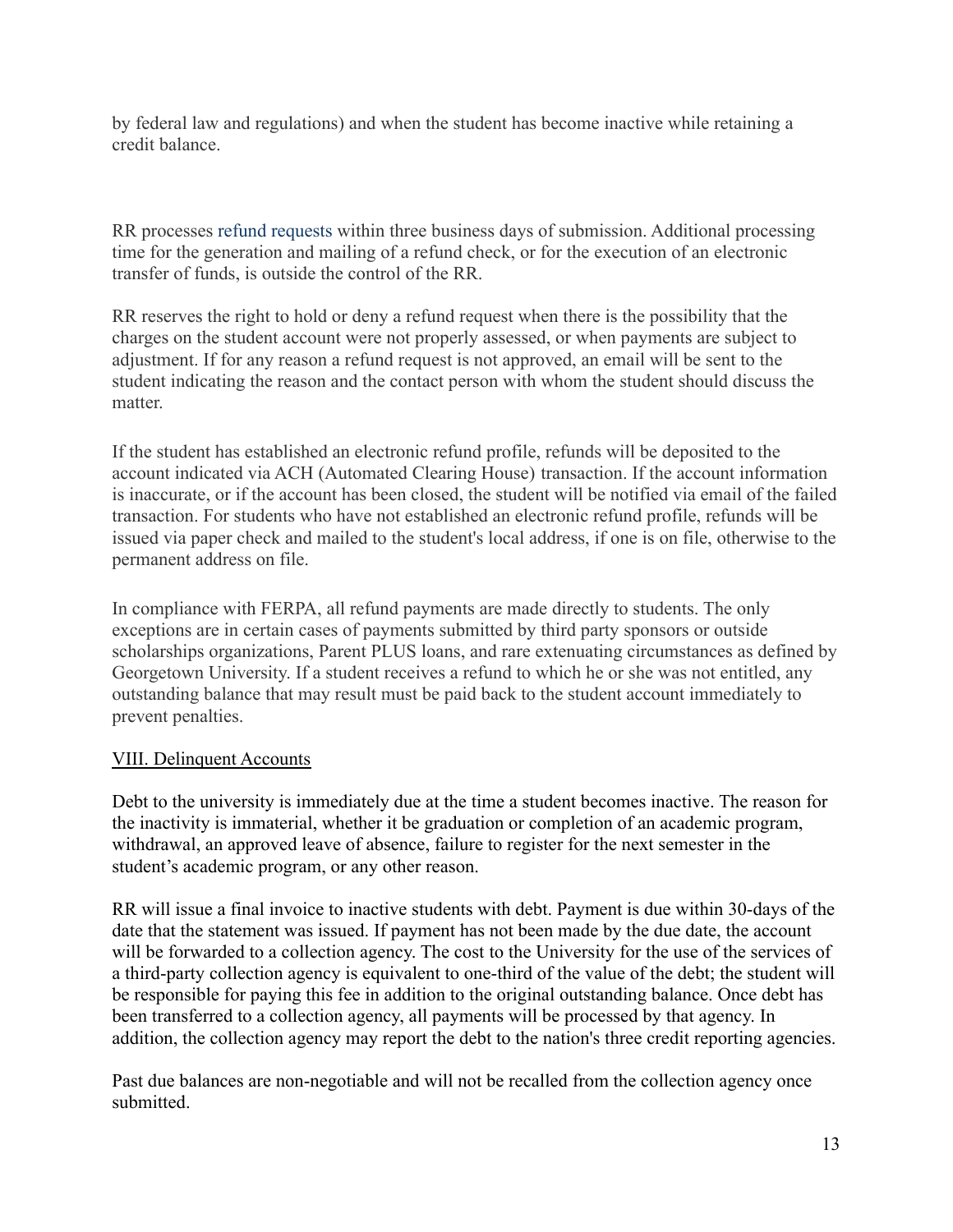# IX. Payment Options

An up-to-date list of accepted payment methods is posted at:

studentaccounts.georgetown.edu/policies. Georgetown University reserves the right to alter this list of acceptable payment methods at any time.

# <span id="page-13-0"></span>*Course Registration and Tuition Liability and Fees*

By the act of course registration, students will be assessed tuition as articulated in the schedule below. This schedule, corresponding to the rates approved by the Board of Directors for the 2022 fiscal year at Georgetown University, is effective for the Fall 2021, Spring 2022, and Summer 2022 semesters.

| Program                  | <b>Description</b>                                  | <b>Fall 2021</b> | <b>Spring</b><br>2022 | <b>Summer 2022</b> |
|--------------------------|-----------------------------------------------------|------------------|-----------------------|--------------------|
| <b>BALS</b>              | N/A                                                 | \$984.00         | \$984.00              | \$984.00           |
| <b>EMPS</b>              | N/A                                                 | \$2,278.00       | \$2,278.00            | \$2,278.00         |
| <b>MPS</b>               | Students ]matriculated prior<br>to Fall 2021        | \$1,441.00       | \$1,441.00            | \$1,441.00         |
|                          | <b>Students matriculated Fall</b><br>2021 and later | \$1,483.00       | \$1,483.00            | \$1,483.00         |
| Graduate<br>Certificates | Students matriculated prior<br>to Fall 2021         | \$1,441.00       | \$1,441.00            | \$1,441.00         |
|                          | <b>Students matriculated Fall</b><br>2021 and later | \$1,483.00       | \$1,483.00            | \$1,483.00         |
| <b>MALS</b>              | Students matriculated prior<br>to Fall 2021         | \$1,107.00       | \$1,107.00            | \$1,107.00         |
|                          | <b>Students matriculated Fall</b><br>2021 and later | \$1,139.00       | \$1,139.00            | \$1,139.00         |
| <b>DLS</b>               | Students matriculated prior<br>to Fall 2021         | \$1,500.00       | \$1,500.00            | \$1,500.00         |
|                          | <b>Students matriculated Fall</b><br>2021 and later | \$1,544.00       | \$1,544.00            | \$1,544.00         |

Registration includes Pre-registration, Registration, and all courses added after the student's initial registration. Any student who initiates course registration after the close of the regular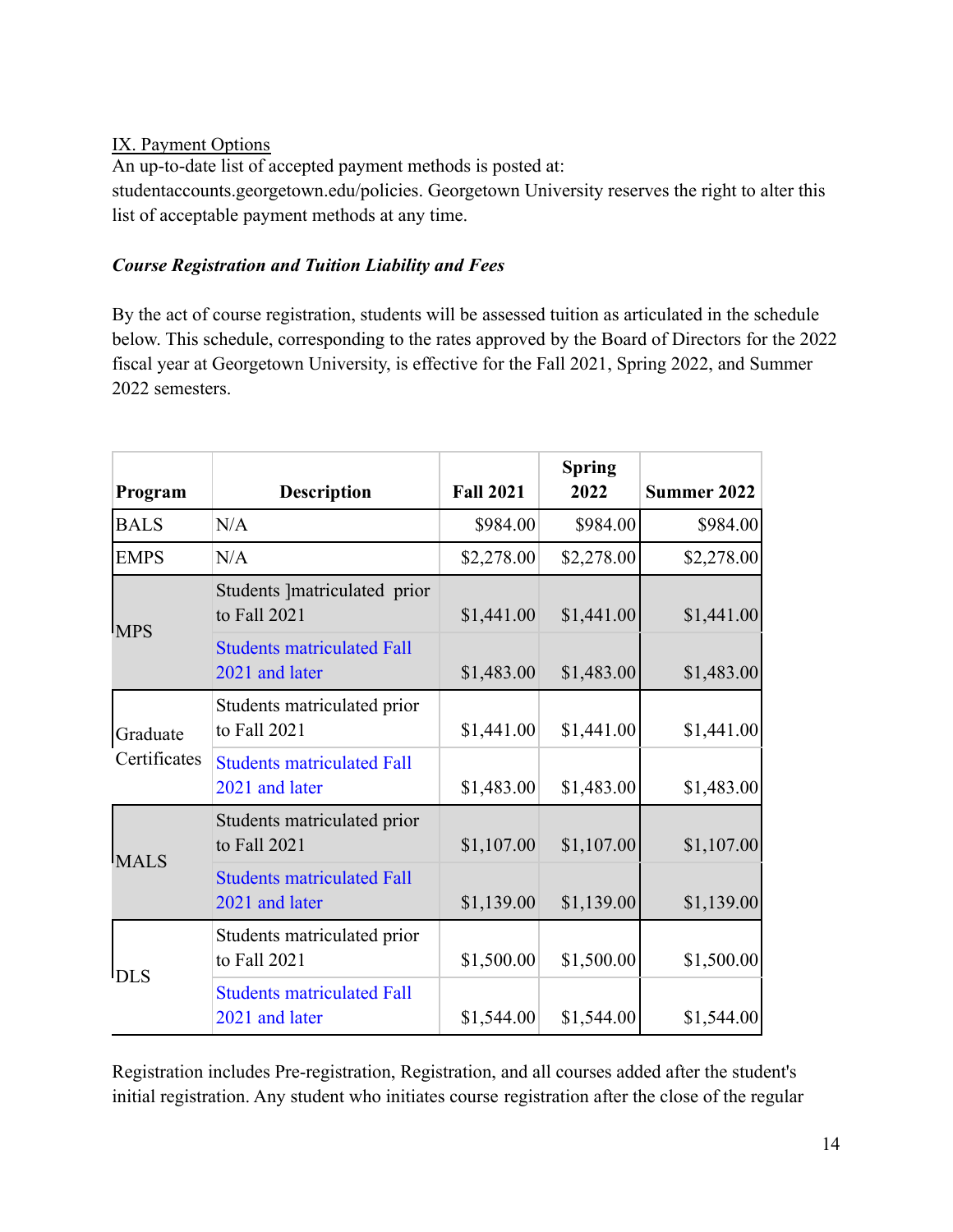Registration period must show documented justification for such an exception. If an exception is approved, a late registration fee may be assessed to the student account.

# *Changes in Tuition Liability and Fees*

Current students will be assessed tuition as articulated in the schedule above until they graduate **unless** they meet the following conditions:

- 1. They are required to reapply for admission to their current academic program following a period of time during which they withdrew themselves from the program or had been withdrawn for failure to register as a result of not meeting the continuous enrollment requirements (see *Readmission After Prior Attendance)*.
- 2. They apply and are admitted to a new academic program, distinct from the academic program they were previously admitted and matriculated into.

Students who are granted readmission into their current academic program will be assessed tuition as articulated in the schedule above based on the semester and year they re-matriculate into their current program following the time of their last enrollment. They will **not** maintain the previous tuition rate assessed to them at the time they originally matriculated into their academic program.

Students who are granted admission to a new academic program will be assessed tuition as articulated in the schedule above based on the semester and year they matriculate into the new academic program.

# <span id="page-14-0"></span>*Educational Records Policy*

The Family Educational Rights and Privacy Act of 1974 (also known as FERPA and the Buckley Amendment) is a federal law which states that a written institutional policy with respect to student records must be established and that a statement of adopted procedures covering the privacy rights of students must be made available annually. The law provides that the University will maintain the confidentiality of student educational records.

Georgetown University accords to its students all rights under this law. No one outside the University shall have access to students' educational records, nor will Georgetown disclose any information from these records without the written consent of the student, except to:

- 1. Personnel within the University, on a need-to-know basis;
- 2. Persons or organizations providing student financial aid;
- 3. Accrediting agencies carrying out their accreditation function;
- 4. Persons in compliance with a judicial order or a lawfully issued subpoena (provided that the University will first make a reasonable attempt to notify the student);
- 5. Organizations conducting studies to develop, validate, and administer predictive tests;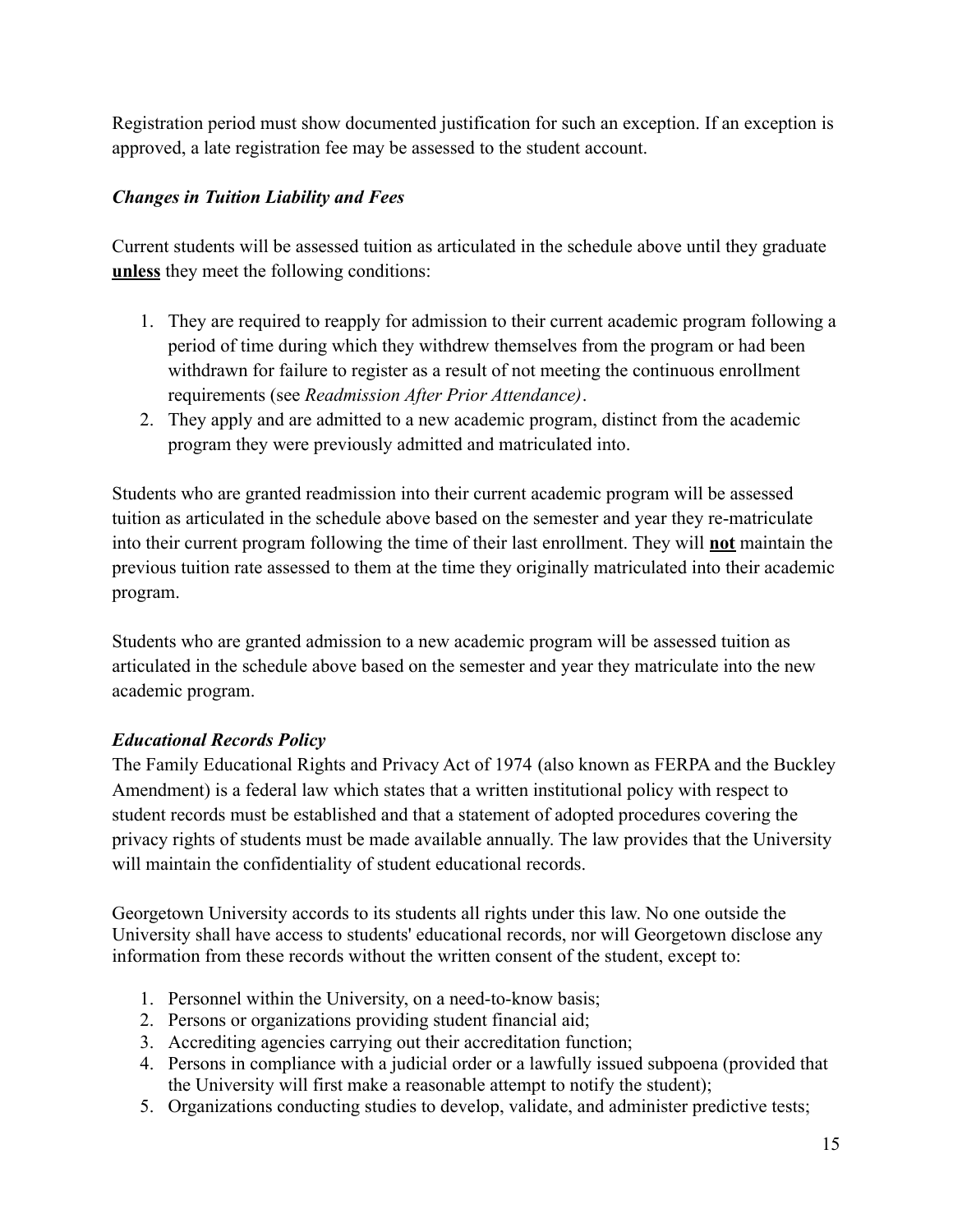- 6. Authorized representatives of federal or state government agencies for the purpose of audit and evaluation of government programs; and
- 7. Persons in an emergency in order to protect the health and safety of students or other persons.

All of these exceptions are permitted under the Act. Information will be released only on the condition that the party to whom the information is released will not disclose it to a third party without the written consent of the student. Furthermore, the University will maintain records of any access provided without the expressed consent of the student, and these records will be made available to the student on request. The University expects that students dependent on their parents will normally wish to share academic and other information with them. This information will not be provided directly to them, however, without the student's consent.

Within the University community only those members individually or collectively acting in the student's educational interest are allowed access to student educational records. These members include personnel in the offices of the Deans and the Registrars, directors of admissions and directors of financial aid, personnel in counseling offices, and academic personnel within the limitations of their need to know.

The University will provide directory information at its discretion. This information includes the student's name, addresses and telephone numbers, date and place of birth, parents' names, major fields of study, dates of attendance, enrollment status, expected date of graduation, degrees and awards received, the most recent previous educational institution attended, participation in officially recognized activities and sports, and height and weight of members of athletic teams. Students may instruct the Registrar to withhold the release of directory information by providing written notice to the Office of the University Registrar by the second week of classes of the Fall semester. Since instructions will be honored for only one academic year, such notice must be filed annually with the Registrar.

The law provides students with the right to inspect and review information contained in their educational records, to challenge the contents of their educational records, to have a hearing if the outcome of the challenge is unsatisfactory, and to submit explanatory statements for inclusion in their file if they find the decision of the hearing panel to be unsatisfactory. *The word "student" in this context is defined to include all current and former students, but not applicants for admission.*

Academic files are maintained by the graduate and undergraduate program offices, Academic Affairs & Compliance Office, and the University Registrar. These files may contain admission credentials, requests for exceptions to policies, and records of current and previous academic work. Records are also contained in certain instances by the following Offices or Departments: the Associate Dean of Student Affairs; the Career Education Center, the Office of Student Financial Services; the Office of Global Services; the Center for Minority Student Affairs; Revenue and Receivables; and certain academic programs.

Students who wish to review their educational records must make a written request to the custodian of these records. The information will be made available within 45 days of the request.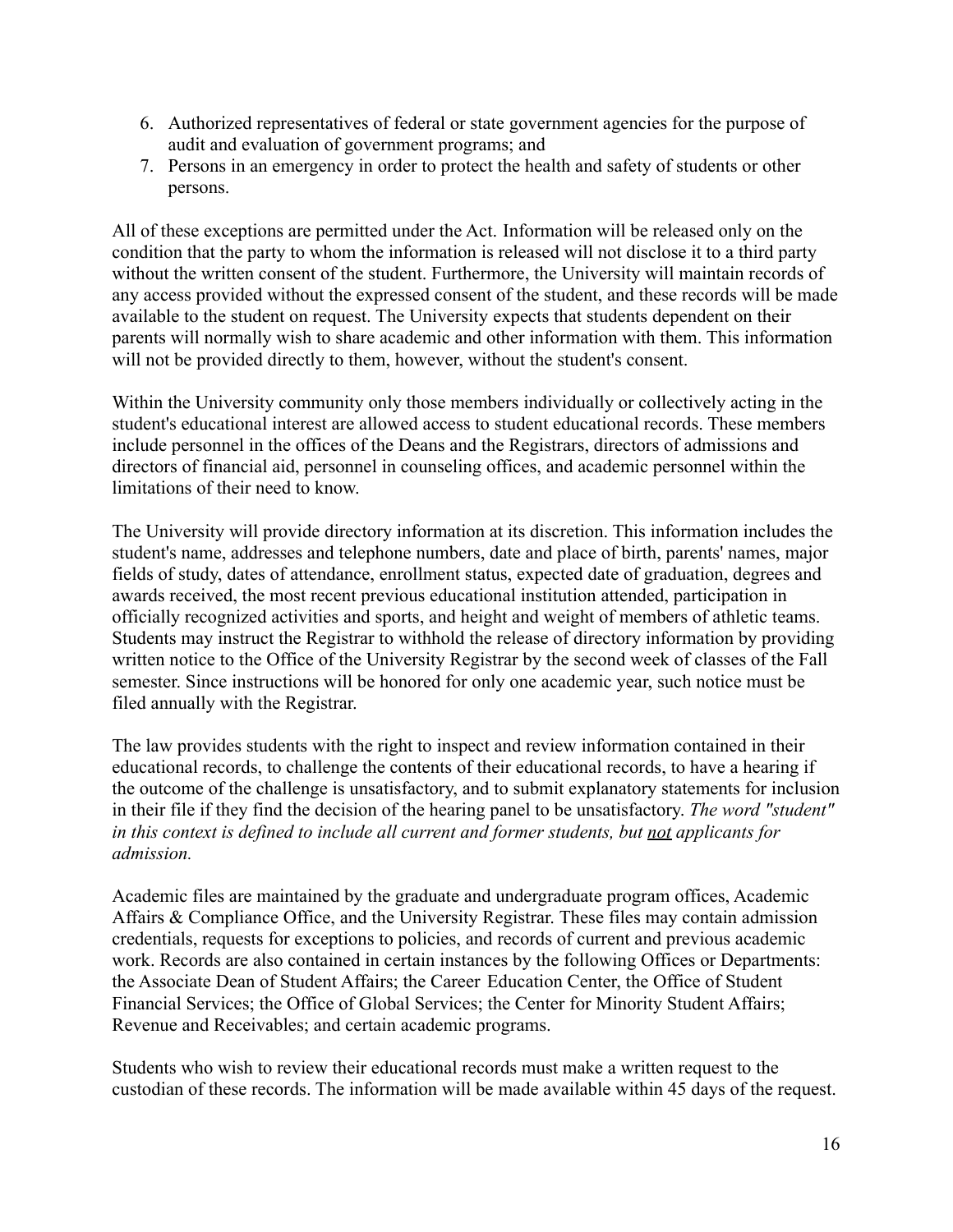Students may have copies made of the records with certain exceptions (e.g., a copy of an academic record on which a hold has been placed because of an unsatisfied financial obligation to the University). These copies will be made at the student's expense, at the rate of fifteen cents per page.

*Copies of transcripts or an original permanent record from another institution submitted to Georgetown University as admission credentials will not be released to the student or to other institutions.*

It should be noted that educational records do not include the following:

- 1. Records of instructional, administrative and educational persons which are in the sole possession of the maker and which are not accessible or revealed to any individual except to a temporary substitute;
- 2. Records of the Campus Public Safety Department;
- 3. Student health records;
- 4. Employment records; or
- 5. Alumni records.

A master's or doctoral thesis submitted to SCS in partial fulfillment of the requirements for a graduate degree is not an educational record as defined herein but a scholarly document intended for disclosure and publication by inclusion in the University's library and by other means, and the student's act of submitting it to SCS is deemed to be consent to its disclosure and publication.

Health records, including those maintained by members of the Student Health Service, the Counseling Center, and the Department of Psychiatry, may be personally reviewed by a physician or other appropriate professional of the student's choice.

Students may not inspect or review these records, which are specifically excluded by federal law:

Financial information submitted by their parents;

- 1. Confidential letters and recommendations associated with admission, employment or job placement, or honors, to which they have waived their rights of inspection and review;
- 2. Confidential letters and recommendations which were placed in the records prior to January 1, 1975; and
- 3. Educational records containing information about more than one student, in which case access will be permitted only to that part of the record which pertains to the inquiring student.

Students who believe that their educational records contain information that is inaccurate or misleading, or is otherwise in violation of their privacy or other rights, should discuss their concerns informally with the custodian of those records. In most cases this will be the Office of Academic Affairs and Compliance or the University Registrar. If this discussion does not lead to a resolution of the student's concern, the student has a right to an informal hearing. During this process the student will be afforded a full and fair opportunity to present relevant evidence. If the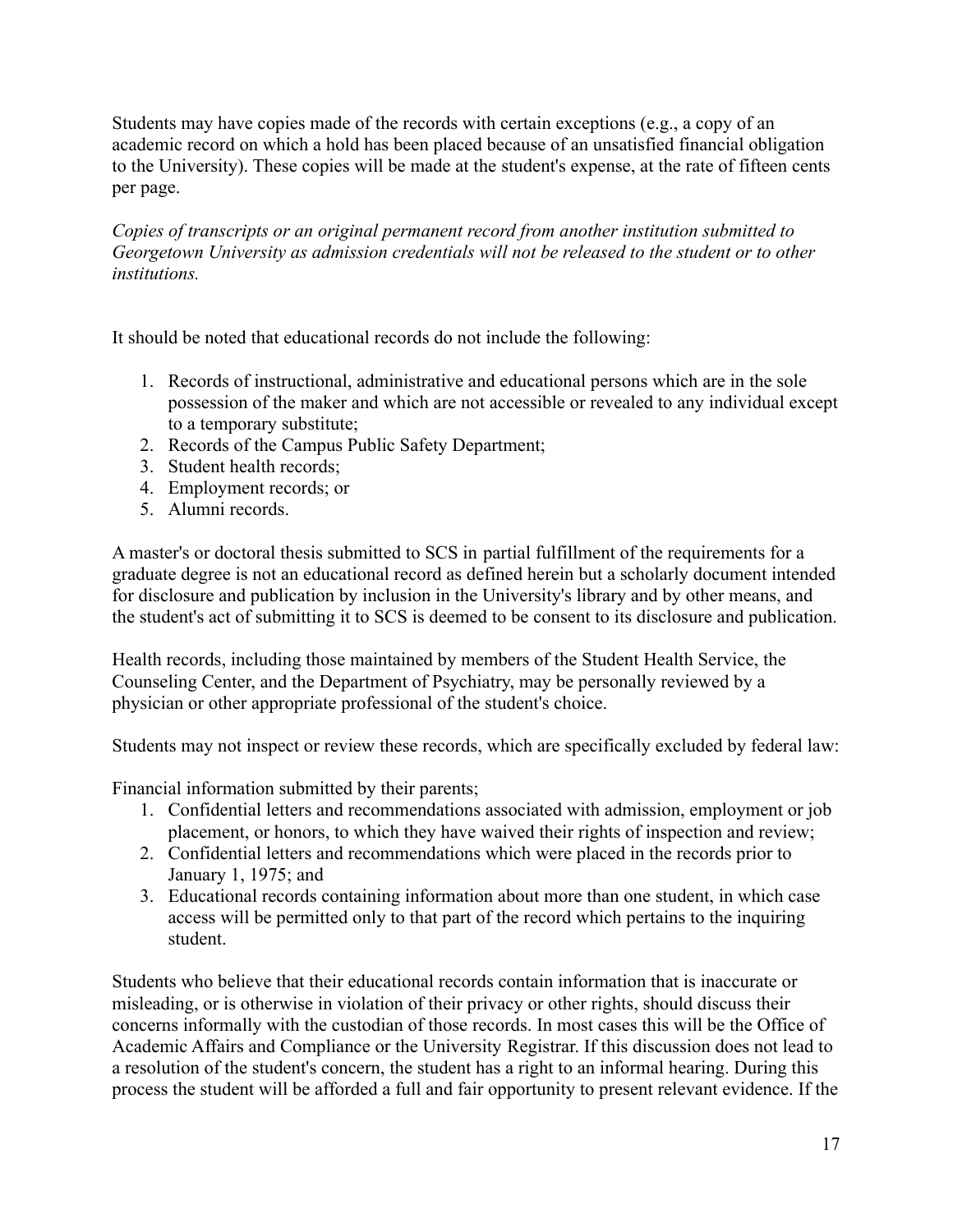result of the hearing process is in agreement with the student's request, the appropriate records will be amended. If not, the student will be notified within a reasonable amount of time that the records will not be amended; the student will then be informed of his or her right to a formal hearing.

The Dean of SCS may establish a subcommittee comprised of representatives of her Executive Committee and charged with the responsibility of adjudicating challenges to the contents of student records. The formation of the subcommittee is at the Dean's discretion. Requests for a formal hearing must be made in writing to the appropriate Dean's office within one calendar year after the initial denial of the student's request. This petition must be dated and signed by the petitioner and must contain a brief and concise explanation of the item being challenged and the basis for the challenge. It must also contain a statement that the petitioner's initial request to a University official was denied, naming the official and stating the date of the denial. The petition must further specify what relief is being requested.

The Dean will forward the petition to the chairperson of the appropriate committee, the hearing will be convened within a reasonable time, and all concerned parties will be notified in writing of the date, place, and time of the hearing; the hearing will be closed to the public. The chairperson may request a written response to the petition prior to the hearing from the University official who initially denied the student's request. The student will receive a copy of any written response prior to the hearing. The chairperson may also request written verification of the item in question from the author.

The hearing will include an informal presentation of arguments from both sides. The student will have a full and fair opportunity to present evidence relevant to the issues and may be assisted and represented by individuals of his or her choice at his or her expense, including an attorney. Evidentiary rules will be disregarded. Committee members have the obligation to disqualify themselves if there is any indication of personal bias. Additionally, the student has the right to disqualify any member of the committee, after giving adequate reasons to the chairperson; in such cases an alternate will be appointed. After both parties have presented their cases, the committee will have 48 hours to render its decision.

The written findings and conclusion of the committee will be provided in writing to both parties within a reasonable time and will include a summary of the evidence and the reasons behind the decision. Minutes of the hearings will be kept on file in the appropriate Dean's office. The powers of the committee shall include but not be limited to:

- 1. ordering the destruction of the document;
- 2. ordering the removal of the document from the file and its return to the author;
- 3. ordering the denial of the student's request.

After the decision of the committee has been rendered, the student whose request has been denied will have ten days to file a written appeal to the Dean. If the Dean is an interested party to a particular action, the Dean shall appoint a surrogate. Failure to file an appeal within ten days after the decision shall constitute a waiver of appeal rights.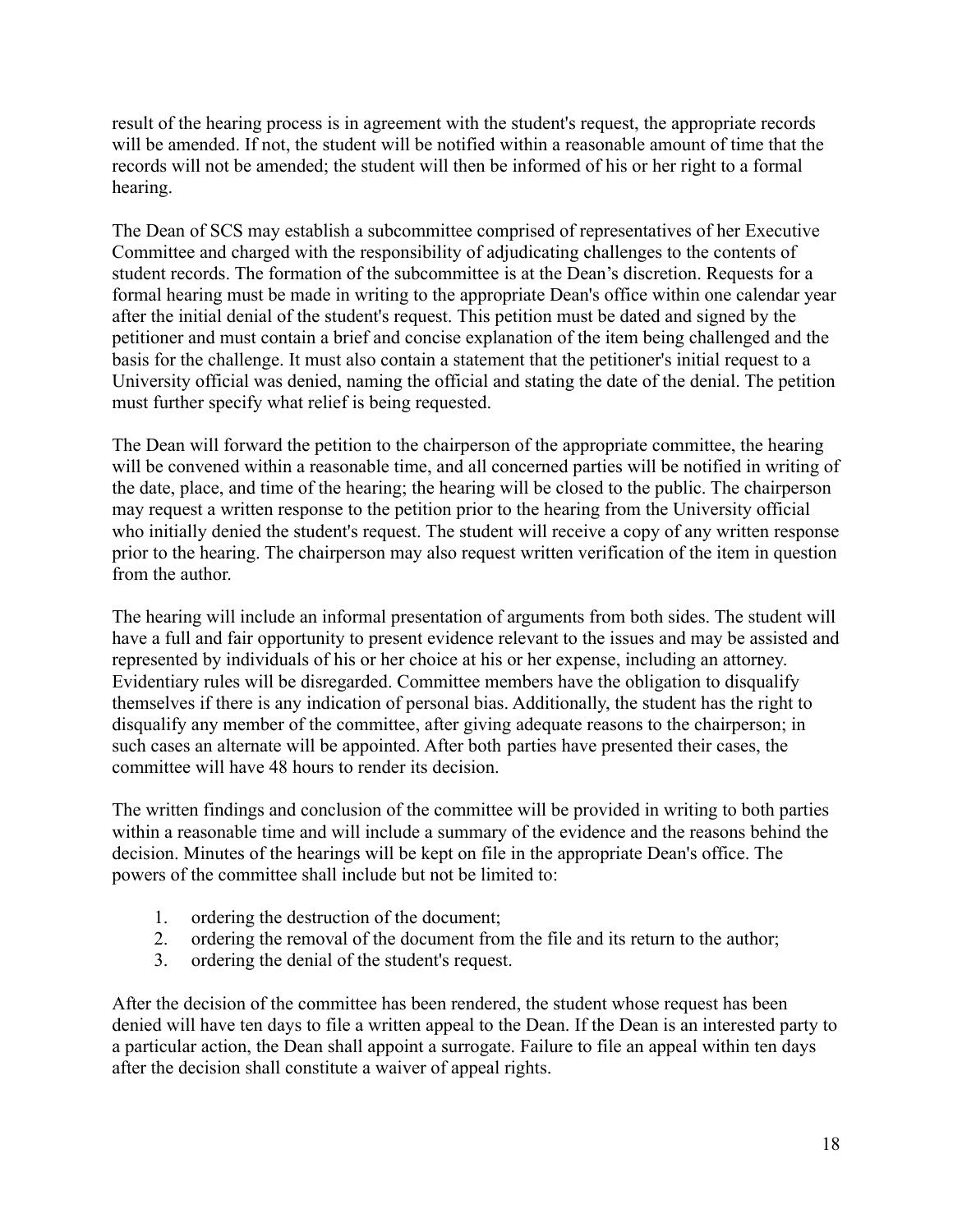After assessing the grounds for the appeal, the Dean will decide to accept or reject the request for a further review of the case. Upon allowing an appeal, the Dean will review the hearing record and any new evidence submitted. The Dean is empowered to sustain, reverse or alter the board's decision. The Dean's decision will be communicated in writing within 30 days of receipt of the request for an appeal and this decision will be final.

The above procedures constitute general guidelines for these committees. The committees, however, may establish additional procedures as deemed necessary and appropriate to insure fairness and to facilitate the hearing process. All time limits are to be determined without counting Saturdays, Sundays, and University holidays and vacation periods.

It should be noted that a student may challenge a recorded grade only on the grounds that it was inaccurately recorded, not on the grounds that it was lower than what the instructor ought to have awarded.

Students who believe that the adjudication of their challenges was unfair or was not in keeping with the provisions of the Family Educational Rights and Privacy Act of 1974 may submit a written request for assistance from the appropriate Vice President of the University. Further, students who believe that their rights have been abridged may file complaints with the Family Educational Rights and Privacy Act Office, Department of Health and Human Services, Washington, DC 20201.

Student academic records, including transcripts and grades, will be kept permanently. Student disciplinary records will be kept permanently if the student is found responsible and through graduation or withdrawal if the student is not found responsible.

### <span id="page-18-0"></span>*Equal Opportunity and Non-Discrimination in Education*

Georgetown University provides educational opportunities without regard to, and does not discriminate on the basis of, age, color, disability, family responsibilities, familial status, gender identity or expression, genetic information, marital status, national origin, personal appearance, political affiliation, race, religion, sex, sexual orientation, source of income, veteran's status or any other factor prohibited by law in its educational programs and activities. Inquiries regarding Georgetown University's non-discrimination policy may be addressed to Institutional Diversity, Equity & Affirmative Action, 37th and O Sts., N.W., Suite M36, Darnall Hall, Georgetown University, Washington, D.C. 20057.

The most up-to-date policies and grievance procedures can be found online at [ideaa.georgetown.edu/policies/](http://ideaa.georgetown.edu/policies/).

### <span id="page-18-1"></span>*Policy Statement on Harassment (Related to Protected Categories)*

Georgetown University prohibits harassment on the basis of age, color, disability, family responsibilities, gender identity and expression, genetic information, marital status, national origin, personal appearance, political affiliation, pregnancy, race, religion, sex, sexual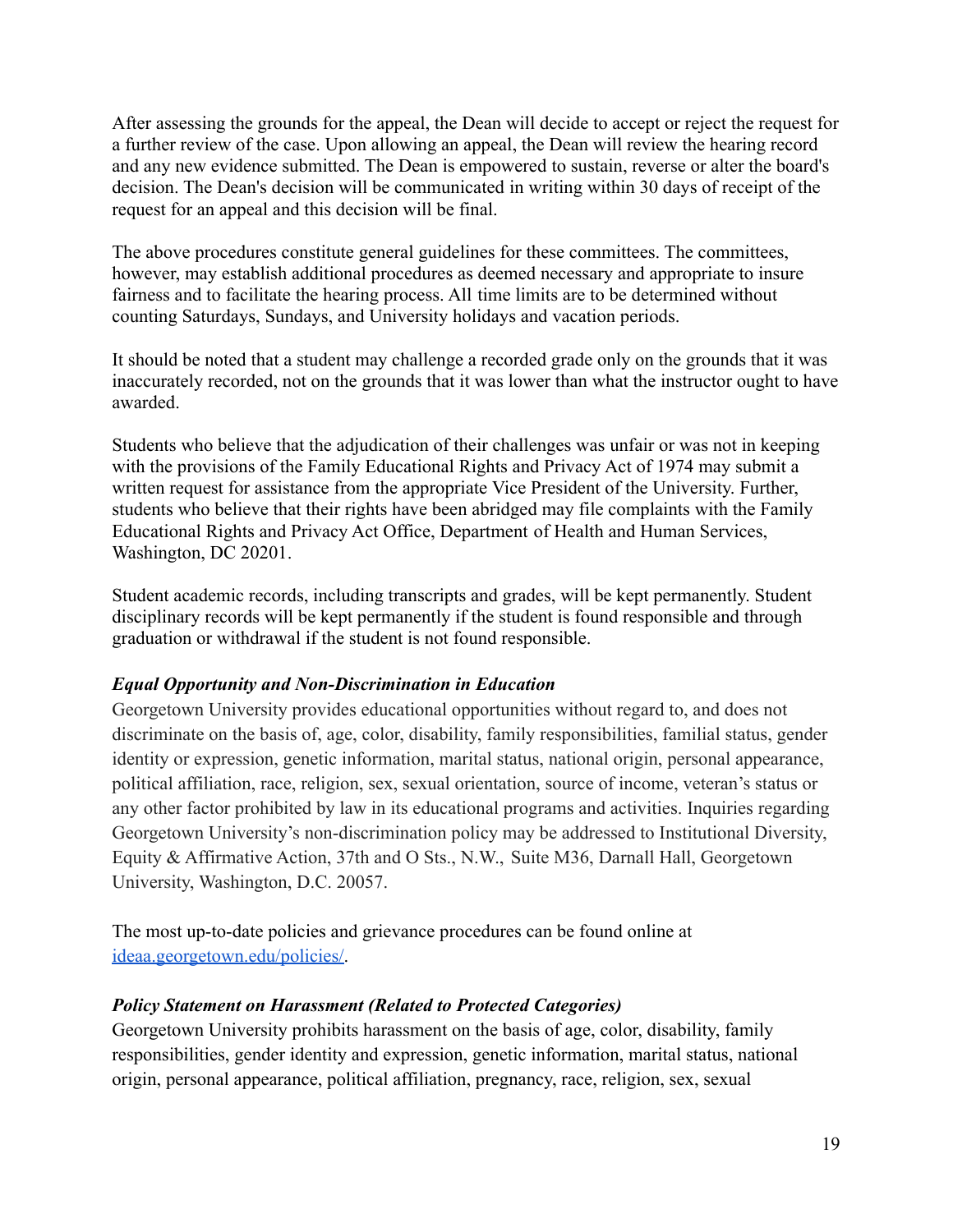orientation, source of income, veteran's status or other factor prohibited by federal and/or District of Columbia law.

The most up-to-date policies and grievance procedures can be found online at [ideaa.georgetown.edu/policies/](http://ideaa.georgetown.edu/policies/).

# <span id="page-19-0"></span>*Sexual Misconduct and Sexual Harassment*

Georgetown University is committed to providing a safe and hospitable environment for all members of its community. Sexual Misconduct subverts the University's mission, and threatens permanent damage to the educational experience, careers, and well-being of students, faculty, and staff. Georgetown University prohibits sexual misconduct, including sexual harassment, sexual assault, domestic/dating violence, and stalking (<http://sexualassault.georgetown.edu/>).

The most up-to-date guidelines for University policy and D.C. law, supportive resources, resources for reporting, and Title IX contacts can be found at [https://sexualassault.georgetown.edu/.](https://sexualassault.georgetown.edu/)

### <span id="page-19-1"></span>*Title IX Pregnancy Modifications and Adjustments*

Georgetown University is committed to creating an accessible and inclusive environment for pregnant students. At any point throughout their pregnancy students may request adjustments/modifications based on general pregnancy needs or accommodations based on a pregnancy-related complication or medical need. Students may also request accommodations following labor and delivery based on a complication or medical need.

More information about pregnancy modifications can be found on the Title IX at Georgetown University Website: <https://titleix.georgetown.edu/title-ix-pregnancy/student-pregnancy/>

# <span id="page-19-2"></span>*Accommodating Students' Religious Observances Policy*

Georgetown University promotes respect for all religions. Any student who is unable to attend classes or to participate in any examination, presentation, or assignment on a given day because of the observance of a major religious holiday or related travel shall be excused and provided with the opportunity to make up, without unreasonable burden, any work that has been missed for this reason and shall not in any other way be penalized for the absence or rescheduled work. Students will remain responsible for all assigned work. Students should notify instructors in writing at the beginning of the semester of religious observances that conflict with class meetings.

Before classes begin for a given semester, the Office of the Provost, in consultation with Campus Ministry and the Registrar, will publish a list of major religious holidays likely to affect Georgetown students. The Provost and the Main Campus Executive Faculty encourage faculty to accommodate students whose bona fide religious observances in other ways impede normal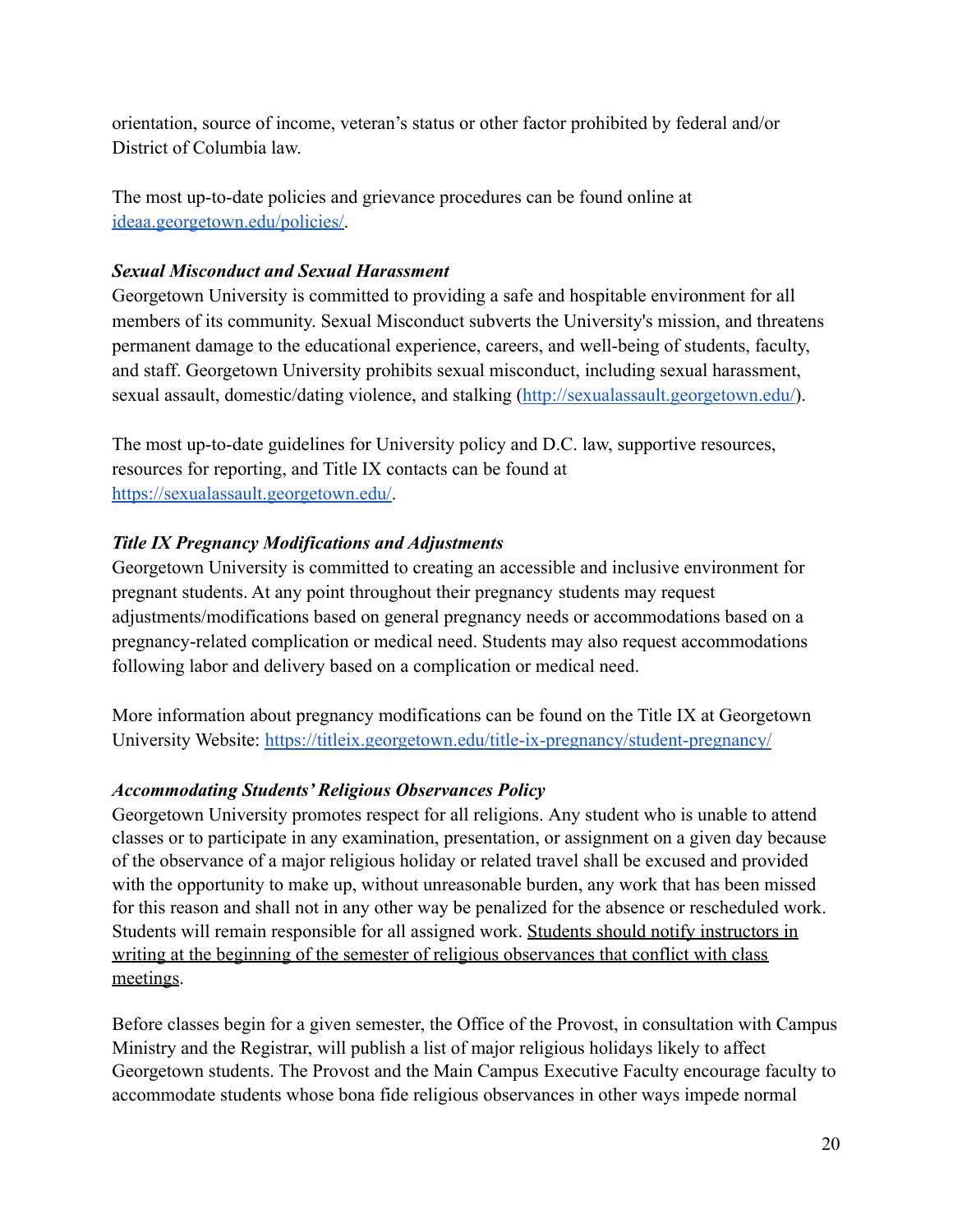participation in a course. Students who cannot be accommodated should discuss the matter with a program advisor. Approved holidays can be found at[:](https://campusministry.georgetown.edu/religious_holy_days) https://campusministry.georgetown.edu/religious holy days.

# <span id="page-20-0"></span>*The Student Right-to-Know and Campus Security Act*

In compliance with the *Student Right-to-Know and Campus Security Act*, it is the policy of Georgetown University to make readily available information concerning the completion or graduation rate of all certificate or degree-seeking, full-time undergraduate students entering the University, as well as the average completion or graduation rate of students who have received athletically-related student aid. This information is available upon request from the Department of Athletics (202-687-2435) and the University Registrar ([registrar.georgetown.edu/](http://registrar.georgetown.edu/)).

The *Crime Awareness and Campus Security Act of 1990* requires that the University prepare information on current campus law enforcement policies, crime prevention programs, and campus security statistics. This information is available upon request from the Department of Public Safety [\(police.georgetown.edu/;](http://police.georgetown.edu/) 202-687-4343).

### <span id="page-20-1"></span>*Change of Address*

Students may change/correct their address and contact information via MyAccess (<https://myaccess.georgetown.edu/>).

# <span id="page-20-2"></span>*Directory Information Disclosure Policy*

A student directory is published annually by the Office of the Registrar containing names and contact information of all current Georgetown students. The Georgetown directory is available online by clicking on the directory link on the homepage of the main University website. The University may provide directory information at its discretion. This information includes the student's name, address, and telephone numbers, date and place of birth, field of study, dates of attendance, and expected date of graduation. Students may instruct the Registrar to withhold the release of directory information by completing an Information Disclosure Form annually and giving this written notice to the Office of the University Registrar by the second week of classes of the fall semester each year that the student is enrolled at the University.

The most current University guidelines and process for limiting the disclosure of directory information can be found at [https://registrar.georgetown.edu/records/information-disclosure.](https://registrar.georgetown.edu/records/information-disclosure)

# <span id="page-20-3"></span>*Emergency Closures, Preparedness, and University Safety*

During inclement weather or other emergencies, check

[georgetown.edu/campus-life/safety-and-emergency-preparedness/](http://preparedness.georgetown.edu/) or call (202) 687-SNOW for information on whether the university is open. If the University announces a "liberal leave" policy in the event of inclement weather and announces that classes will meet as scheduled, then a faculty member who believes that it is unsafe to come to campus may elect to cancel his or her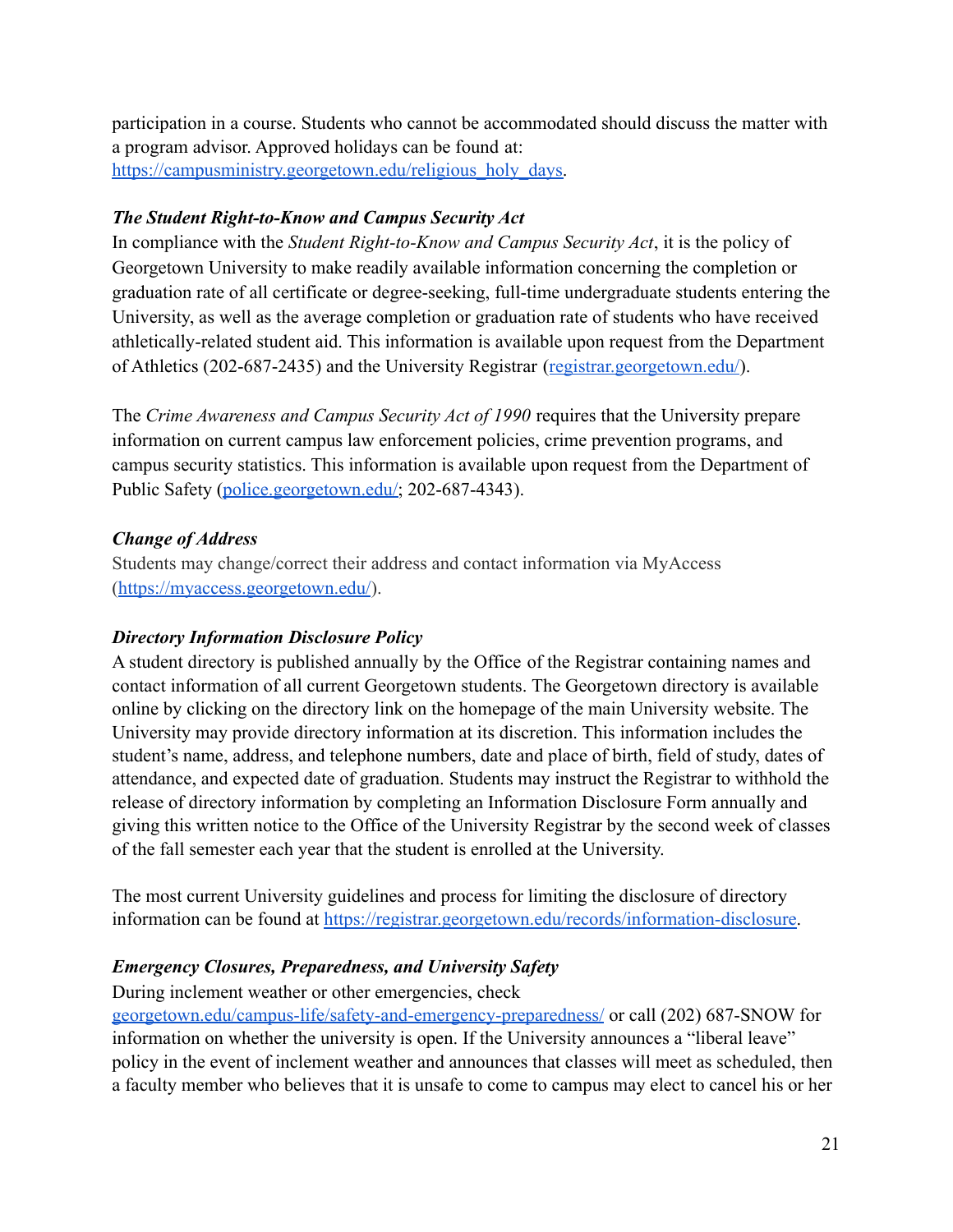class by notifying the students by email through MyAccess (and notifying the appropriate program offices of this decision).

An individual student who believes that it is unsafe to travel to campus should notify the faculty member by email and, if necessary, request to be excused from submitting any assignments or tests scheduled for that day until the next possible time to do so. The University can send text messages and recorded messages about emergencies to cell phones and other mobile devices. Please sign up for this service through the MyAccess system.

# <span id="page-21-0"></span>*HOYAler[t](https://emergencymanagement.georgetown.edu/HOYAlert)*

All current students, faculty and staff are automatically enrolled in HOYAlert, Georgetown's mass notification system used in the event of an emergency situation or incident. HOYAlert sends messages with guidance in the event of an incident affecting the safety or security of Georgetown University's Main Campus, Medical Center, School of Continuing Studies and Law Center. HOYAlert allows users to receive these alerts via Georgetown University or personal email addresses, SMS text messaging to cell phones and PDAs, as well as voice messaging to cell or landline phones. Messages can be sent at any time as incidents occur, 24 hours a day, 7 days a week, 365 days a year.

More information about Hoya Alert can be found at <https://emergencymanagement.georgetown.edu/HOYAlert>.

# <span id="page-21-1"></span>**Academic Integrity & Student Conduct**

# <span id="page-21-2"></span>*The Georgetown University Honor Code and System*

As a Jesuit Catholic university, committed to the education of the whole person, Georgetown expects all members of the academic community, students and faculty, to strive for excellence in scholarship and in character. To uphold this tradition, the University community has established an honor system for its undergraduate schools, including Georgetown College, the School of Foreign Service, the School of Business, the School of Nursing and Health Studies, the Law Center, and the School of Continuing Studies. The Honor Council is the principal administrative body of this system. The Honor Council has two primary responsibilities: to administer the procedures of the Honor System and to educate the faculty and undergraduate student body about the standards of conduct and procedures of the System. Upon matriculation, you may be required by your program leadership or instructor to state or write the pledge as follows:

In the pursuit of the high ideals and rigorous standards of academic life, I commit myself to respect and uphold the Georgetown University Honor System: To be honest in any academic endeavor, and To conduct myself honorably, as a responsible member of the Georgetown community, as we live and work together.

Faculty may, at their discretion, require students to include a signed version of the pledge with their assignments and tests. Without regard to motive, student conduct that is academically dishonest, evidences lack of academic integrity or trustworthiness, or unfairly impinges upon the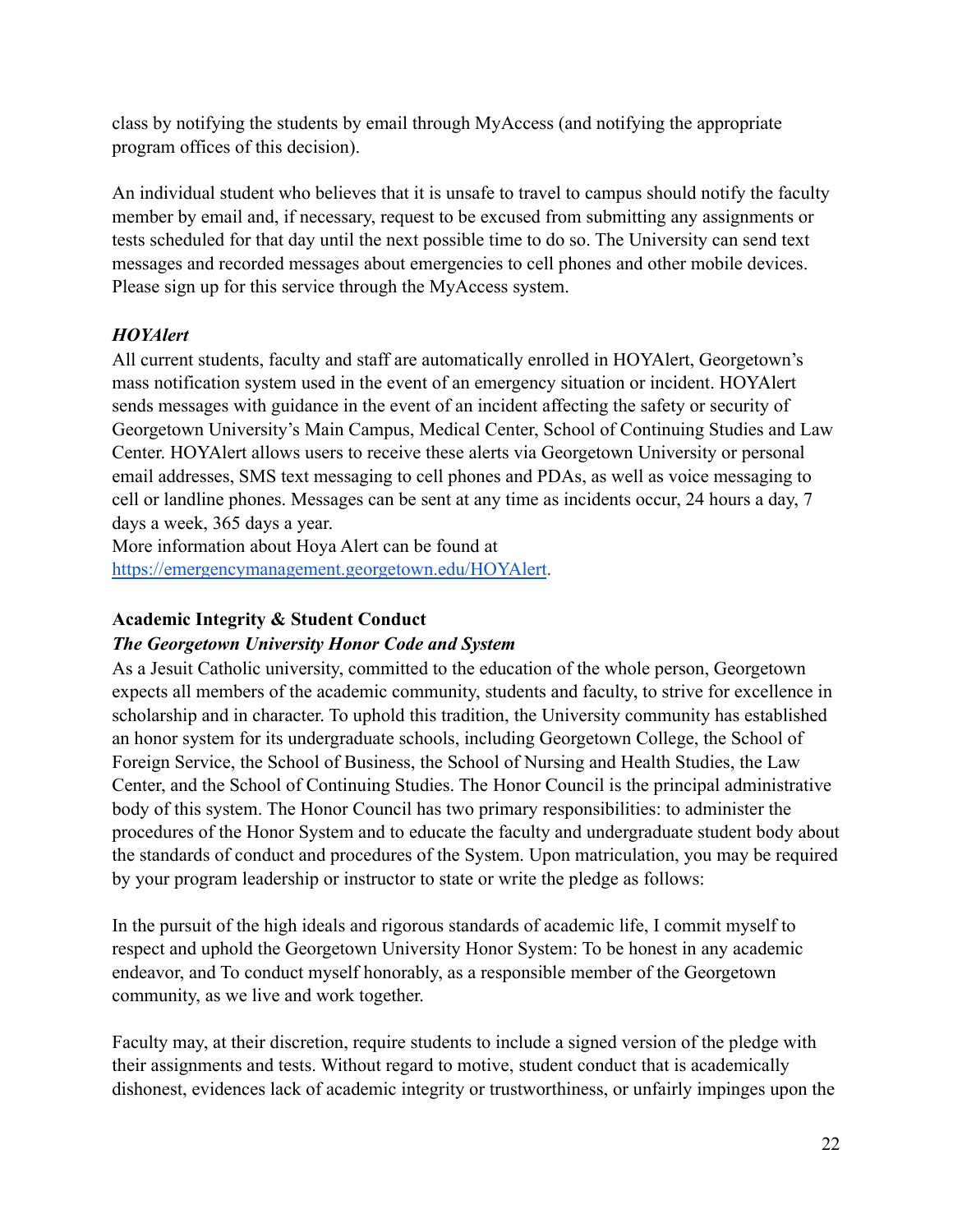intellectual rights and privileges of others is prohibited. A non-exhaustive list of prohibited conduct includes but is not limited to cheating on exams and other assignments, committing plagiarism, using false citations, submitting work for multiple purposes, submitting false data, falsifying academic documentation, abuse of library privileges, and/or abuse of shared electronic media.

All students are required to abide by the Honor System regardless of whether or not they have been required to state or write it. The Honor System includes detailed provisions for investigating and adjudicating allegations of academic misconduct. Students found to have committed any such offense will be subject to academic penalties. These include but are not limited to failure of the course, suspension or dismissal from the University, and revocation of degrees already conferred.

Detailed information about the Honor Council and the most up-to-date policies can be found at <https://honorcouncil.georgetown.edu/>

# <span id="page-22-0"></span>*Plagiarism, Citing Sources, and Academic Research*

*Plagiarism* is defined by the Georgetown Honor Council as "the act of passing off as one's own the ideas or writings of another" (Please see The Honor Council's "Plagiarism Checklist," available at: https://honorcouncil.georgetown.edu/faculty*. Plagiarism, whether intentional or unintentional, is a* serious breach of academic integrity at the University. As such, any suspected incidence of plagiarism will be referred to the Honor Council for investigation and review.

*Paraphrasing* is the act of putting someone else's ideas into one's own words without quoting that source directly (using quotation marks). Even when paraphrasing, students must cite the original source of the information in both the text of their paper and in their bibliography. *Uncited paraphrasing*, whether intentional or unintentional, is also a serious breach of academic integrity. As such, any suspected incidence of uncited paraphrasing will be referred to the Honor Council for investigation and review.

Students are required to write academic papers that contain both their own original ideas and interpretations and research gathered from outside sources (books, journals, newspapers, websites, blogs, encyclopedias, and so on). Students should discuss appropriate formatting and citing guidelines with their instructors, as different instructors and programs can use different style manuals.

The primary style manuals used by the Professional Studies programs are:

- *The American Psychological Association (APA)*
- *The Modern Language Association (MLA)*
- *The Chicago Manual of Style*
- *The Associated Press Stylebook*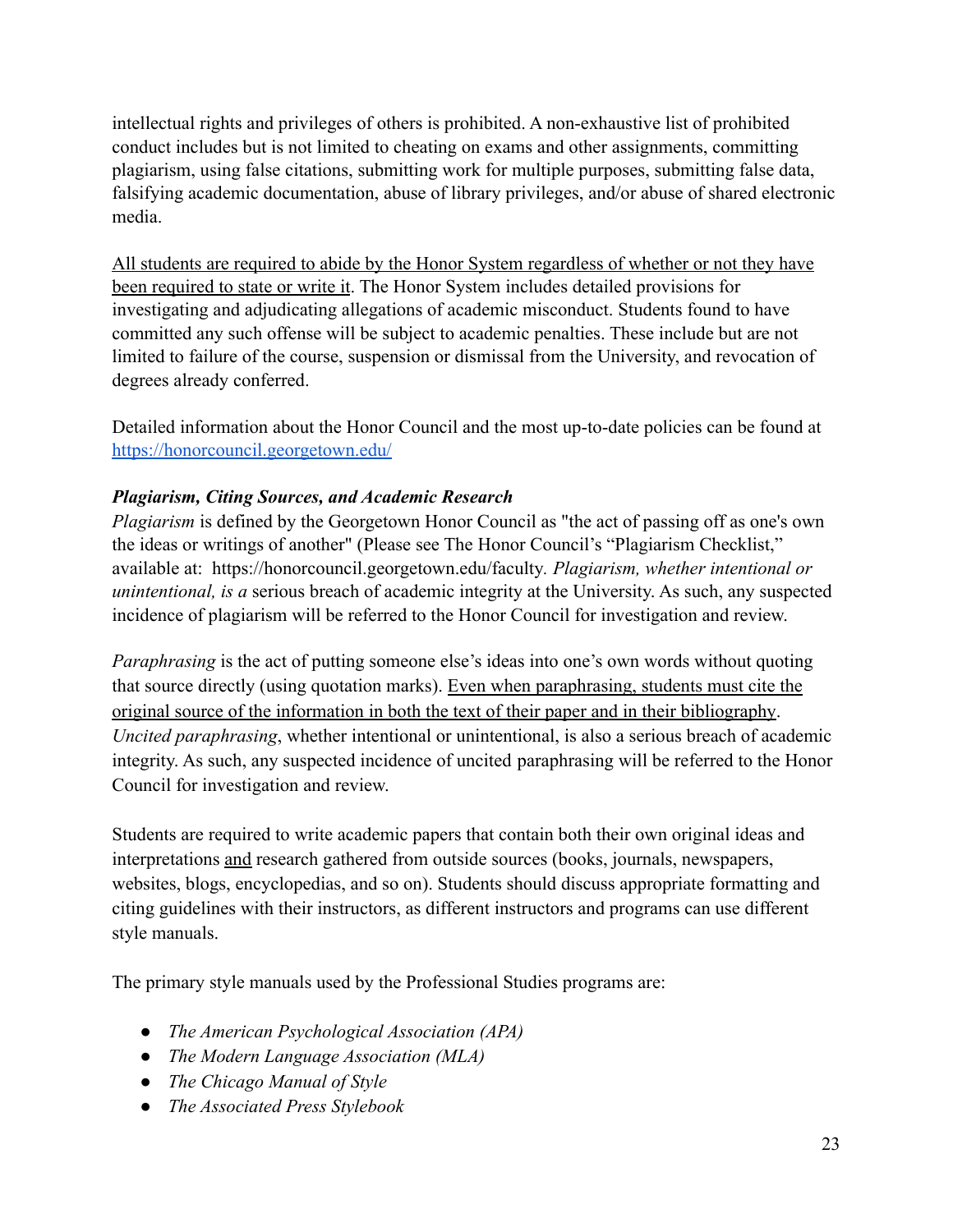# <span id="page-23-0"></span>*Avoiding Plagiarism and Uncited Paraphrasing*

Students are required to cite all information (including, but not limited to: general ideas that are not their own; direct or indirect quotations; and data) taken from outside sources – regardless of that source  $-$  in (a) the text of their papers and (b) in their bibliographies. Including a source in the bibliography without citing it in the text of the paper is not satisfactory, nor is including a source in the text of the paper without citing it in the bibliography.

SCS students are expected to maintain the highest standards of personal and academic integrity in pursuit of their education at Georgetown. Academic dishonesty in any form is a serious offense against the academic community in general, and against SCS and Georgetown in particular. Students found to have violated the standards of academic integrity will be subject to academic penalties including, but not limited to, failure of the course, termination from the program, and revocation of degrees already conferred. We strongly encourage all students to complete Georgetown University's Scholarly Research and Academic Integrity Tutorial at [www.library.georgetown.edu/tutorials/academic-integrity](http://www.library.georgetown.edu/tutorials/academic-integrity).

# <span id="page-23-1"></span>*Human Subjects Research*

Federal law requires that all proposed research involving human subjects first be reviewed by an authorized institutional body in order to ensure that adequate protections are provided to those persons who are participants in or subjects of the proposed research. Research on human subjects includes not only work in the biomedical sciences but also projects in the social and behavioral sciences. Students in all courses, but particularly in the Capstone, should be mindful of this important review process.

Research involving on-the-street intercept surveys or detailed questionnaires delving into attitudes about a controversial subject is also considered to involve human subjects. As such, it is also subject to review. These legal requirements apply regardless of the source of research support. In a large number of cases, research proposals fall into categories which exempt them from full review. For example, research on standard educational techniques or strategies, work using publicly available survey data where the respondents are not identified, or interviews with public officials or candidates for public office are normally exempt. *However, a specific project's eligibility for exemption cannot simply be determined by the individual researcher. The law requires that institutions provide structured mechanisms for determining exemptions and that they keep records documenting the process and its results.*

Any student whose research will involve human subjects should contact the University's Institutional Review Board, IRB-C, at 202-687-6553 or 202-687-1506 before beginning their research. Additional information about the Institutional Review Board and required forms are available on the IRB-C website at: <https://ora.georgetown.edu/irb/forms>.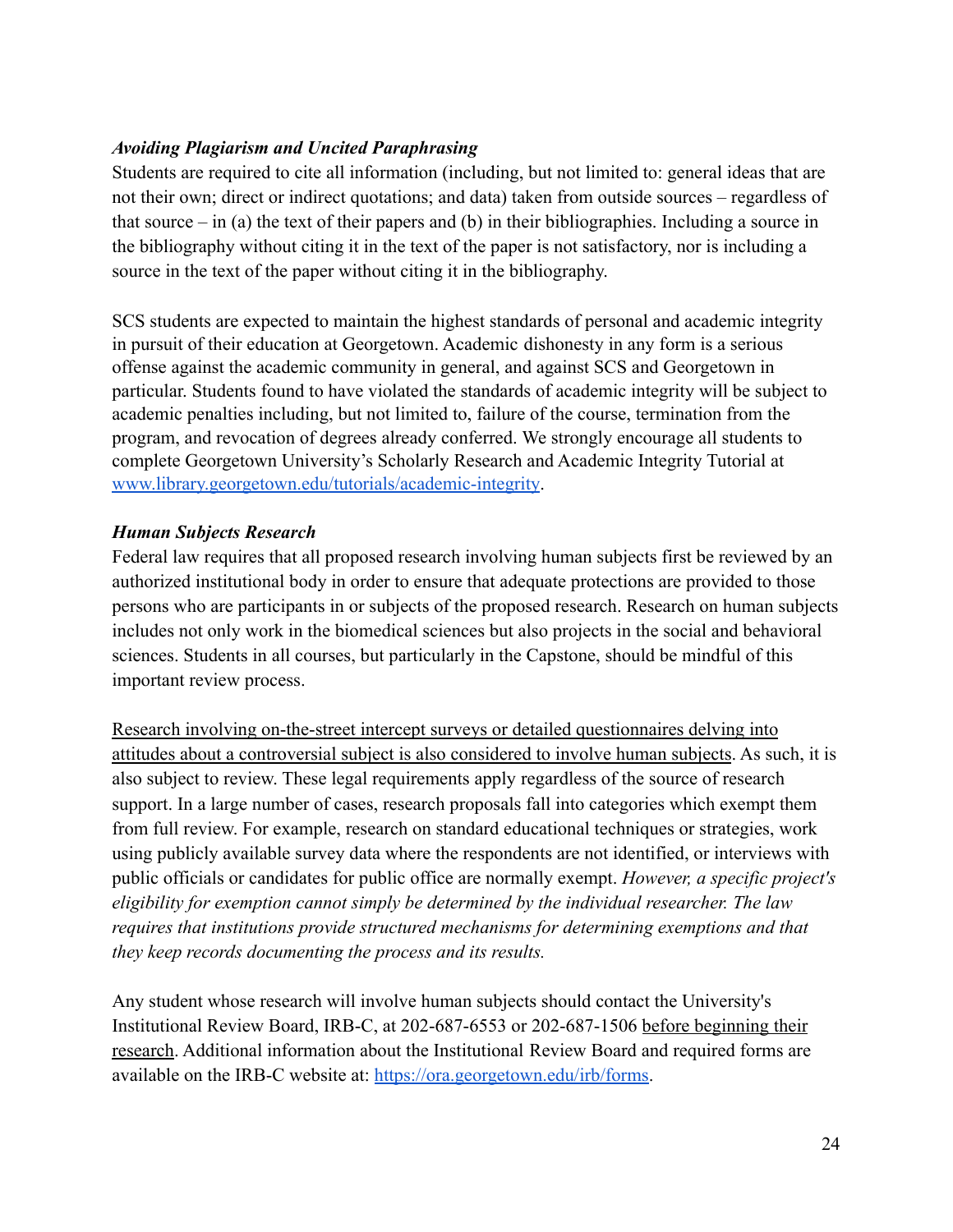### <span id="page-24-0"></span>*Student Conduct, Civility, and Engagement*

The School of Continuing Studies offers students the opportunity to engage with faculty, staff, and peers in ways that foster intellectual growth and development in their chosen field of study. It is important to recognize that each member of our community brings his or her own values, thoughts, perspectives, and experiences into each interaction. We expect students to behave in a manner that is civil and respectful of others, and appreciate the learning opportunities that come from engaging pluralistic perspectives in a dynamic educational environment.

Engagement within the SCS Georgetown community takes place in on-campus meeting spaces and classrooms, and extends to online learning platforms and forums. Students should be particularly mindful that participation in class discussions, group assignments, emails, blogs, and social media reflect upon them personally, academically, and professionally. All viewpoints, editorials, and opinions expressed by students represent those students exclusively – and not the students' instructors, classmates, academic program, School, or University – even in cases when students are using Georgetown-affiliated systems like email, blogs, and online portfolios. The expectations for respect and civility are consistent for on-campus classes and spaces, as well as cyber, virtual, and online environments. Thus, civility and cybercivility are expected of all students, in all campus spaces.

Any perceived infraction of the Student Code of Conduct [\(studentconduct.georgetown.edu\)](https://studentconduct.georgetown.edu/) or SCS guidelines for student conduct can be referred to the student's program leadership, to the Office of Student Conduct ([studentconduct.georgetown.edu](https://studentconduct.georgetown.edu/)), and to other University Offices as appropriate. Such instances can include but are not limited to: disruption of official university functions (including teaching, research, administration), failure to comply with a directive issued by a University official, harassment and bullying, and incivility.

Students found in violation of the Code of Conduct could be subject to a variety of sanctions, including mandatory withdrawal from courses (without a refund) and suspension or termination for non-academic reasons.

### <span id="page-24-1"></span>**Program Enrollment & Course Registration**

### <span id="page-24-2"></span>*Technology Skills Required*

Academic programs use Canvas as the learning management system and other tools, applications, and platforms depending on the nature of the course or program to effectively facilitate teaching and learning. Students will not need to be proficient with distance education technology before enrolling, but basic computer literacy such as knowing how to access a Web site, upload and download documents, conduct basic Web-based research using Library databases and similar sources is required. Students must log onto the learning management platform using a secure GU login and password, and may find that having a landline or mobile device helpful in completing the authentication process. Some courses make extensive use of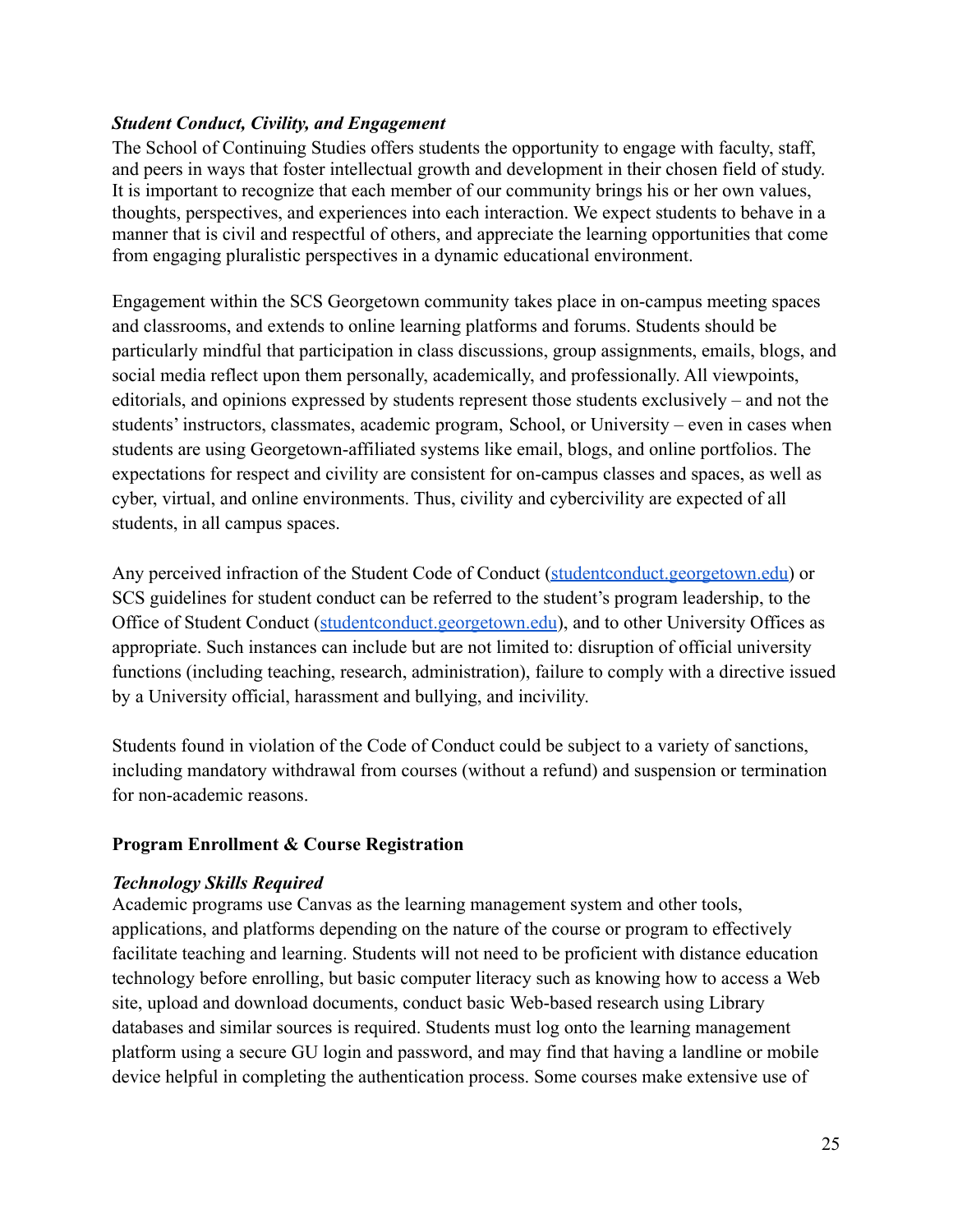asynchronous content and synchronous sessions via a cloud-based platform for video and audio conferencing. Technology support and a help-desk is available to both students and faculty.

# <span id="page-25-0"></span>*Technology Equipment Required*

For courses that require the use of Canvas students will need access to the following resources and tools:

- High speed internet connection.
- A computer ( Mac or Windows ) with a webcam, microphone, and speakers. Please reference the buying guide for meeting the recommended specifications.
	- Computer Buying Guide <https://uis.georgetown.edu/buying-guide/>
	- Approved Laptop computers <https://uis.georgetown.edu/standard-computers/>
	- Approved Desktop computers <https://uis.georgetown.edu/standard-desktop-computers/>

# Additional Helpful Links:

- Supported teaching | learning software for and their function ( Zoom, Canvas) <https://uis.georgetown.edu/teaching-tools/>
- Student Software (Microsoft Office, Adobe) <https://georgetown.onthehub.com/WebStore/Welcome.aspx>
- Google Apps ( Gmail, Google Drive ) <https://uis.georgetown.edu/google-apps/>
- Document Sharing <https://uis.georgetown.edu/file-sharing/>
- Data Security [https://security.georgetown.edu/technology-policies2/#\\_ga=2.211358933.131539691.159](https://security.georgetown.edu/technology-policies2/#_ga=2.211358933.131539691.1596475382-1171884951.1583262423) [6475382-1171884951.1583262423](https://security.georgetown.edu/technology-policies2/#_ga=2.211358933.131539691.1596475382-1171884951.1583262423)
- Students in the Continental US with an inadequate internet connection can request a MiFi hotspot device thru the GU Helpdesk (help@georgetown.edu)
- Main Login page for SCS students (Destiny, MyAccess) <https://scs.georgetown.edu/resources-current-students/technology-passwords/>
- Students are now required to enroll in Duo Two Factor Authentication <https://uis.georgetown.edu/security/duo/>
- SCS Students are now eligible for Mobile GoCards <https://gocard.georgetown.edu/getting-started/>

# <span id="page-25-2"></span><span id="page-25-1"></span>**Transfer Credits**

# *Undergraduate Certificates*

Students must complete at least 9 of the 18-credit hours required for the certificate within the program. Students may be eligible to transfer credits towards the certificate pending program approval.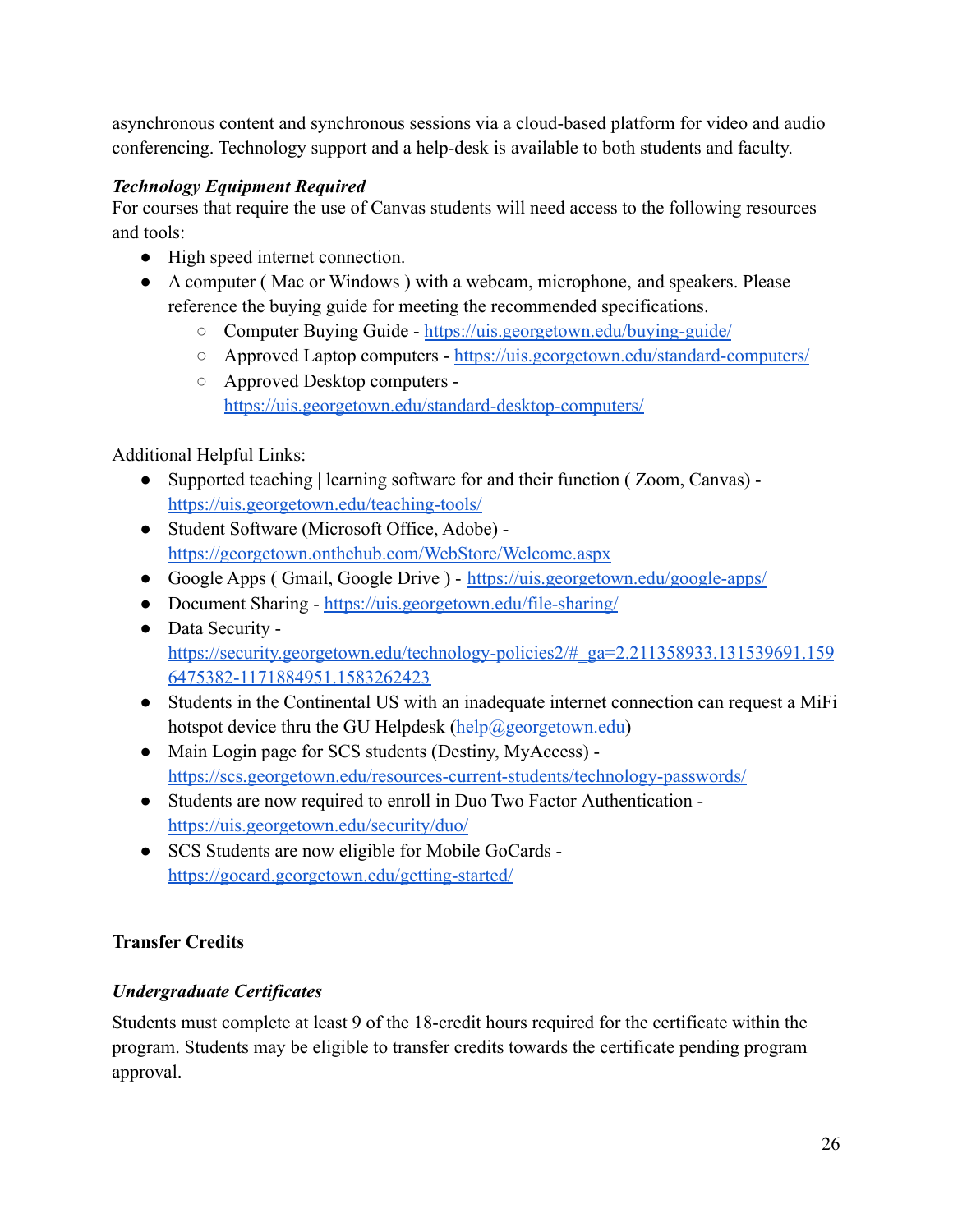# <span id="page-26-0"></span>*Bachelor of Arts in Liberal Studies*

Students should consult with their academic program about the possibility of transferring some already completed course credits into their new program before completing their first semester. Requests for transfer credit should be submitted during the student's first semester of study to ensure a timely review and to allow the student to plan appropriately. Transfer credit will be posted following the add/drop period of the student's first semester.

The Bachelor of Arts in Liberal Studies program honors up to 64 transfer credits for completed courses with a minimum C grade from regionally accredited institutions. Credits that have been or are being applied to another degree or certificate may not be transferred, nor will Pass/Fail or Satisfactory/Unsatisfactory or Audit courses be considered. The grades earned in coursework completed elsewhere are not reflected on the transcript and are not calculated in the Georgetown University GPA.

Transfer credit evaluations are conducted on a case-by-case, individual basis by the program. Factors considered when reviewing transfer credit include, but are not limited to: accreditation, timeliness of content (computer science and technology courses no older than 10 years), and overall academic relevance within the program. In addition, CLEP exam credit, AP exam credit (grade of 4-5), and all Joint Services Transcripts will be considered for transfer.

BALS Students reference the Undergraduate Bulletin for additional program guidelines on transfer credits at <https://bulletin.georgetown.edu/schools-programs/scs/>.

# <span id="page-26-1"></span>*Transfer Credit from Another GU Undergraduate Program to SCS*

BALS students who have previously attended another Georgetown University undergraduate program should be aware that their entire undergraduate academic record will be reflected on their transcript. This means that all courses, grades, and credits earned at Georgetown University will be factored into the cumulative GPA and credit totals, without exception. While all previously completed undergraduate coursework will be reflected on the transcript and will be applied towards the cumulative GPA and credit totals, students are still responsible for completing all of the BALS program requirements, including a minimum of 57 credits within the BALS program and all required courses.

### <span id="page-26-2"></span>*Transfer Credit from SCS to Another Undergraduate Program or Institution*

In the event that a BALS student transfers from SCS to another academic program within GU or to another institution, the credits earned in SCS will be subject to the transfer policies and procedures of the receiving program and/or institution.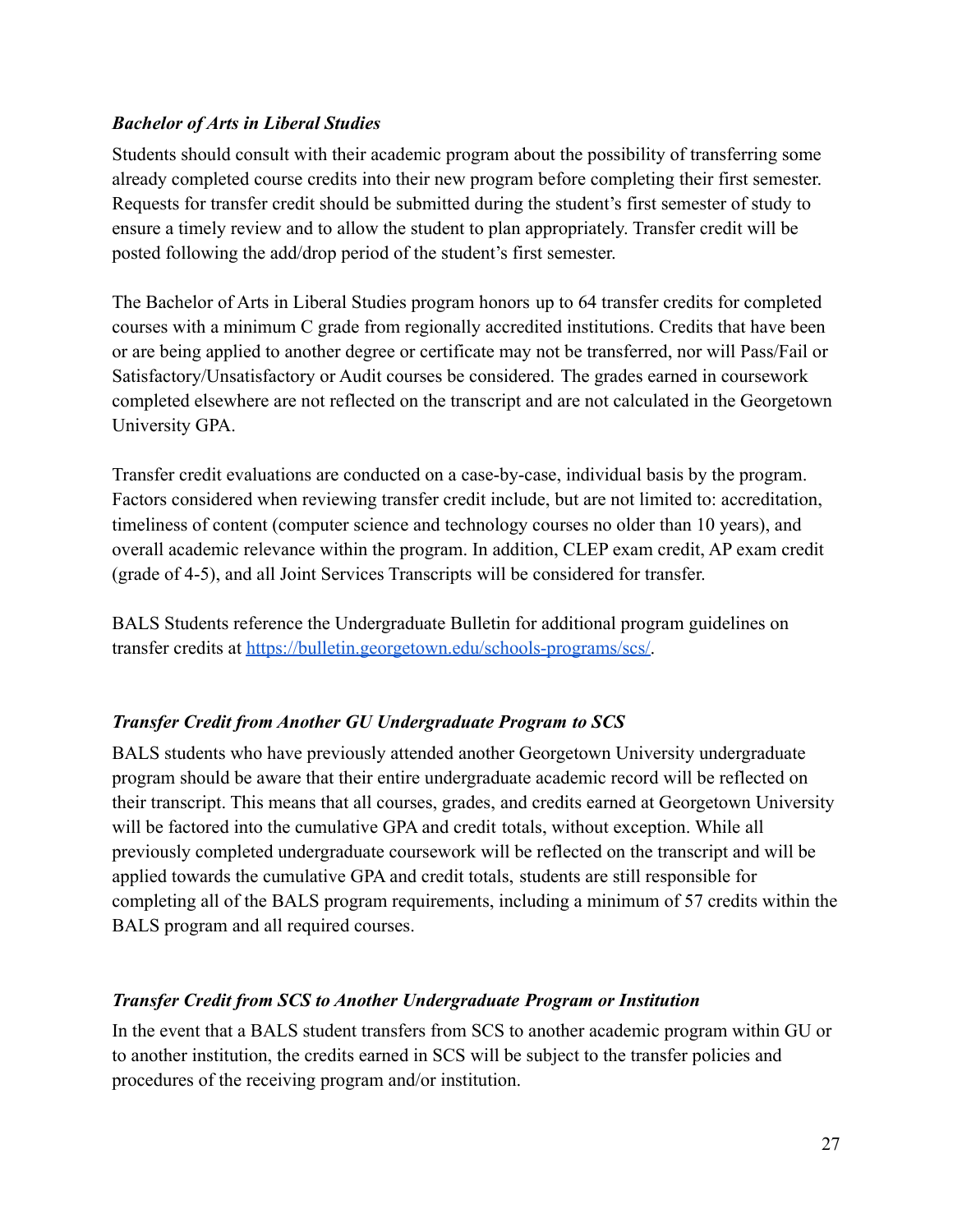# <span id="page-27-0"></span>*Graduate Certificate*

Students pursuing a graduate certificate must complete all coursework for the graduate certificate at SCS as outlined in the certificate requirements. Students are not eligible to apply transfer credits to meet graduate certificate requirements.

# <span id="page-27-1"></span>*Master of Arts in Liberal Studies, Master of Professional Studies, Executive Master of Professional Studies, and Doctor of Liberal Studies*

Some graduate programs may accept credit for coursework completed prior to beginning study at SCS. Students should consult their academic program about the possibility of transferring credits before completing their first semester. It is the student's responsibility to submit the Transfer Credit Request form, official transcript, syllabus, and all other requested materials to the academic program for review during the first year of study to ensure a timely review and to allow the student to plan appropriately.

Only graduate-level courses completed for credit and for which the student received an official grade of "B" (3.000) or better can be considered for transfer into a graduate-level program. Under no circumstances can undergraduate credit be applied or transferred into an SCS graduate degree program.

Credits that have been or are being applied to another degree may not be transferred, nor will Pass/Fail or Satisfactory/Unsatisfactory or Audit courses be considered.

Only courses completed within the past 7 years will be considered for transfer. Some programs may also impose stricter time limits due to the ever-evolving nature of their industry.

The GPA earned in coursework completed elsewhere is not calculated in the Georgetown University GPA. No course titles of transferred courses appear on the Georgetown transcript, nor do previous grades earned.

The Ethics and Capstone courses are considered core requirements to each MPS and EMPS program and cannot be transferred from other institutions or academic programs under any circumstances.

The academic program and the Office of Academic Affairs & Compliance have final say regarding which course credits may transfer, and, in general, will consider the content of the course in question and its similarity to a program course, the syllabus, the grade received, the age of the course, and the accreditation of the institution offering the course. Following the academic program and Office of Academic Affairs and Compliance review, approved transfer credit is posted to the transcript. Submitting a request for transfer credit does not guarantee approval.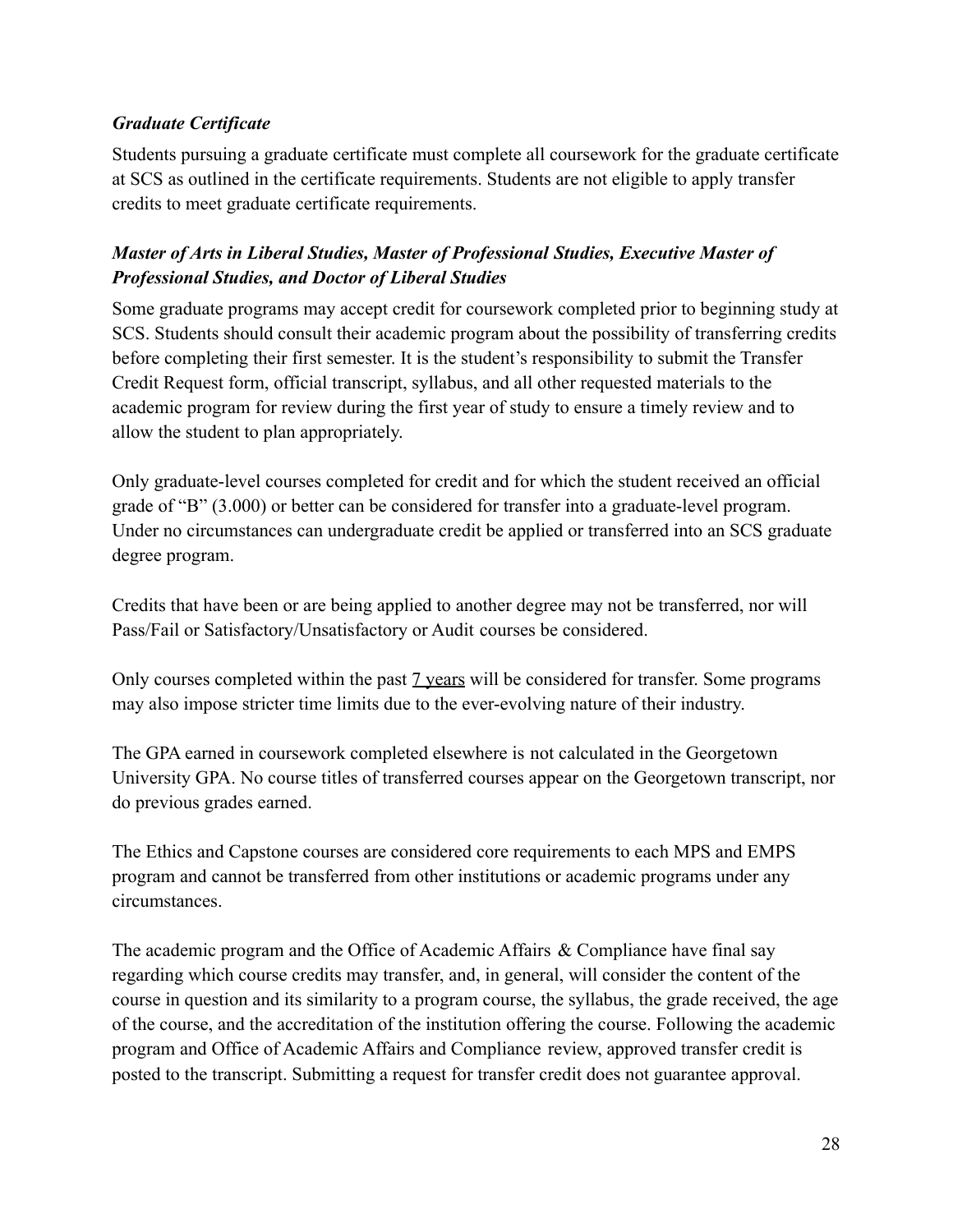Programs are not required to accept transfer credit. Programs may also limit the transfer of program-specific foundation courses. Unless approved in advance by the program and Office of Academic Affairs and Compliance transfer credit is not awarded for study at other institutions after students have started their study in SCS. Students should therefore plan on completing all coursework in residence once they have matriculated at the University.

The maximum number of transfer credits associated with a specific program follows:

- A maximum of 6 (six) credits in the form of 3-credit courses for the MPS in Applied Management, Emergency & Disaster Management, Design Management & Communications, Higher Education Administration, Global Hospitality Leadership, Human Resources Management, Integrated Marketing Communications, Journalism, Project Management, Public Relations & Corporate Communications, Real Estate, Sports Industry Management, Systems Engineering Management, and Technology Management
- A maximum of 9 (nine) credits in the form of 2 or 3-credit courses for the Urban & Regional Planning major
- Zero (0) credits for the Executive Masters of Professional Studies in Emergency  $\&$ Disaster due to the cohort and lock-step nature of the program. All EDM courses include required on-ground experiential components unique to these programs.
- A maximum of 2 courses/6-credits for the Master of Arts in Liberal Studies program
- A maximum of 6 (six) credits for the Doctor of Liberal Studies program. Please note that up to 6 credits can be applied either for Transfer or Advanced Standing to the DLS program, but not both.

# <span id="page-28-0"></span>*Transfer Credit from another GU Graduate Program into SCS*

To transfer from one GU graduate-level program to an SCS academic program students must apply formally through SCS Admissions.

Acceptance into one graduate program at GU or within SCS does not guarantee acceptance into another program. Students who would like to transfer from one program into another must undergo a formal credit review by their new program's leadership to determine the applicability of previously earned credits. The transfer credit evaluation process will follow the guidelines set forth in the transfer credit policy (see above). Students should keep in mind that they may not be able to apply credits (and/or grades) awarded from their previous program – whether at GU or through transfer from another institution – to their new program. Courses that are not approved for the program will be excluded from the degree GPA and be awarded no credit, but will remain on the transcript.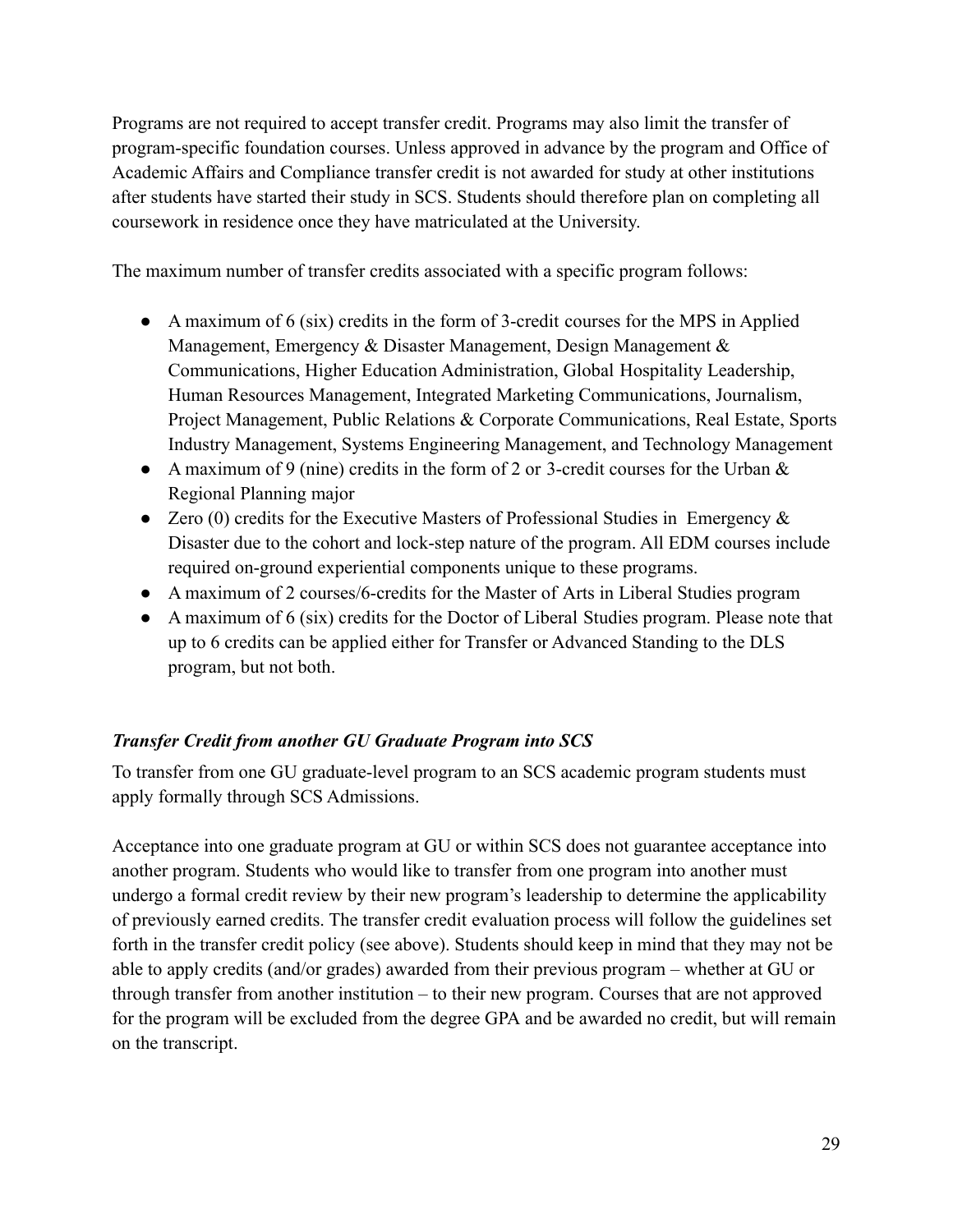Please note that SCS students who officially withdraw from one SCS program and matriculate into a new SCS program should refer to the " Use of Earned Credits When Applying to Another SCS Program" policy.

### <span id="page-29-0"></span>*Transfer Credit from SCS to another Program or Institution*

In the event that a student transfers from SCS to another academic program within GU or to another institution, the credits earned in SCS will be subject to the transfer policies and procedures of the receiving program and/or institution. Students currently enrolled in other graduate programs at the University should secure the advance, written permission of their own program before requesting permission to register in SCS graduate-level courses.

### <span id="page-29-1"></span>*Transfer Credit through the Consortium (MPS, DLS, and BALS)*

<https://registrar.georgetown.edu/registration/consortium>

Georgetown University partners with thirteen institutions in the Consortium of Universities of the Washington Metropolitan Area: American University, The Catholic University of America, Corcoran College of Art & Design, Gallaudet University, George Mason University, The George Washington University, Howard University, Marymount University, National Defense Intelligence College, National Defense University, Trinity Washington University, University of the District of Columbia, and University of Maryland, College Park.

Students enrolled in the Executive Master of Professional Studies (EMPS) programs are not eligible for enrollment through the Consortium.

Students in good academic standing who are enrolled in a Master of Professional Studies (MPS), Master of Arts in Liberal Studies (MALS), Doctor of Liberal Studies (DLS) graduate degree program and the Bachelor of Arts in Liberal Studies (BALS) undergraduate degree program in the School of Continuing Studies may enroll for courses through the Consortium, subject to the following limitations:

a. MPS, DLS, and BALS students may not enroll through the Consortium for courses that are available and regularly offered within the School of Continuing Studies at Georgetown University.

b. MPS, DLS, and BALS may not audit Consortium courses, nor can they enroll on a pass/fail basis. All courses must be completed for a grade and credit.

c. Provisional and Visiting Non-Degree students may not register for courses through the Consortium.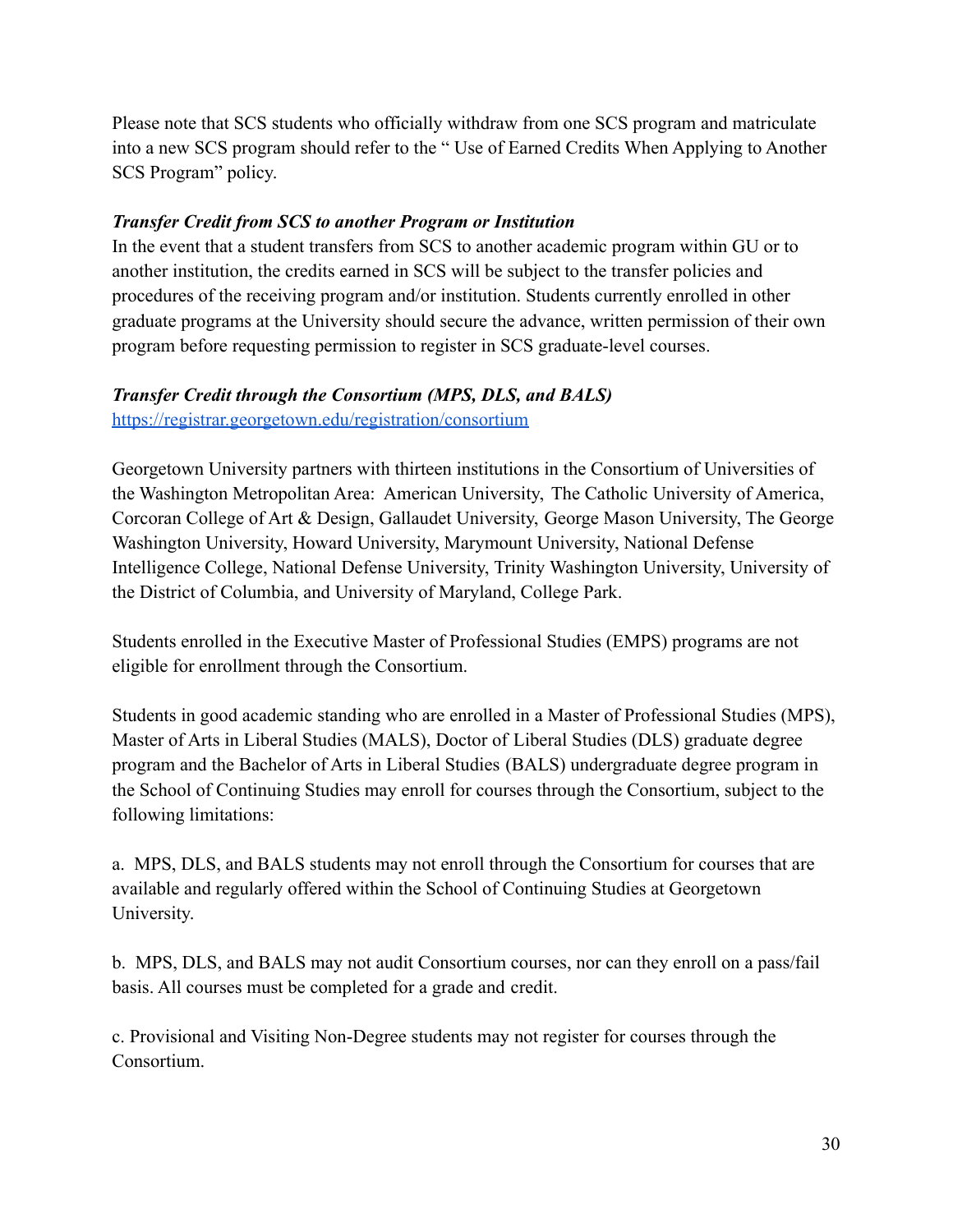d. Students who are simultaneously matriculated at another Consortium institution are not permitted to cross-register between Georgetown and the other institution via the Consortium.

e. Tuition for courses registered through the Consortium will be billed at Georgetown University rates and paid to Georgetown University.

f. Course records and grades for Consortium registrations will appear on the Georgetown University transcript. The visited institution will not issue transcripts for Consortium courses. Grades posted to the Georgetown transcript for Consortium registrations will be those of the institution offering the course. Although those grades will not be used in the determination of the student's Georgetown GPA, unsatisfactory grades of B- or lower for graduate students and C-" or lower for undergraduate students may be used in the determination of Warning, Probation, or **Termination** 

h. Courses completed through the Consortium count towards the total allowable number of transfer credit per program. Please consult the Academic Regulations under "Transfer Credit" for the total number of credits allowed to transfer into your degree program. Students who have already transferred the maximum allowable number of credits will not be permitted to enroll in courses through the Consortium.

i. Students are responsible for researching available courses and times through the Consortium and submitting accurate requests to their program for timely review.

j. Students enrolled via the Consortium are responsible for abiding by all academic, personal, and professional regulations of the other institution, including but not limited to enrollment, attendance, and withdrawal.

All students should note that if they enroll in courses by registering directly at a Consortium institution, rather than by registering at Georgetown using the Consortium procedures, those courses will appear on the other institution's transcript. Similarly, courses taken at another Consortium institution prior to admission to Georgetown University, as well as any Georgetown University courses taken while enrolled at another Consortium institution, will appear on the other institution's transcript. Such courses may be applied to a Georgetown University MPS or BALS degree only by means of transfer, subject to the School's overall transfer limits and criteria.

### <span id="page-30-0"></span>**Use of Earned Credits When Applying to Another SCS Program**

A student who officially withdraws from an SCS degree program **may be** able to apply some or all of the coursework completed to the requirements of another SCS degree program. The receiving SCS academic program will determine which, if any, of the graduate courses the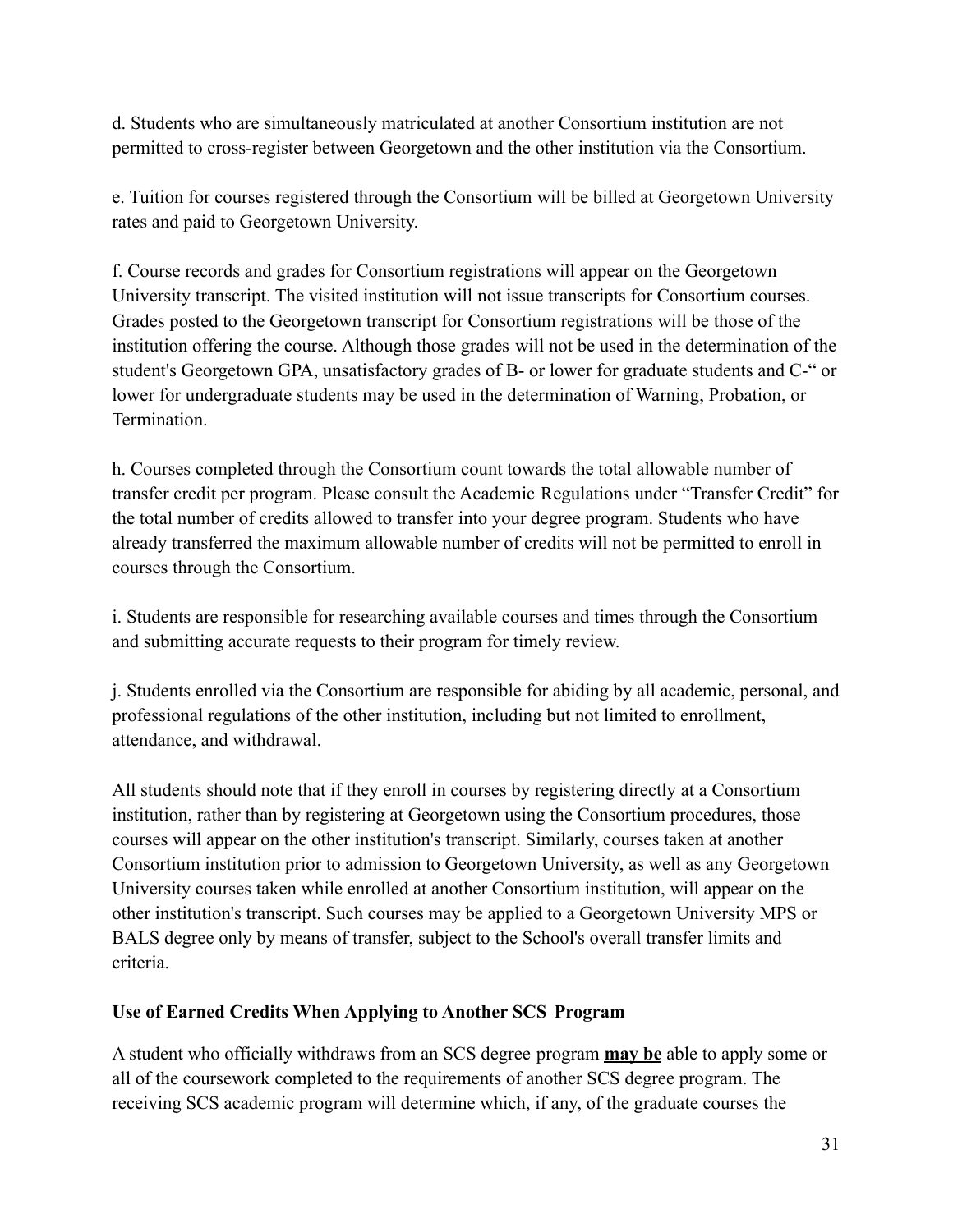student has taken at Georgetown will be accepted toward the credit requirements of the new program.

Students are strongly encouraged to ask the receiving academic program to perform a review of credits earned prior to matriculation to the new program so that the student is aware of what will be required to complete that program.

# Please note:

- Courses that are absorbed into the new program in this manner will not be considered "transfer" courses. They are absorbed into the new program in accordance with this policy.
- Only courses completed within the past 7 years will be considered for absorption.
- Core courses (Ethics and Capstone) cannot be absorbed to meet the core course requirements in the new program.
- Courses that are not approved for absorption will be marked for exclusion on the transcript and will not apply to the requirements of the new program.
- SCS academic programs are not required to accept coursework completed in other SCS or Georgetown University programs. If it is determined that no coursework will be absorbed, the student is expected to complete all requirements of the new program in accordance with the associated academic policies.

# <span id="page-31-0"></span>**Advanced Standing (DLS Program Only)**

A new DLS student who has been awarded at least two advanced degrees (i.e., Ph.D., M.A., M.S., J.D., etc.) will be awarded Advanced Standing toward the coursework required for the DLS. A maximum of six credits of Advanced Standing may be awarded. Advanced Standing credits will be posted to the student's DLS transcript upon completion of the first two Foundational courses. Please note that up to six credits can be applied either toward Advanced Standing or for Transfer, but not both.

# <span id="page-31-1"></span>**Waiver Requests: MPS Foundation Courses**

Due to the timeliness of content, continuity of the lock-step curriculum and cohort model, students in the Executive MPS in EDM programs cannot be waived from any foundation courses or program requirements.

MPS students enrolled in traditional programs may be waived from some selected courses required within that major or within a concentration with written permission from their program and the Office of Academic Affairs & Compliance. Students must supply documentation of their proficiency in that course (such as a writing portfolio to request a waiver of the "Fundamentals of Reporting and News Writing" Journalism requirement) during their first semester of study to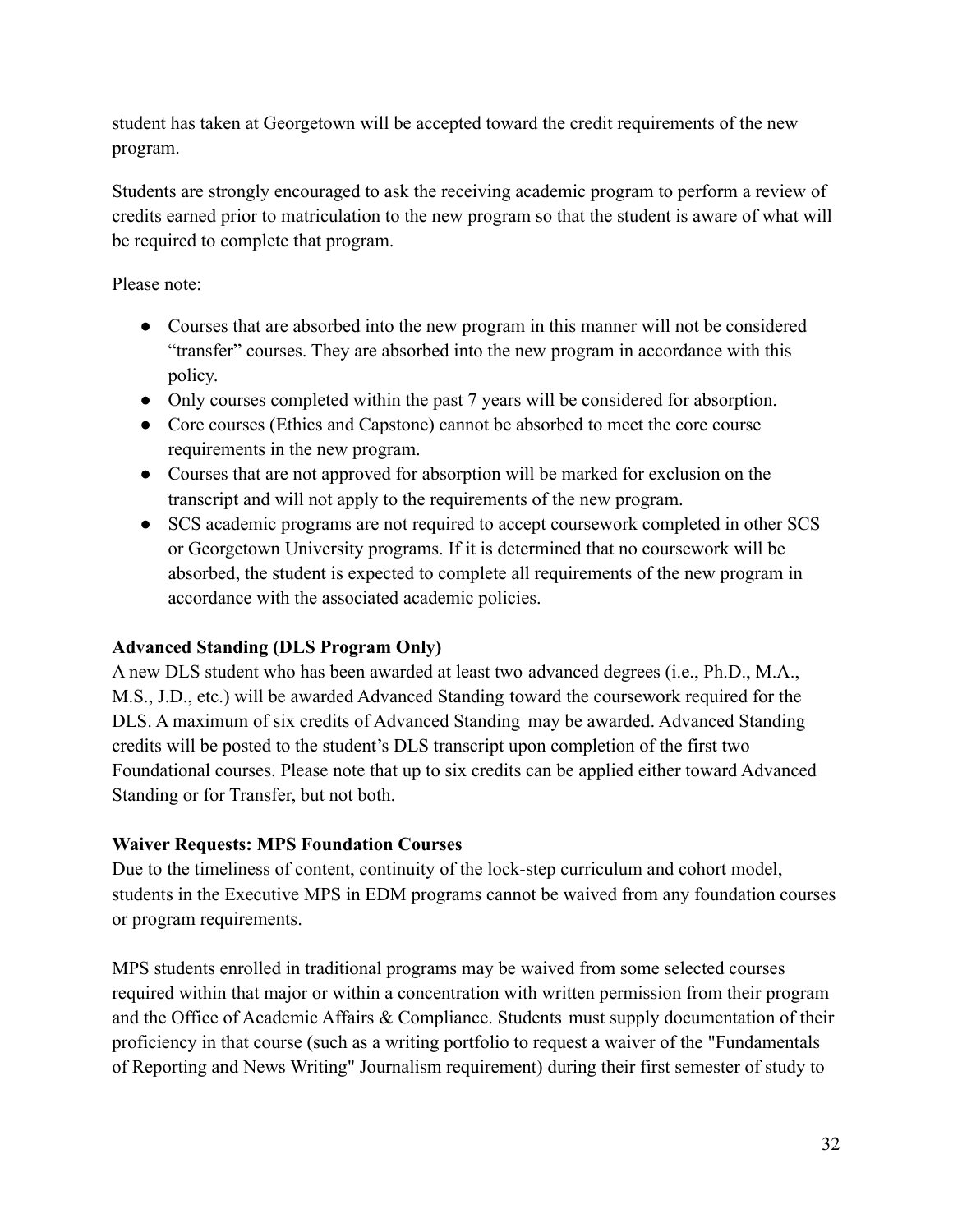their academic program for review. Approved waivers will only be posted following the review by the program and Office of Academic Affairs and Compliance.

Students do not receive grades or credit for waived courses; rather, this process allows them to take an Elective in place of a waived course. MPS degree-specific requirements, including the Ethics and Capstone courses, cannot be waived under any circumstances.

# <span id="page-32-0"></span>**Continuous Enrollment Requirements**

Students in the undergraduate certificate, BALS, graduate certificate, MALS, MPS, and DLS programs are required to maintain active registration in all Spring and Fall semesters to make academic progress toward degree-completion. Executive MPS students are expected to be registered in Fall, Spring and Summer semesters. Students who cannot register for any reason must request a formal Leave of Absence (please see policy below) to prevent being withdrawn from the University with the notice "Withdrawn for failure to register" placed on their official transcripts.

# **Regarding Tuition Liability and Fees**

Upon being withdrawn for failure to register, students may be required to re-apply to their academic program should they want to return to study (see *Readmission After Prior Attendance)*. If this is the case, students who are granted readmission into their current academic program will be assessed tuition as articulated in the schedule as outlined under *Course Registration and Tuition Liability and Fees* based on the semester and year they re-matriculate into their current program following the time of their last enrollment. They will **not** maintain the previous tuition rate assessed to them at the time they originally matriculated into their academic program.

The *Schedule of Classes* can be found at [registrar.georgetown.edu/](http://registrar.georgetown.edu/). Courses that are conducted entirely online may be found on the "Distance" listing while in-person courses may be found on the "Main Campus" listing.

# <span id="page-32-1"></span>**Student Responsibility for Degree Planning**

Students are accountable for their own program enrollment, course registration decisions, and for meeting all of the requirements for the degree, concentration, track, and major. No academic requirements or regulations will be waived based upon allegations of an advising error.

# <span id="page-32-2"></span>**Internships and On-Site Practical Experiences for Credit**

Students seeking to complete an internship or on-site practical experience for course credit must follow all university, school, and program policies and guidelines. Students must have the internship/on-site practical experience approved by the program prior to registering for course credit. Each academic program has their own approval process, please refer to the program requirements for more information. Students who have not completed the pre-approval process will not be permitted to register. In addition to receiving program-level approval, students must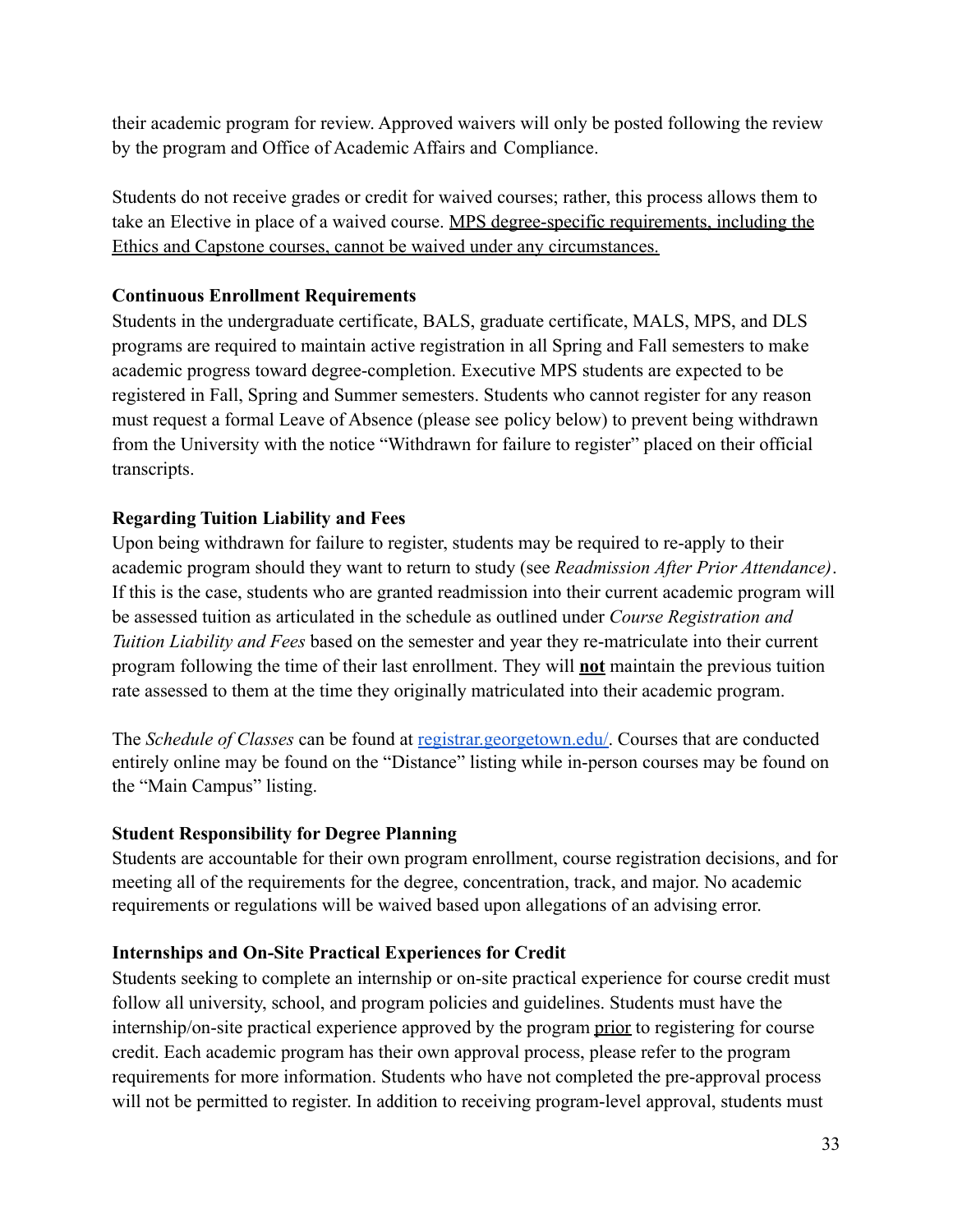also complete the internship agreement ([https://static.scs.georgetown.edu/upload/kb\\_file/scs\\_internship\\_agreement\\_form.pdf\)](https://static.scs.georgetown.edu/upload/kb_file/scs_internship_agreement_form.pdf).

All requests for internships/on-site practical experience should be submitted to academic programs for review no later than two weeks prior to the first day of classes. Requests received after that deadline may not be reviewed or approved. Students are responsible for meeting all deadlines and requirements.

All approvals and course registrations must be completed by the stated add/drop period on the academic calendar. Students who are unable to secure an internship/on-site practical experience and/or complete the approval process before the end of add/drop period will not be permitted to register for the course. No late adds or adjustments to students' schedules will be made.

Finally, students should be aware that securing an internship/on-site experience can be a lengthy process. It is not uncommon for the interview process to take longer than anticipated or to receive an offer after the stated deadlines. While this can be disappointing, no exceptions to the policy will be made and no late adds or schedule adjustments will be permitted. For this reason, students are encouraged to work well in advance of deadlines to ensure they have the greatest opportunity for successfully completing the process.

### *Important Note for International Students:*

International students receiving F1/J1 Visa support from Georgetown must contact the Assistant Dean of International Students and Scholars to discuss their Visa requirements as it pertains to internships/on-site practical experiences. Students should be aware that regardless of any approvals they receive from their academic program, they must also receive approval from the Assistant Dean of International Studies and Scholars. In all instances, students must remain compliant with visa regulations, regardless of advising they receive from their academic program regarding internships/on-site experiences.

### <span id="page-33-0"></span>**Travelling for Study Tours, Residencies, and Other Georgetown Sponsored Events**

Students who participate in a study tour, residency, or other travel-based program are expected to comport themselves in a manner that is professional and consistent with Georgetown's values and student conduct policies. Depending on the travel experience, students might be provided with transportation, hotel rooms, meals and other travel-related activities. Any such accommodations, whether paid for or organized by Georgetown, are for the benefit of students, faculty, and staff directly affiliated with the academic program only. Visitors and other guests are not permitted to stay in hotel rooms, utilize transportation, participate in meals or other activities associated with the travel experience.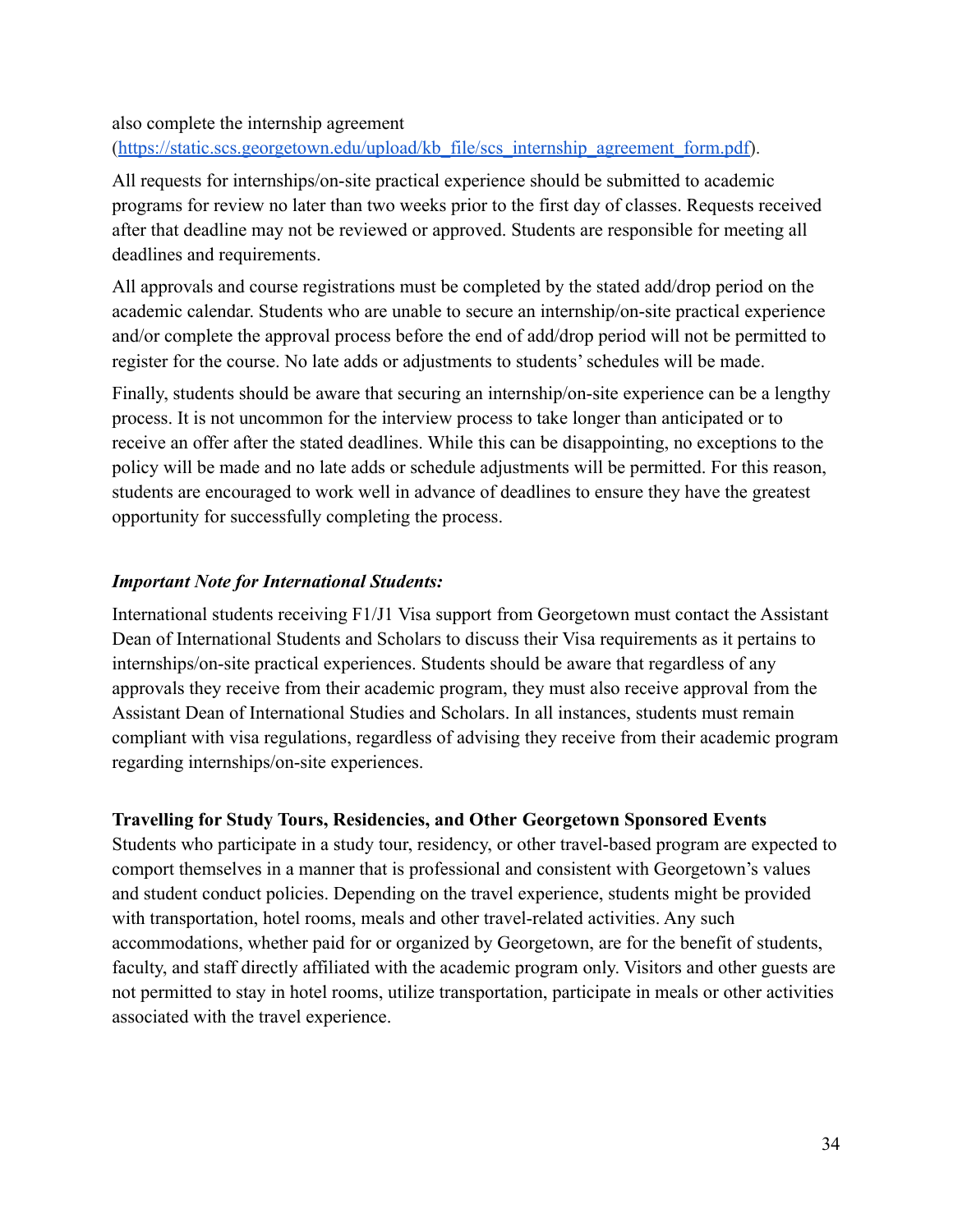#### <span id="page-34-0"></span>**Independent Studies and Tutorials**

The process for submitting an independent study or tutorial proposal varies by program so students are encouraged to contact their program administrator prior to submitting a proposal. Independent study and tutorial courses must reflect the contact hours and rigor commensurate with the level and credit offering. The **[Tutorial Registration](https://registrar.georgetown.edu/forms) form**, found on the Office of the University Registrar's website, must be completed and submitted with all signatures by the academic program to the SCS Office of Academic Affairs and Compliance at  $scsoaac@georgetown.edu$  no later than 1 week (5 business days) prior to the start of the full session term in which the course will take place for final approval. Students will only receive grades, hours, and credit for independent study or tutorial courses for which he or she officially registered.

### <span id="page-34-1"></span>**Course Modalities (On-Campus & Online Courses)**

### *General Information Regarding Course Modalities:*

SCS offers courses in two modalities or formats: *on-ground* (on-campus or face-to-face) and *online*. We do not have any programs that are designated as online-only, and students are able to enroll in whichever format best fits their needs and learning styles, depending on space availability. Specific information for students enrolled in online courses from states outside the District of Columbia can also be found under the Distance Education website maintained by the Office of Compliance & Ethics at:

<https://compliance.georgetown.edu/student-consumer-information/distance-education>

Students may enroll exclusively in on-ground courses, exclusively in online courses, or in both on-ground and online courses during the same semester (mixed modalities). At the time of admission, students must choose a *primary modality*: on-ground or online. This designation can have specific implications for Veterans and International Students. Additionally, health insurance eligibility and registration priority can be affected by the student's primary modality. Therefore, students and advising staff should be aware of the following information.

# <span id="page-34-2"></span>*I. Veteran Students*

### A. Online Only

Students who take exclusively online courses receive a percentage (not the entire amount) of their distance education housing allowance. The VA only provides housing allowance for the specific dates of the modules (i.e. the dates the class actually runs). Housing allowance is not provided for any breaks between modules and payments are prorated based on the module dates, NOT the full term of the semester. Most (but not all) of our online classes meet in 7.5-week,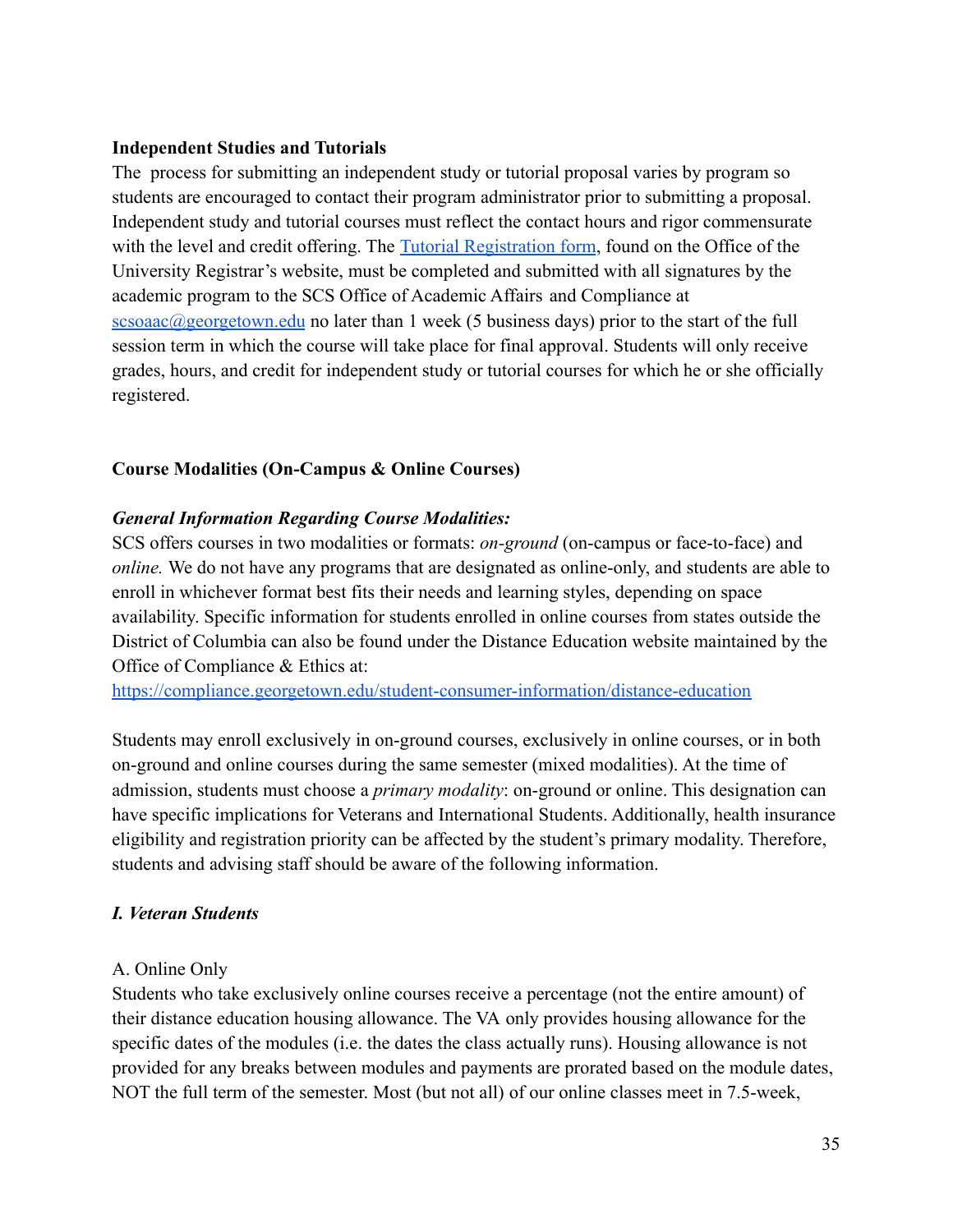half-semester modules. Some of our on-ground courses also meet during these half-semester periods. The dates for these modules can be found on the Modular Course Calendar.

# B. Mixed Modalities

Students who enroll in both online and on-ground courses (mixed modalities) within a semester should consult the 15-week, full-semester Academic Calendar and the 7.5-week, half-semester Modular Course Calendar. Students who take at least one on-ground course receive a percentage of the in-residence housing allowance.

In all cases the VA determines the amount of housing allowance students receives based on the students' eligibility of funds and their enrollment in courses.

Veteran students should consult with the Veterans Office Director before making any adjustments to their schedules as this could affect their benefits eligibility.

### <span id="page-35-0"></span>*II. International Students*

### A. Online Only

In order to remain compliant with federal VISA regulations, international students are not eligible to take courses exclusively online.

# B. Mixed Modalities

Students who enroll in both online and on-ground courses (mixed modalities) within a semester should consult the 15-week, full-semester Academic Calendar and the 7.5-week modular course calendar. International students are required to be enrolled full-time (3 courses) and can take one online course each fall and spring, provided that the other two courses are on-ground.

# <span id="page-35-1"></span>*Additional Guidance for Modality Selection*

# I. Selecting a Primary Modality

At the time of their acceptance to Georgetown, students must select a primary modality (on-ground or online) to indicate whether they intend to take primarily online courses or on-ground courses. While students will not be limited to one modality or the other, for the purposes of course registration, specific types of financial aid, and access to student health insurance a modality must be indicated. When selecting a primary modality, students should consider the following:

# A. Registration

The primary modality selected determines course selection and registration access. Students who select online as their primary modality will be given priority registration and access to online courses. Similarly, students who select on-ground as their primary modality will be given priority registration and access to on-ground courses. Students may register in courses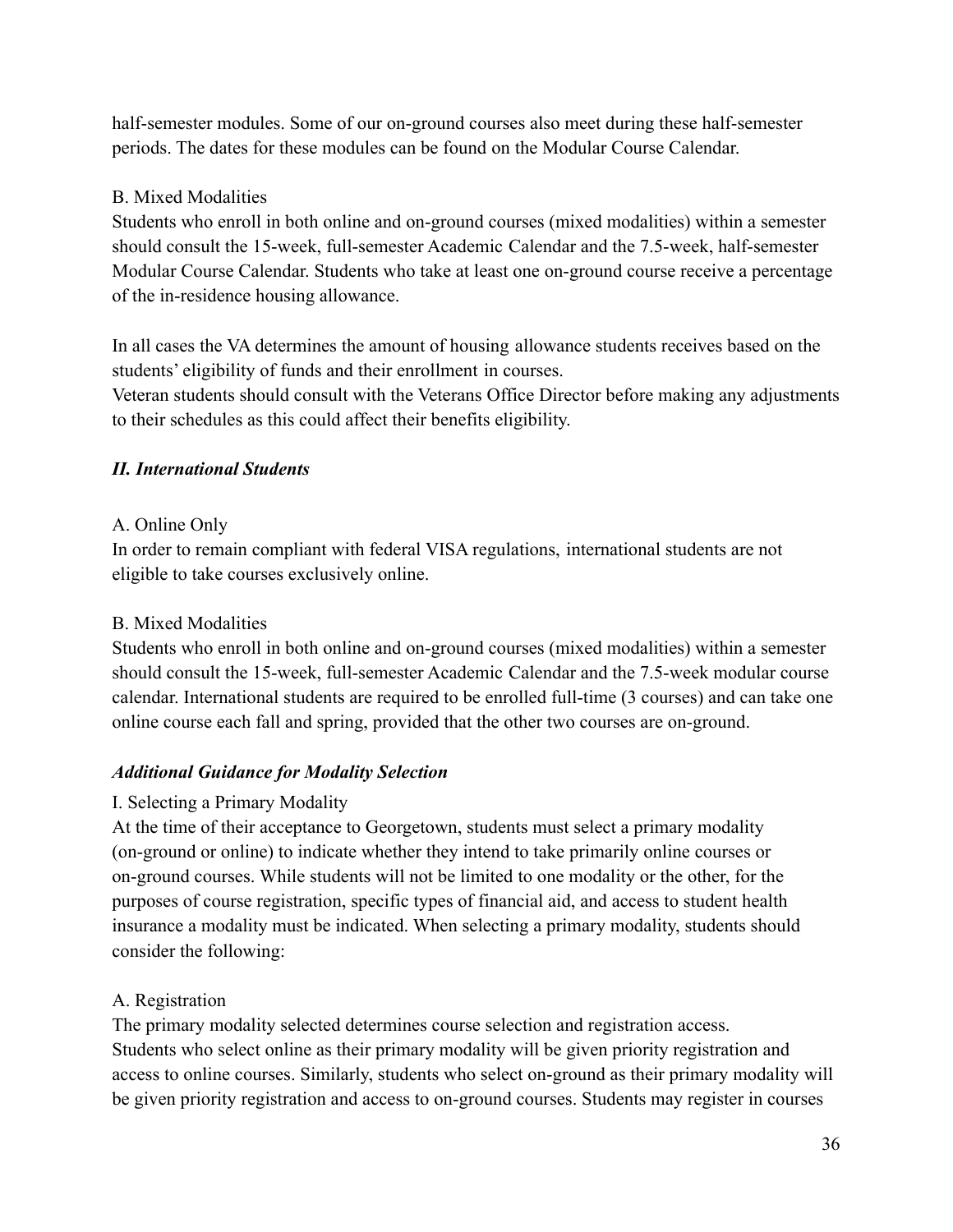outside of their primary modality if seats are still available once the priority registration period ends. Each program sets the guidelines for priority registration (deadlines, number of seats available) so students should contact their academic programs for more information.

## B. Health Insurance

Students who select online as their primary modality are not eligible for the Georgetown University student health insurance plan.

## C. International Students

International students must select on-ground as their primary modality in order to be eligible to apply for a student VISA.

# D. Veterans

Under the guidelines set forth by the US Department of Veterans Affairs, students using Veterans benefits who select online as their primary modality should be aware that the amount of housing allowance provided varies based on the student's eligibility, number of credits a student is enrolled in, and the specified start and end dates for online courses. Students can visit http://veterans.georgetown.edu/ for more information on Georgetown's Veterans Office and links to the US Department of Veterans Affairs.

# II. Changing Primary Modalities

At the time of admission and enrollment, students select a primary modality (online or on-ground) that indicates their preference for taking the majority of their courses online or on-ground. Although students may take courses in either modality, students may find it necessary to change their primary modality selection. International students should only choose on-ground as their primary modality.

When changing their primary modality preference, students should consider the following:

# A. Changing from online to on-ground

1. Health Insurance

Students who change their primary modality from online to on-ground become eligible for Georgetown University's student health insurance plan.

# 2. Registration

Students who change their primary modality to on-ground will be given priority registration for on-ground courses. Students may register for online courses if seats are still available once the priority registration period ends. Each program has guidelines for priority registration (deadlines,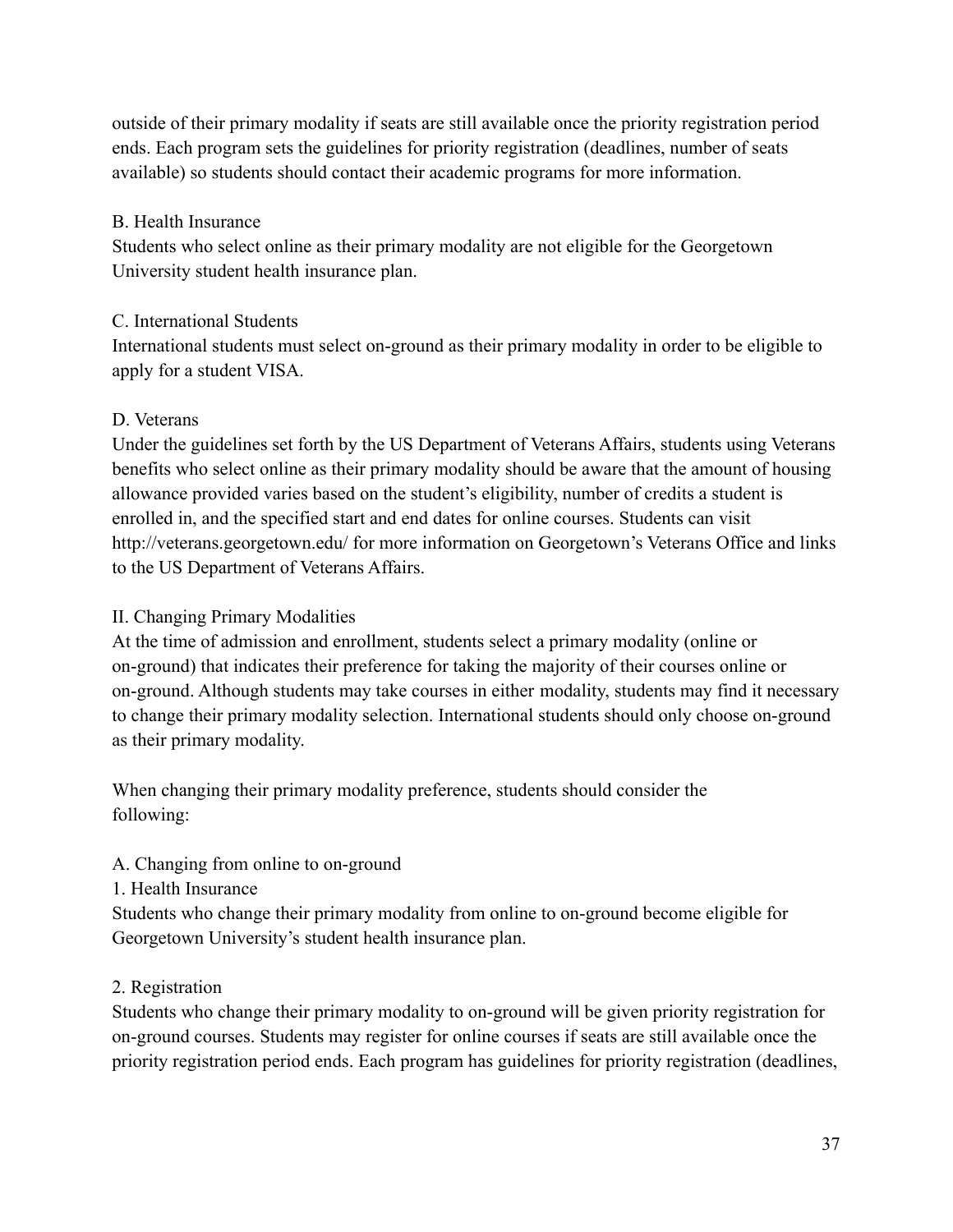number of seats available) so students should contact their academic programs for more information.

# 3. Veterans

The amount of housing allowance available to veteran students differs when taking on-ground courses (compared to online). Students who are taking all of their courses on-ground must review their benefit eligibility in light of their change in enrollment status. Please visit http://veterans.georgetown.edu/ for more information on Georgetown's Veterans Office and links to the US Department of Veterans Affairs.

# B. Changing from on-ground to online

# 1. Health Insurance

Students who switch their primary modality from on-ground to online are ineligible for Georgetown University's student health insurance plan.

# 2. Registration

Students who change their primary modality to online will be given priority registration for online courses. Students may register for on-ground courses if seats are still available once the priority registration period ends. Each program has guidelines for priority registration (deadlines, number of seats available) so students should contact their academic programs for more information.

# 3. Veterans

The amount of housing allowance available to Veteran students who were previously taking all of their courses on-ground and now want to take one or all of their courses online varies significantly. Students should review their benefits and eligibility based on enrollment before making this decision. Please visit

http://veterans.georgetown.edu/ for more information on Georgetown's Veterans Office and links to the US Department of Veterans Affairs.

# **Academic Calendar**

SCS maintains an academic calendar that reflects important dates throughout the semester. Dates are set in accordance with university deadlines and requirements. Students are responsible for referencing the academic calendar that corresponds to the term for which they are registered (full session, module A, module B) and for meeting all deadlines.

The most up to date academic calendar can be found at <https://scs.georgetown.edu/resources-current-students/academic-calendar/>

SCS strictly adheres to the posted academic calendar for course registration deadlines (add/drop, withdrawals) and tuition refunds. Students are responsible for verifying the accuracy of their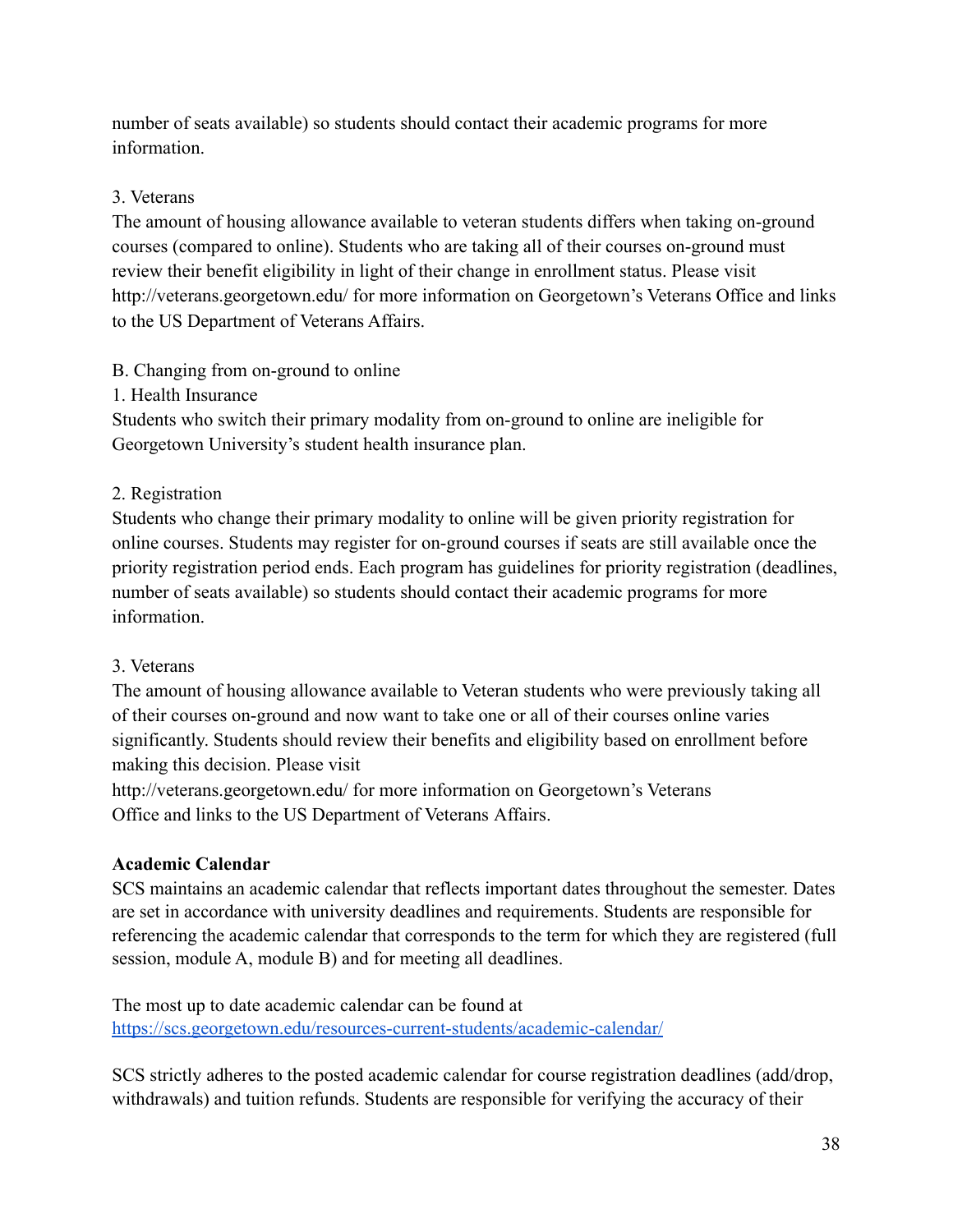registrations and course schedule via MyAccess every semester in advance of the passing deadlines. Changes to course registrations are not permitted outside of the stated deadlines. Refunds are not permitted outside of the tuition refund periods.

#### *Student Responsibility for Registration Decisions*

Students are responsible for all registration decisions and must manage their registrations (add/drop, withdrawal) via MyAccess.

Students are responsible for verifying the accuracy of their academic schedule, including all course and section numbers, before the end of the add/drop and withdrawal periods. Students must confirm that they have accurately added, dropped, or withdrawn from a course by verifying that the change is reflected in MyAccess.

Students must be registered via MyAccess and reflected on the course roster in order to attend class. Students not officially registered and reflected on the roster are not permitted to attend any course sessions.

Courses dropped during the add/drop period will be deleted from the student's record with 100% tuition refund. After the add/drop period ends, students can withdraw from a course in MyAccess. Course withdrawal requests are listed as "W" (withdrawn) on the record and the tuition refund is prorated according to the date of the withdrawal. Students should be attentive to the fact that dropping or withdrawing from a course may have implications on their loan or Visa status, and they must keep the appropriate offices and authorities informed.

Students who register for a course, fail to attend, and/or fail to withdraw via MyAccess will receive an "F" in the course and are responsible for all charges assessed to their student account. Refunds will not be issued in these cases.

#### **Student Enrollment Status**

SCS offers multiple degree programs, each with their own registration and student status requirements. Please see below for greater detail regarding, provisional, part-time and full-time status.

#### **Provisional, Non-Degree Enrollment**

Students who have been permitted to enroll in provisional, non-degree status have the opportunity to demonstrate their academic potential through coursework. Upon successful completion of the requirements outlined in the admission letter and below, they will be transferred into degree-seeking status. All coursework, credits, and grades completed in provisional, non-degree status will be applied toward the graduate or undergraduate degree.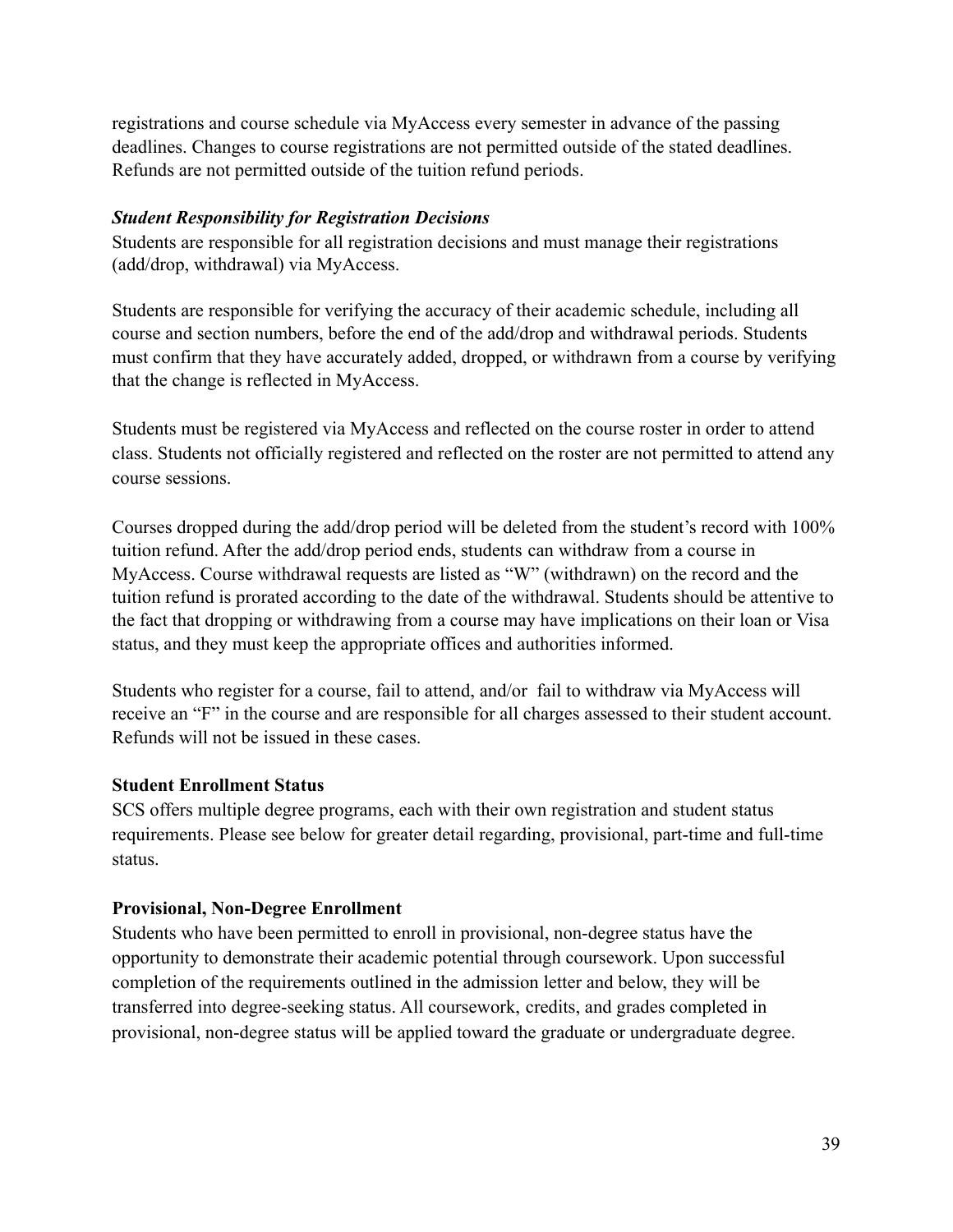- Provisional students may defer the start of their program through the SCS Office of Admissions but are not permitted to take a Personal Leave of Absence after courses are on their transcript.
- Graduate provisional students are limited to 2 courses/6-credit hours (part-time status), and must earn grades of "B" (3.00) or better in both courses before being considered for full admission to a graduate degree program. Graduate provisional students may not register for more than 2 courses/6 credits.
- Undergraduate provisional students are limited to 2 courses/8-credit hours (part-time) status), and must earn grades of "C" (2.00) or better in both courses before being considered for full admission to the undergraduate degree program. Undergraduate provisional students may not register for more than 2 courses/8 credits.
- Provisional students are limited to 3 consecutive semesters to complete these two courses (for example, spring, summer, and fall).
- Earning one grade of "B-" (2.67) or below for graduate students or "C-" (1.67) or below for undergraduate students while in provisional status, including a "U" grade, will result in academic dismissal.
- Provisional students who earn unsatisfactory grades or do not meet grade requirements in 3 consecutive semesters will be academically dismissed. Dismissal is final; provisional students may not submit an appeal to return from an academic dismissal.

Provisional students are responsible for understanding the conditions of their enrollment and confirming their non-degree status on the admissions letter, in MyAccess, and on their transcript. The review of eligibility to transition to degree-seeking status will commence after the deadline for final grades per the full semester academic calendar and all grades have been posted and will conclude by the end of the add/drop period in the following semester. If approved, the change to degree-seeking will be communicated to the student's Georgetown email account, posted on the transcript, and reflected in MyAccess.

# *Part-Time Student Status*

Students in the Bachelor of Arts in Liberal Studies, Master of Arts in Liberal Studies, Master of Professional Studies, and Doctor of Liberal Studies programs are permitted to register in part-time or full time status each semester. Students in the Executive MPS (EMPS) programs are not permitted to register in part time status. The EMPS programs are all full-time only and cannot be taken part-time.

Students on J-1 or F-1 student Visa must be registered as full-time to satisfy the terms and conditions of the Visa.

# *Full-Time Student Status*

Students requiring full-time status (such as the Executive MPS programs and international students on a University-sponsored Visa) should meet with their academic program in their first semester to develop a degree plan for the duration of their studies. Full-time status for graduate students is nine credits in the fall and spring semesters and six credits in the summer semester. Full-time status for undergraduate students is 12 credits in the fall and spring semesters, and nine credits in the summer.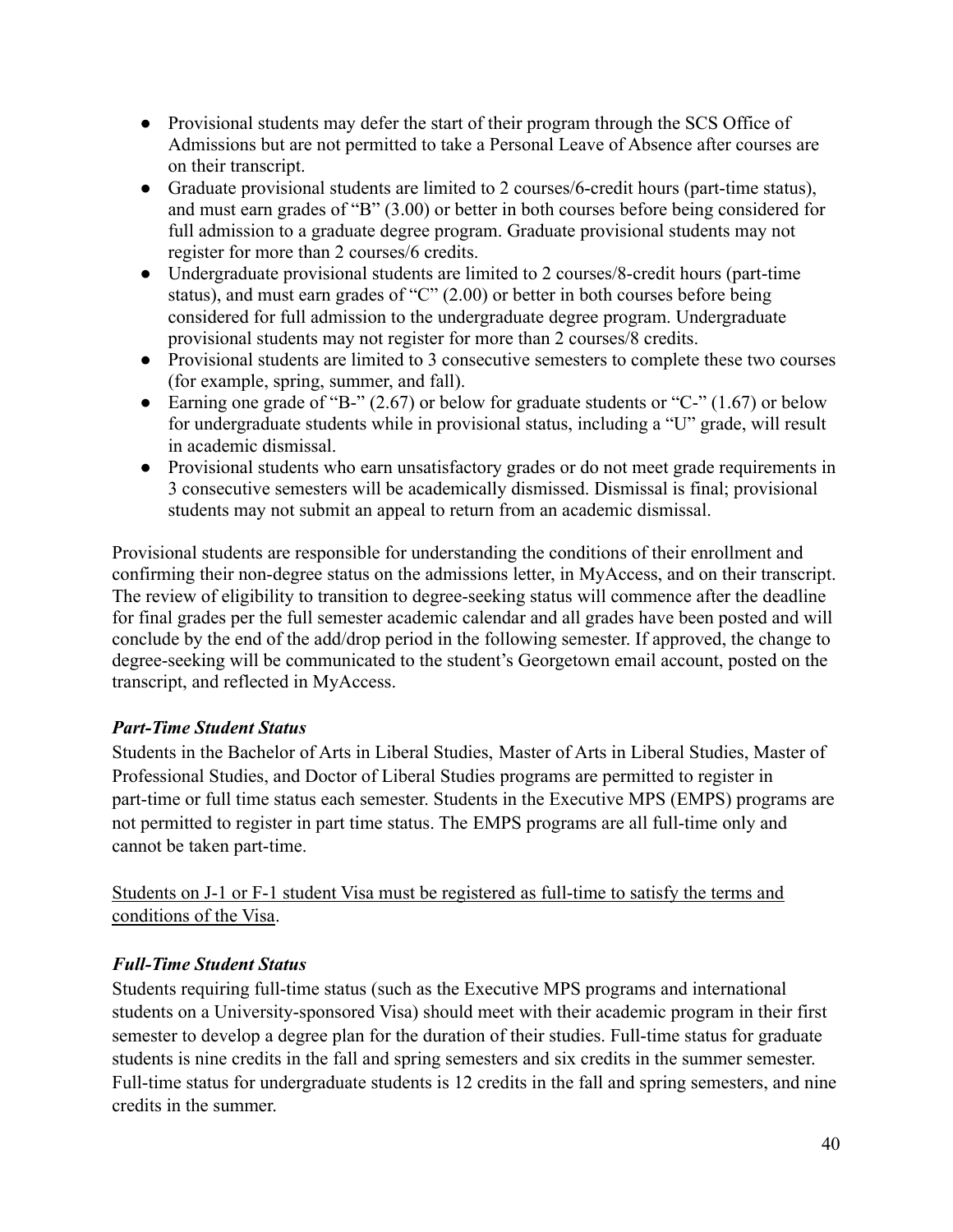International students on a University-sponsored Visa must contact the Assistant Dean for International Students & Scholars in advance if they are planning on going part-time (6 or fewer credits in fall/spring semesters) in their final semester to learn if they are eligible for an exemption under federal regulations.

Full-time status may be required by some University offices (such as the Counseling Center, University Health Insurance, and the Office of Global Services) for students to receive specific services and support. Students who register full-time during the Fall or Spring semesters are billed automatically for student health insurance. To opt out, the student must contact the Student Health Insurance Office [\(studenthealth.georgetown.edu/insurance/](http://studenthealth.georgetown.edu/insurance/); 202-687-4883) to secure a waiver by showing proof of alternate coverage.

## *Undergraduate Certificate Registration*

Students in an undergraduate certificate program are permitted to register in part-time or full time status each semester. Students may not exceed 12-credits per semester to complete program requirements.

## *Graduate Certificate Registration*

Students in a graduate certificate program are permitted to register in part-time or full time status each semester. Students may not exceed 9-credits per semester to complete program requirements.

# *Registration Holds*

A registration hold may be placed on a student's record for a variety of reasons. Common causes include failure to supply documentation of immunization, an outstanding balance with Revenue and Receivables Office, incomplete forms with the Office of Student Financial Services, or a failure to complete a required tutorial or training such as the Honor Council Tutorial or Sexual Misconduct Prevention Training. If a registration hold has been placed on a student's record, the student must contact the appropriate office or department and clear the hold before he or she will be permitted to register. Students must clear registration holds and register before the end of the add/drop period. If they are unable to clear the hold and register before the end of the add/drop period they must request a personal leave of absence for the semester or they risk being withdrawn from the University for failure to register.

#### **Leaves of Absence**

Students needing to interrupt their studies temporarily should discuss the situation with their program to request an official Leave of Absence. An approved Leave of Absence (LOA) allows the student to remain active in the system and to receive limited access to University services (such as email and the library).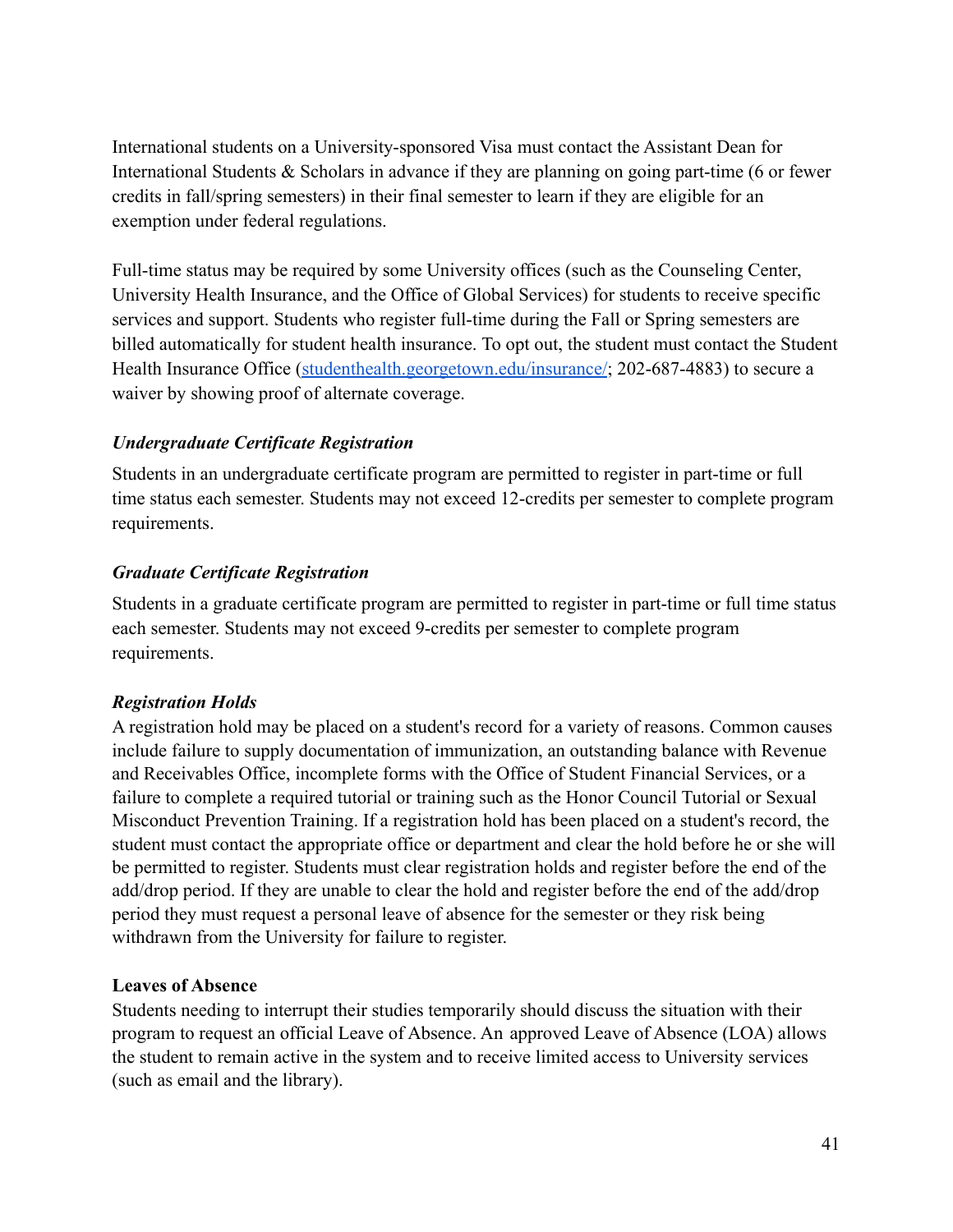## The LOA form is located at:

<https://scs.georgetown.edu/resources-current-students/student-forms/> and needs to be received before the end of the add/drop period of the semester the leave is requested to begin. Students who request a LOA during a semester during which they concurrently withdraw from courses will be subject to the registration, payment, and refund deadlines and policies for that semester. All registration periods and cessations (including *Leaves of Absence* and *Withdrawals for Failure to Register*) are recorded on the transcript.

Students in the Executive MPS (EMPS) programs are required to be registered in courses in Fall, Spring and Summer. Students in the MPS majors who do not register for at least one course in Fall and Spring semesters and who are also not on a formal LOA will be automatically withdrawn for failure to register. The statement "Withdrawn for failure to register" will be recorded on the student's transcript. These students are subject to Re-Enrollment and Re-Admission policies. Prior acceptance to a program does not guarantee re-admission, as admissions standards may be higher and more competitive in subsequent semesters.

Students cannot take courses elsewhere for transfer credit and no program requirements can be completed during a LOA, nor can a student graduate during one. However, the LOA will not alter deadlines relating to the completion of specific course requirements, such as deadlines for completing work in a course for which an "Incomplete" grade was received.

A LOA does not confer the registration or residency status necessary to qualify for financial aid or to meet Visa requirements. International students must contact their academic advisor, the Academic Affairs & Compliance Office, and the Assistant Dean for International Students & Scholars **prior** to initiating a request to take a LOA.

# *Personal Leave of Absence*

A personal *Leave of Absence* (LOA) is defined as any leave of absence other than one granted for medical reasons or for military service. Such requests are usually for such documented reasons as work, health, or family obligations in a fall or spring semester. The LOA is not needed to be away for the Summer semester, except for Exec. MPS students who are required to maintain course registration.

Length of a Personal LOA:

- A total of no more than four semesters of personal LOA (Summer is excluded from being a semester requiring course registration) can be allowed in the student's graduate career in an MPS program.
- A total of no more than two semesters of personal LOA (Summer is excluded from being a semester requiring course registration) can be allowed in the student's graduate career in a graduate certificate program.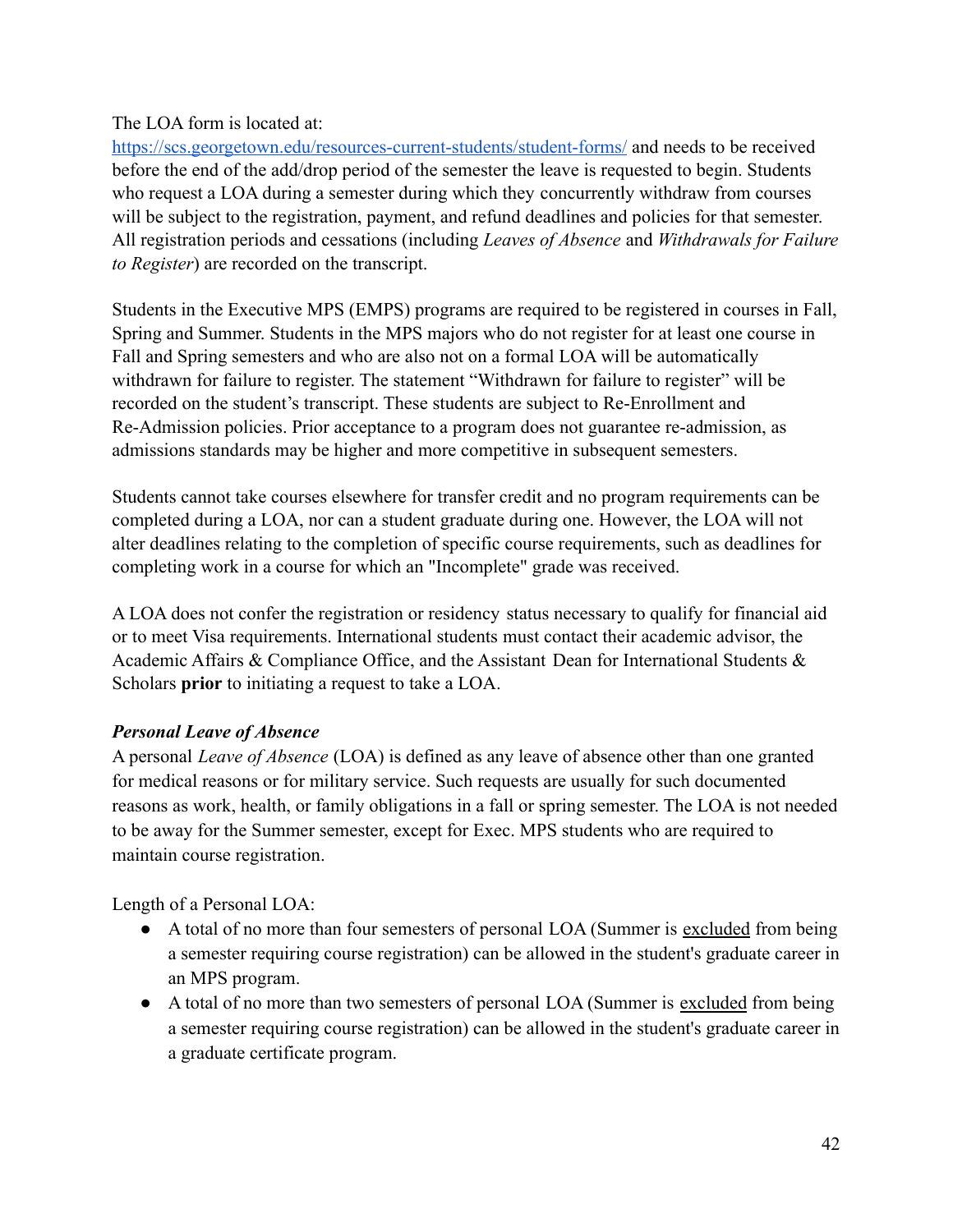- A total of no more than two semesters of personal LOA (Summer is included as a semester requiring course registration) can be allowed in the student's graduate career in an Executive (cohort, year-long) MPS program.
- Up to two consecutive semesters of leave may be granted at any one time: all Professional Studies programs.
- The length of time that would otherwise be permitted to complete all requirements for a degree and to graduate generally will be extended by one semester for each semester of approved LOA.

## *Returning from a Personal Leave of Absence*

Returning from an LOA is not automatic, and in some cases, not guaranteed. Before an approved LOA comes to an end, the student must request to return by completing and submitting the Return from Leave of Absence [Form](https://scs.georgetown.edu/resources-current-students/student-forms/) with the program's signed approval by the deadline for a return in a specific semester they plan to resume their studies.

- Fall Return August  $15$
- Spring Return December 10
- Summer Return May 5

Exec. MPS students program use the same forms and process, but follow an accelerated schedule to initiate a LOA and request to return from a LOA. These specific dates are available to EDM students by their program Director. EDM students returning after a LOA are placed in the same module they received a "W" for, but in a different cohort.

Students who do not complete this process must either: (a) withdraw; (b) request an extension to the LOA (if a return is not possible, an extension may be allowable); or (c) be withdrawn for failure to register.

#### *Regarding Tuition Liability and Fees*

Upon being withdrawn for failure to register, students may be required to re-apply to their academic program should they want to return to study (see *Readmission After Prior Attendance)*. If this is the case, students who are granted readmission into their current academic program will be assessed tuition as articulated in the schedule as outlined under *Course Registration and Tuition Liability and Fees* based on the semester and year they re-matriculate into their current program following the time of their last enrollment. They will **not** maintain the previous tuition rate assessed to them at the time they originally matriculated into their academic program.

#### **Medical Leave of Absence**

The university recognizes that students may experience medical situations that significantly limit their ability to function successfully or safely in their role as students. In these situations, students should consider requesting a *Medical Leave of Absence* (MLOA), which permits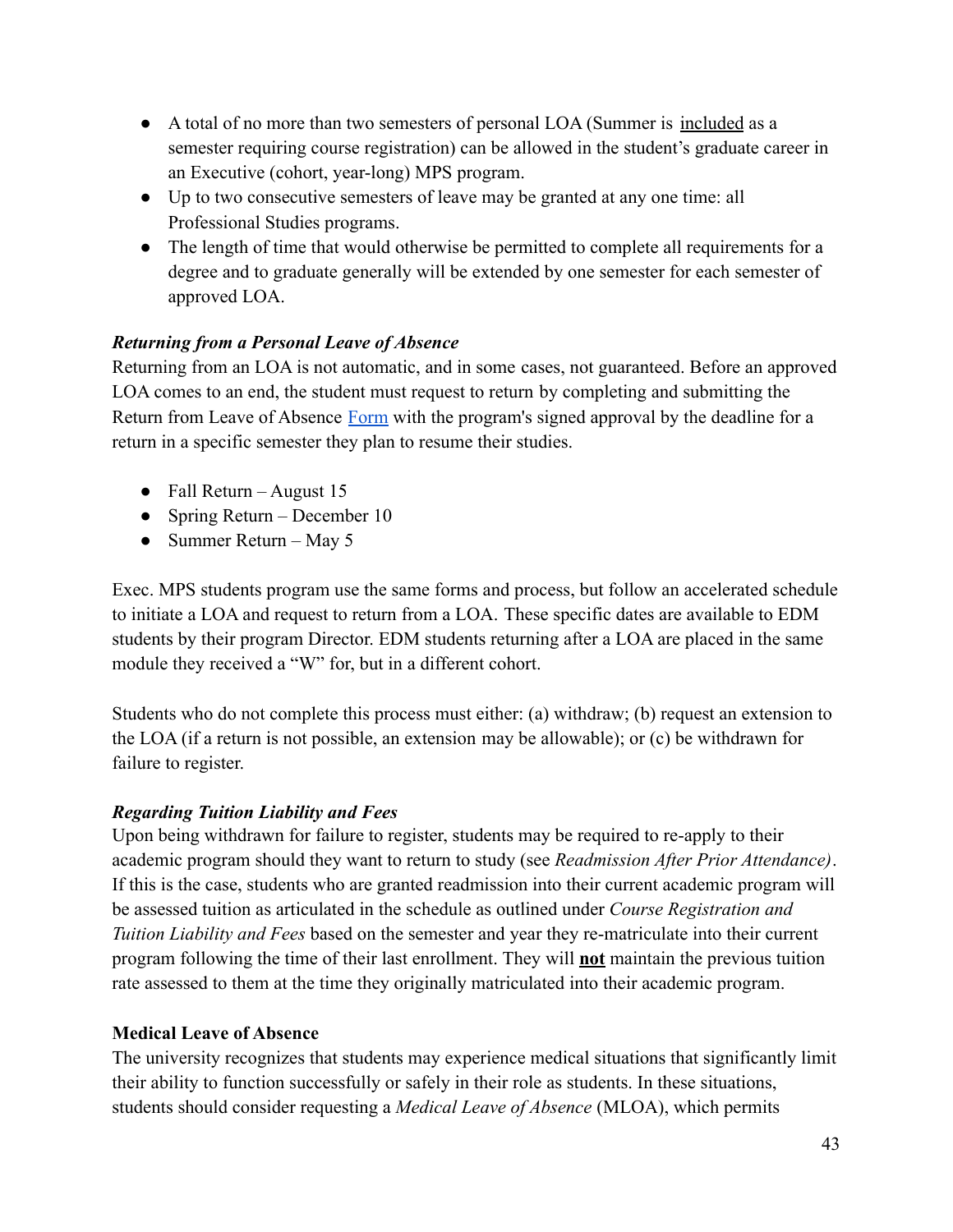students to take a break from University life and their studies, so that they may focus on their treatment. MLOA students later return to the University with an enhanced opportunity to achieve their academic and co-curricular goals.

University guidelines and policies for the administration of MLOAs: <http://studenthealth.georgetown.edu/medical-care/medical-leave/>

Information for students seeking an MLOA due to a physical health condition: [https://studenthealth.georgetown.edu/medical-care/medical-leave-2/#](https://studenthealth.georgetown.edu/medical-care/medical-leave-2/)

Information for students seeking an MLOA due to a mental health or wellbeing condition: [https://studenthealth.georgetown.edu/mental-health/medical-leave/#](https://studenthealth.georgetown.edu/mental-health/medical-leave/)

Students approved to begin or return from an MLOA by Student Health Services or Counseling and Psychiatric Services should direct their university clinician to submit all required documentation to the Office of Academic Affairs and Compliance ( $scsoaac@georgetown.edu$ ) for review and processing.

# *Deadlines for MLOAApproval and Return to Study*

The Office of Academic Affairs and Compliance ([scsoaac@georgetown.edu](mailto:scsoaac@georgetown.edu)) must receive the required documentation from Student Health Services or Counseling and Psychiatric Services in accordance with the following deadlines:

Approval to begin an MLOA:

● By the last day of the add/drop period for the full semester session (<https://scs.georgetown.edu/resources-current-students/academic-calendar/>).

Approval to return to study following an MLOA:

- Fall Return August  $15$
- Spring Return December 10
- Summer Return May 5

Additional Information:

Students seeking an MLOA who are not approved by the above deadlines should submit a request for a personal leave of absence by the end of the add/drop deadline for the full semester session or risk being withdrawn for failure to register.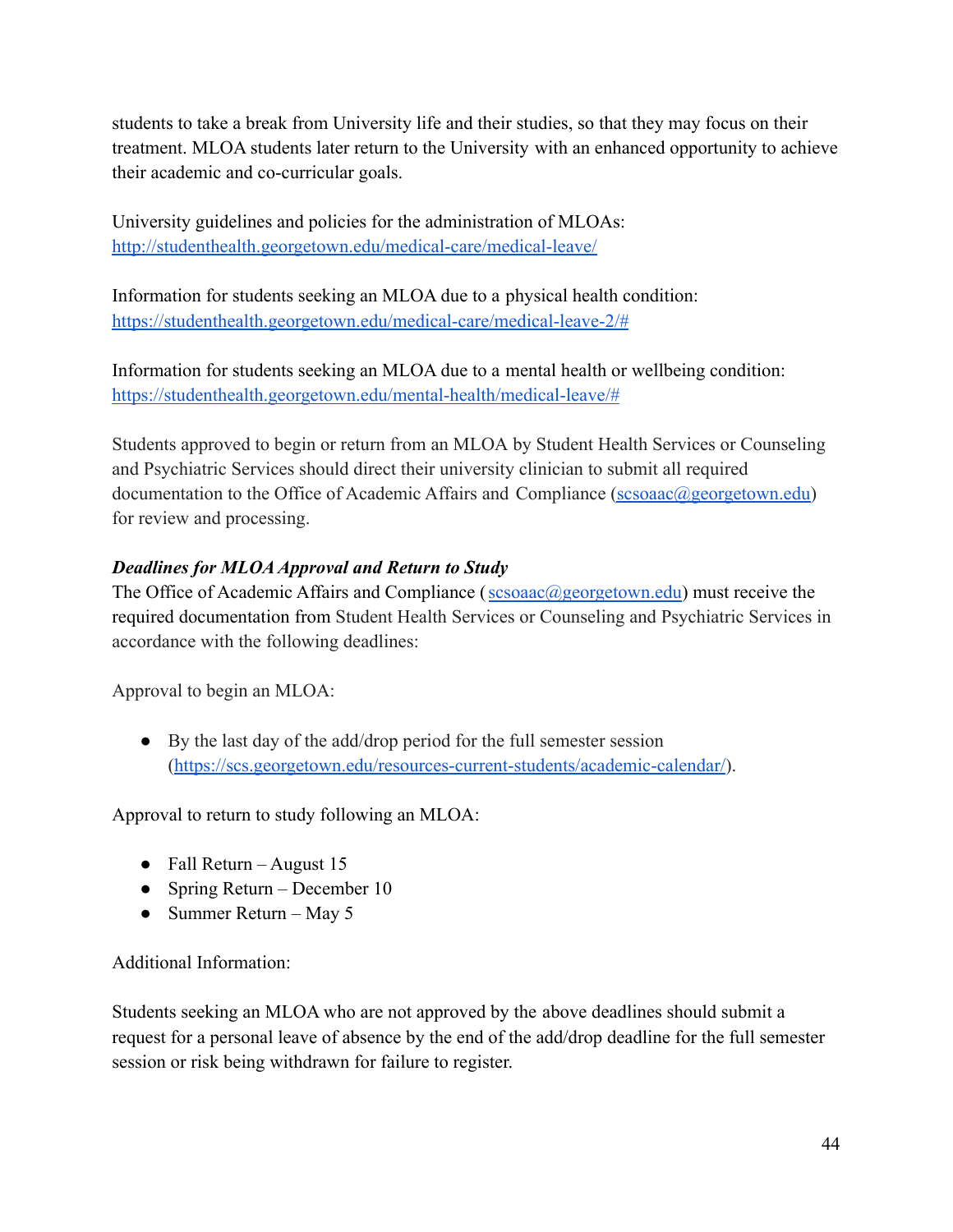Once the add/drop period for the full semester session has passed, students cannot be placed on a medical leave for that semester. If approved, the MLOA will be applied for future semesters, as guided by the decisions of the health services provider.

Students who elect to seek a medical leave of absence while the semester is in session (i.e. once the add/drop deadline for the full semester session has passed) and are unable to continue in their course of studies should withdraw from their courses via MyAccess in accordance with the deadlines noted in the academic calendar.

Approved periods of medical leave will extend the time permitted to complete certificate and degree requirements. Leaves for documented medical reasons, when properly approved in advance, will not be counted against the four-semester limit for LOAs.

## *Regarding Tuition Liability and Fees*

Students who return to study in their current academic program following an MLOA will be assessed tuition as articulated in the schedule outlined under *Course Registration and Tuition Liability and Fees* based on the semester and year they originally matriculated into their current program. There will be no changes to the tuition and fees based on the semester/year they resume their studies.

# **Military Leave of Absence**

#### **I. Military Leave and Refund Procedures**

#### A. Definition

For purposes of this policy, a "military service leave" is a University approved withdrawal from all in-progress University classes that is necessitated by service, whether voluntary or involuntary, in the United States Armed Forces, including service by a member of the National Guard or Reserve, active duty, active duty for training, or full-time National Guard duty under Federal authority, for a period of more than 30 consecutive days under a call or order to active duty of more than 30 consecutive days.

#### B. Student Responsibilities

A student who is called to active duty or active service in a branch of the United States Armed Forces (Army, Navy, Air Force, Marines, Coast Guard, National Guard or Reserve) and wishes to take a military service leave must :

Provide the University with advanced notice of such service and the intention to take a leave of absence. As soon as possible, after receiving military orders that require withdrawal from a program or course of study, a student must contact his or her academic dean to request a formal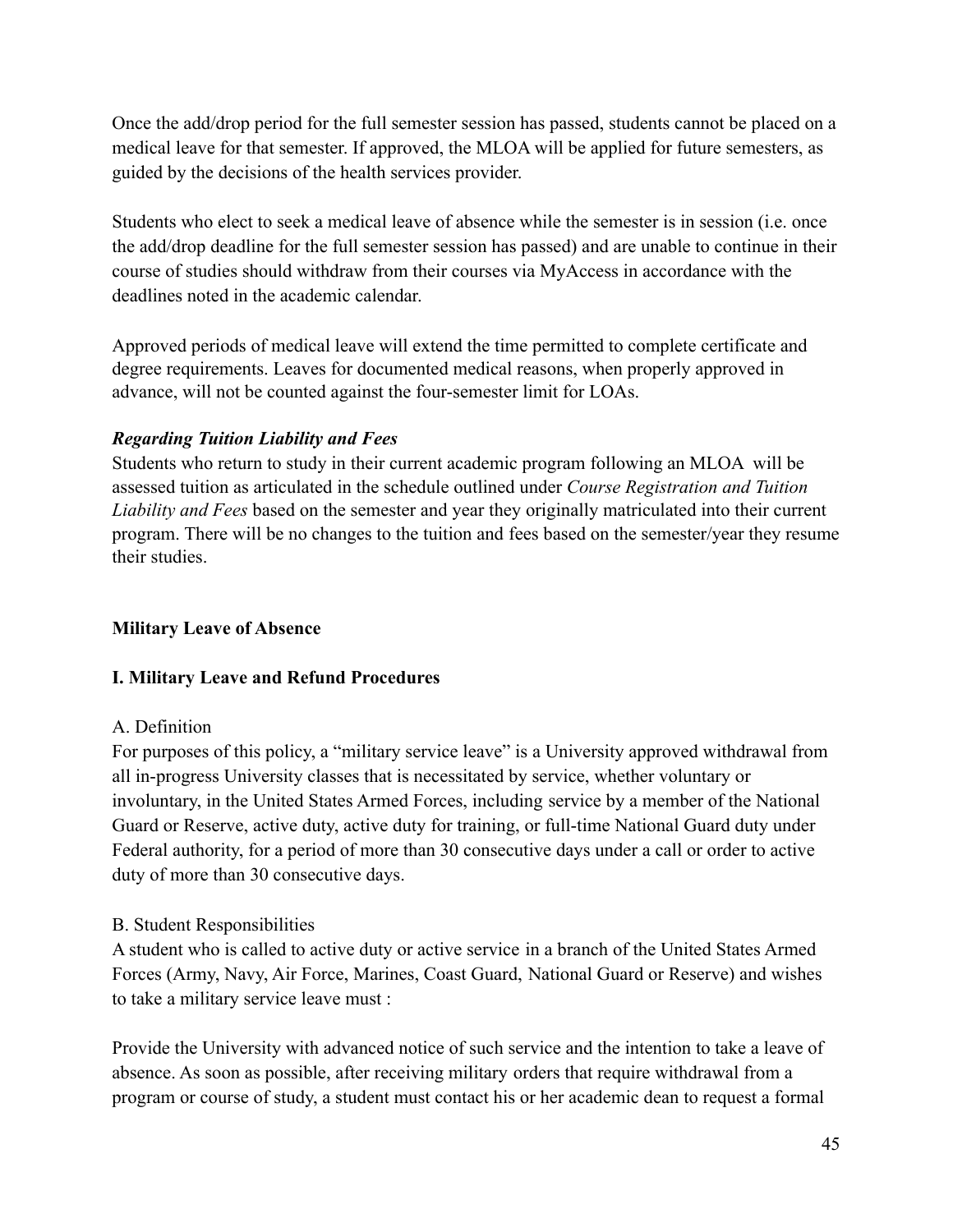leave of absence and attach a copy of the military orders or other appropriate documentation to the request. This advanced notice can be made by the student or may be made by an appropriate officer of the U.S. Armed Forces or official of the U.S. Department of Defense to the University Registrar, but the student is responsible for making sure the dean receives notice. The notice need not include a statement of an intention to return to the University. If military necessity renders it impossible to provide advance notice to their academic dean, the student may initiate a military service leave by providing notice at the first reasonable opportunity, in writing, personally signed, and with a copy of the military orders attached.

#### C. University Procedures

Upon receiving notice of a student's request to withdraw from the University or a program or drop all enrolled courses because of military obligations, the dean shall promptly contact the campus registrar. The campus registrar will review the request and initiate the military service leave of absence by notifying the Office of Student Financial Services and Revenue and Receivables Office or equivalent offices at the Law School and Medical Center. The Office of Student Financial Services (or equivalent) will review the student's eligibility for financial aid funds received before the time of withdrawal and inform the student about the status of his or her financial aid and actions required to defer loan repayments based on military obligations. Students who are granted a military service leave will receive a 100% refund of tuition and fees charged for the semester or academic term in which they withdraw, but will be charged for housing and meal plan expenses already incurred. If the University determines that it is appropriate to award academic credit for work completed in the semester or academic term in which a student takes military service leave, the student shall not receive a refund for the portion of the course of study for which academic credit is awarded. No refund will be provided until the University receives a copy of the military orders necessitating the withdrawal. Students who are granted a military service leave may be on leave for up to five academic years, after which an extension may be granted with their dean's approval. To apply for an extension, students must contact their dean. Students who do not request an extension will be withdrawn from the University and at a later date may choose to seek readmission. To seek readmission at a later date, students must contact their dean.

#### **II. Military Re-Enrollment Procedures**

#### A. Definition

For purposes of this policy, a "military re-enrollment" is a University approved re-enrollment after a military service leave.

#### B. Student Responsibilities

A student who has taken military service leave from the University or has had studies interrupted because of active duty or active service in a branch of the United States Armed Forces and wishes to re-enroll must: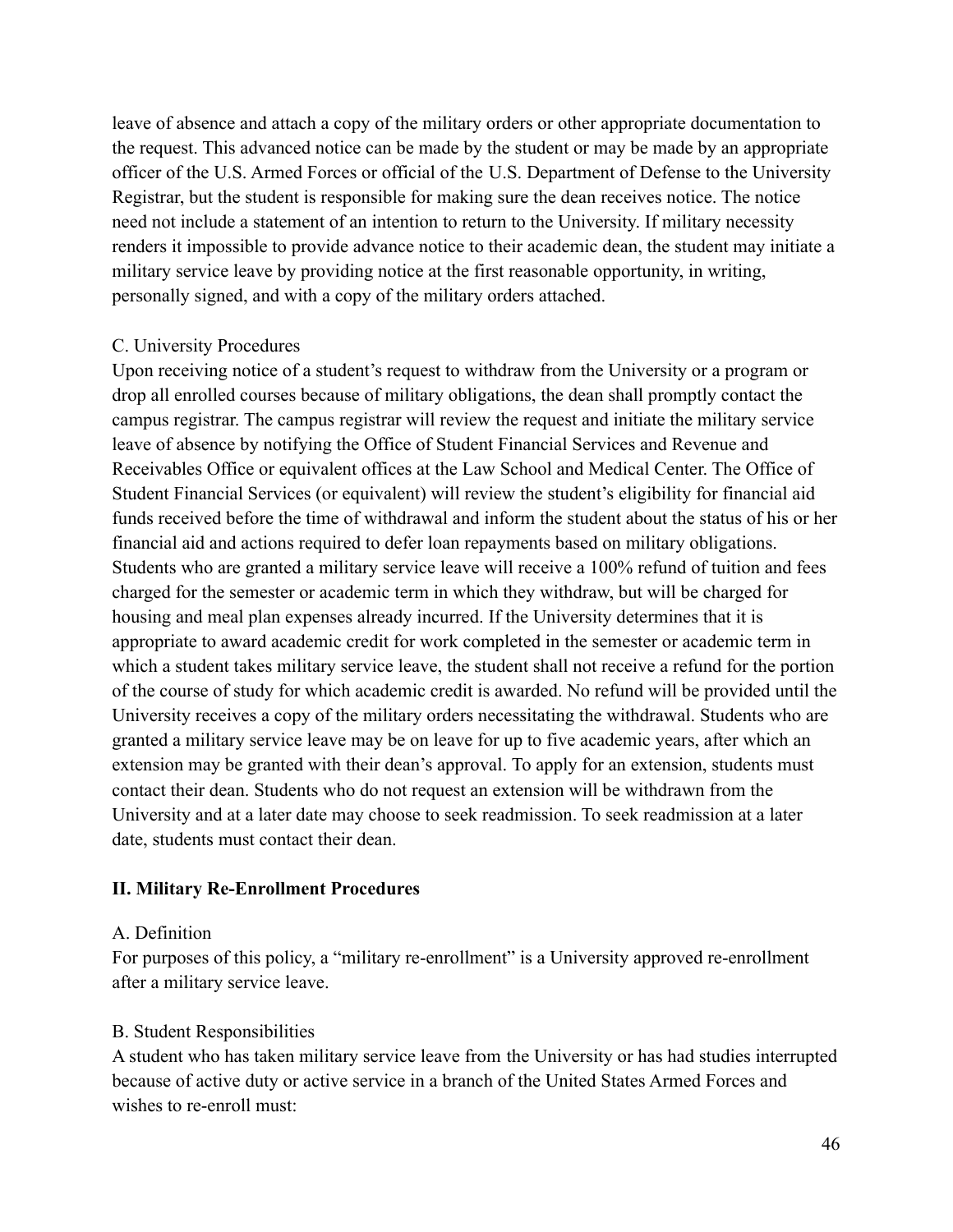A student who has taken military service leave from the University or has had studies interrupted because of active duty or active service in a branch of the United States Armed Forces and wishes to re-enroll must notify the University of the intent to return to resume a course of study upon conclusion of duty or service and present appropriate documentation prior to the semester in which the student is requesting re-enrollment. To qualify for military re-enrollment, a student must provide notice to the University of the intention to re-enroll within three years of the time he or she is discharged from military service or is placed on inactive duty. Notice should be provided in writing to the appropriate academic dean in accordance with the program's re-enrollment leave of absence process and should include documentation (including an official certificate of release or discharge, a copy of duty orders, or other appropriate documentation) to confirm/(verify) the student's withdrawal was related to service in the uniformed services and that the student is able to resume studies.<sup>1</sup> Military re-enrollment guarantees a student who meets these requirements access to the same course of study he/she was in at the time of withdrawal without incurring a re-enrollment fee, unless a student receives a dishonorable or bad conduct discharge or has been sentenced in a court-martial.<sup>2</sup> Any student who, because of military necessity, did not give written or oral notice of service to their academic dean or the campus Registrar prior to withdrawal, may, at the time the student seeks readmission, submit documentation that the student served in a branch of the U.S. Armed Services that necessitated the student's absence from the University.

#### C. University Procedures

A student who meets the notice requirements set forth herein will be granted military re-enrollment in the semester following the notice of intent to return, or, if the student chooses, at the beginning of the next full academic year. Upon returning to the University, the student will resume his or her course of study without repeating completed coursework and will have the same enrollment status and academic standing as before the military leave. If the student is readmitted to the same program, during the first academic year in which the student returns, the student will be assessed the same tuition and fee charges that the student was or would have been assessed during the academic year in which the student left the institution.<sup>3</sup> However, for the first academic year in which the student returns, the University may assess an amount up to the amount of tuition and fee charges that other students in the program are currently assessed for that academic year if the student's veterans' education benefits<sup>4</sup> or other service member education benefits will pay the amount in excess of the tuition and fee charges assessed for the academic year in which the student left the institution.

If, in the judgment of the University, a student is not academically prepared to resume a course of study in which he or she was previously enrolled, or is unprepared to complete a program, the University will determine whether reasonable means are available to help the student become prepared. The University may deny the student re-enrollment if it determines that reasonable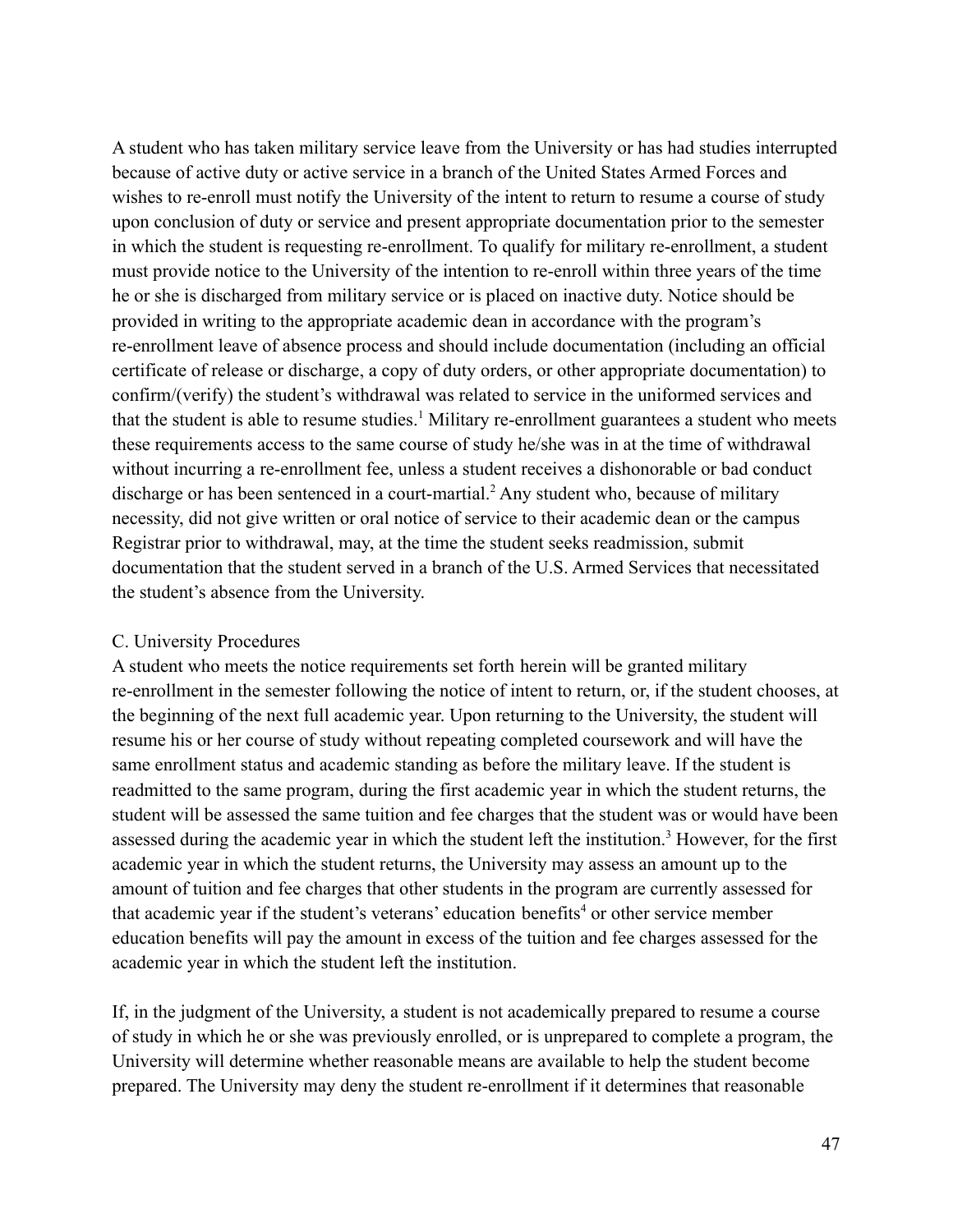efforts are not available, or that such efforts have failed to prepare the student to resume the course of study or complete the program. A student who has been away from the University on military service for more than five years (including all previous absences for military service obligations after initial enrollment but including only time the student spends actually performing service in the uniformed services) will not be guaranteed military re-enrollment, but may petition his or her dean for consideration of military re-enrollment.<sup>5</sup> A student who chooses at the conclusion of military service to enroll in a different course of study than the one the student was in at the time of military withdrawal must complete the regular admission and enrollment process for that course of study.

#### **Notes**

1. The University shall determine the adequacy of documentation with reference to 34. C.F.R. Sec. 668.18(g).

2. The appropriate point in a course or program for a student to resume studies, the timing of re-enrollment, and the determination of the "same course of study" will be determined by the University, taking into account the unique characteristics and requirements of that course or program and the modes in which it is offered (e.g., non-degree vs. degree, evening vs. day program, special program vs. standard program). If the program in which the student was enrolled has been discontinued or is no longer offered, the University will enroll the student in the program that it determines to be most similar to that program or in a different program for which the student is qualified. If the student is admitted to a different program, and for subsequent academic years for a student admitted to the same program, the University shall assess tuition and fee charges that are no greater than other students in the program are assessed for that academic year.

3. The appropriate tuition and fee amounts will be reflected on the bill that the student receives.

4. As defined in section 480(c) of the HEA.

5. This cumulative leave of absence restriction shall be interpreted and applied with reference to 34 C.F.R. Sec. 668.18(c) and (e), which set forth rules for calculating cumulative absence due to military service.

#### *Regarding Tuition Liability and Fees*

Students who return to study in their current academic program following a Military Leave of Absence will be assessed tuition as articulated in the schedule outlined under *Course Registration and Tuition Liability and Fees* based on the semester and year they originally matriculated into their current program. There will be no changes to the tuition and fees based on the semester/year they resume their studies.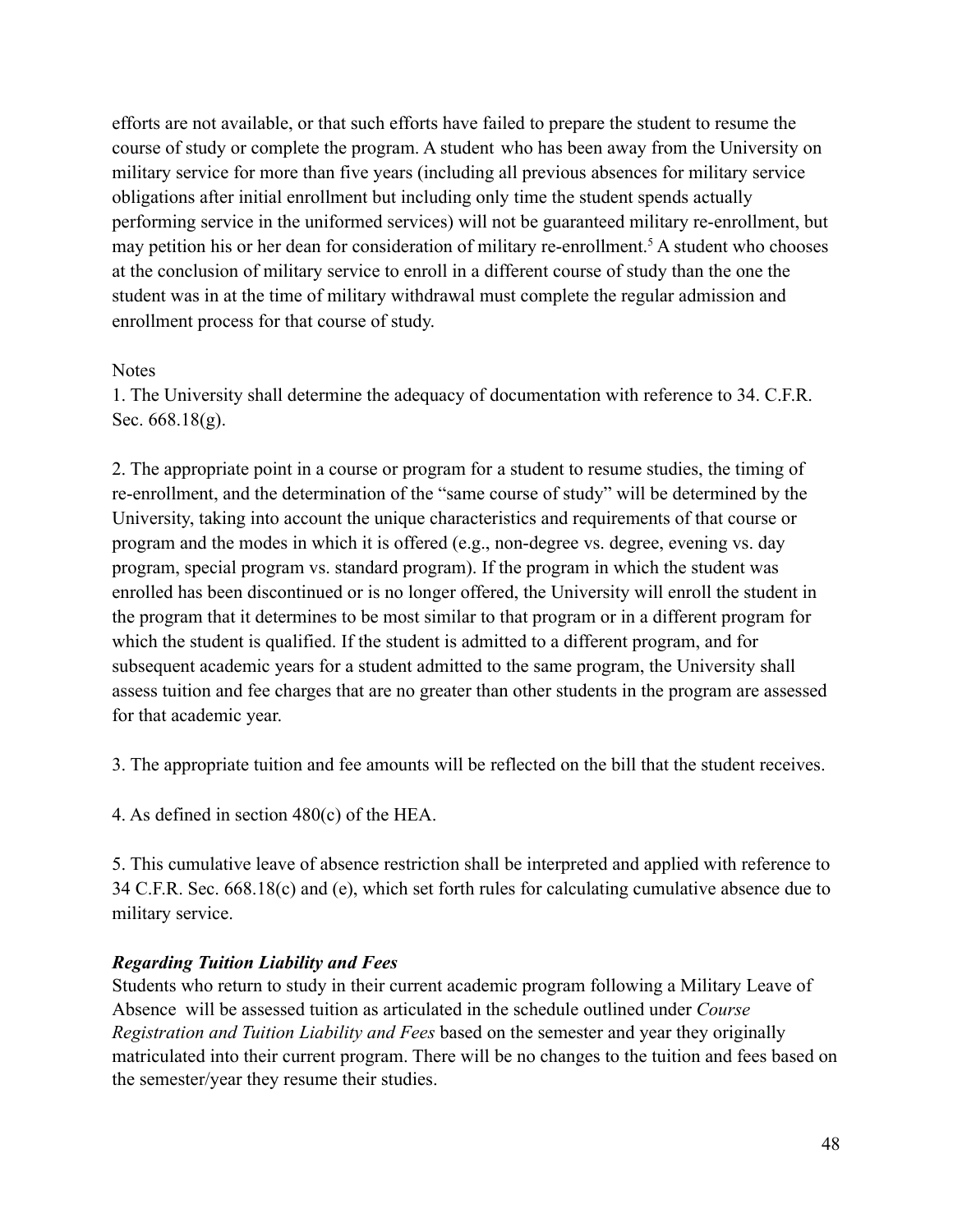## **Satisfactory Academic Progress (SAP) for Financial Aid**

Students on federal financial aid may be notified by the Office of Student Financial Services that they have been placed on financial aid warning or financial aid probation as a result of making unsatisfactory progress toward degree completion. It is very important that all students remain on track and any academic questions should be addressed to program advisors. All financial aid questions should be addressed to the Office of Student Financial Services.

# **Withdrawal**

## *Course Withdrawal*

Students must withdraw from courses via MyAccess. Course withdrawal requests cannot be done by calling or emailing academic advisors, program staff, faculty, or other university administrators or departments. It is the student's personal responsibility to withdraw from a course in MyAccess before the official withdrawal deadline. Failure on the student's part to withdraw officially from a course will result in a grade of "F" in the course which will be factored into the student's academic standing (probation and termination) and official GPA. Students are also responsible for all charges assessed to their student account.

Students who intend on resuming their studies in the following semester may withdraw from all courses in a semester without withdrawing completely from their program. Students on financial aid must consult with the Office of Student Financial Services prior to withdrawing from any course. Withdrawal may result in a reduction in the financial assistance the student is eligible to receive.

International students must meet with the Assistant Dean for International Students & Scholars for advising **prior** to withdrawing from a course or from a program.

#### *Program Withdrawal*

Students who wish to withdraw formally from a program must submit their request in writing via email to their program and the Office of Academic Affairs & Compliance  $(scsoaac@georgetown.edu)$  $(scsoaac@georgetown.edu)$  $(scsoaac@georgetown.edu)$ . Withdrawals are recorded on the transcript. The date of the email will be used as the official date of withdrawal and for any applicable refund. Once the email has been submitted, the request is considered final. Students should also contact Revenue and Receivables to satisfy all financial obligations to the University. It is the student's responsibility to keep all email correspondence related to withdrawals.

Students who began pursuing a MPS degree may decide to complete only the graduate certificate that corresponds to their degree program. In these cases, students must submit the Graduate Certificate Completion Request form and send a withdrawal request to their academic program and the Office of Academic Affairs & Compliance (scsoaac@georgetown.edu) as outlined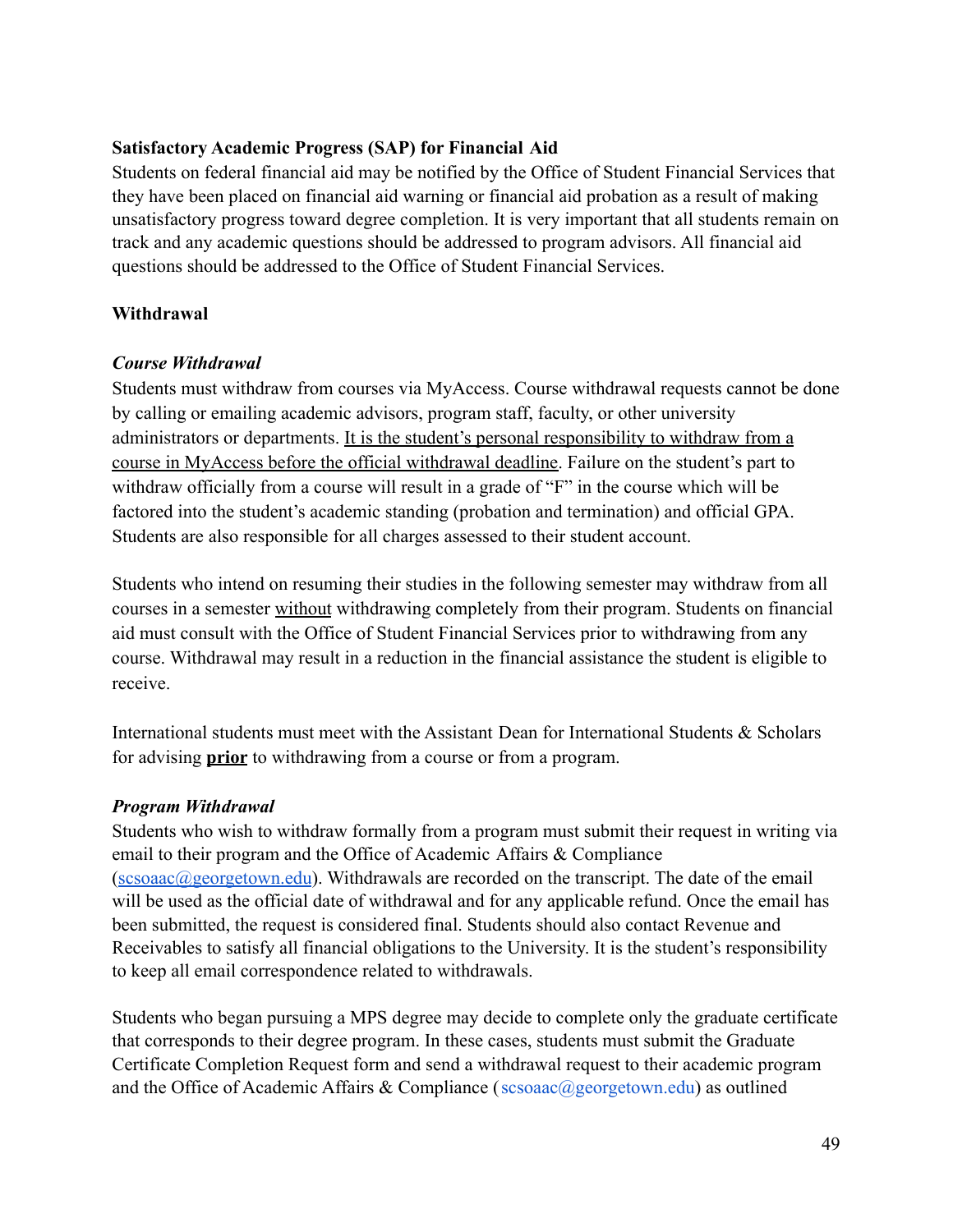above. If the student has met the certificate requirements, the certificate will be reflected on the transcript as will the withdrawal from the degree program. Students who fail to submit the Certificate Completion Request at the time of withdrawal will not have the certificate noted on their transcript; the notation cannot be added retroactively. The date of the email will be used as the official date of withdrawal and for any applicable refund. Once the email has been submitted, the request is considered final. They should also contact Revenue and Receivables to satisfy all financial obligations to the University. It is the student's responsibility to keep all email correspondence related to withdrawals.

Students who have withdrawn (or been withdrawn for failure to register) officially from their program may be required to re-apply should they wish to return in the future (see *Readmission after Prior Attendance*). Prior acceptance to a program in SCS does not guarantee future acceptance to that same or another program.

International students on a University-sponsored Visa must meet with the Assistant Dean for International Students & Scholars for advising **prior** to withdrawing from a course or from a program.

# **Retroactive Course Withdrawal**

We are committed to academic excellence and understand that a student's academic progress might be hindered by unexpected, non-academic circumstances. In the rare circumstances in which students were unable to withdraw from a course by the deadlines set forth in the academic calendar, they may petition the Retroactive Course Withdrawal Committee for a one-time only retroactive withdrawal.

The Office of Academic Affairs and Compliance convenes the Retroactive Course Withdrawal Committee to review these requests for exceptions. Once the Committee has reviewed a case and made a decision, the decision is final and without right of further appeal. If approved, a retroactive course withdrawal results in a notation of "W" next to the withdrawn course(s). Refunds are not permitted even if a withdrawal is approved. Students will be notified in writing of the outcome by the Office of Academic Affairs and Compliance.

Retroactive course withdrawals are **not** permitted under the following circumstances:

- Registration errors on the part of students who did not adjust and verify their schedules during the regular add/drop and withdrawal periods;
- For students who took on too much (academically, personally, professionally) and did not adjust their schedules during the regular add/drop and withdrawal periods;
- To avoid an unsatisfactory grade in a course or resulting academic termination or dismissal. Thus, the student's instructor and/or academic program may be contacted for input regarding attendance and grades earned throughout the semester when SCS reviews such requests.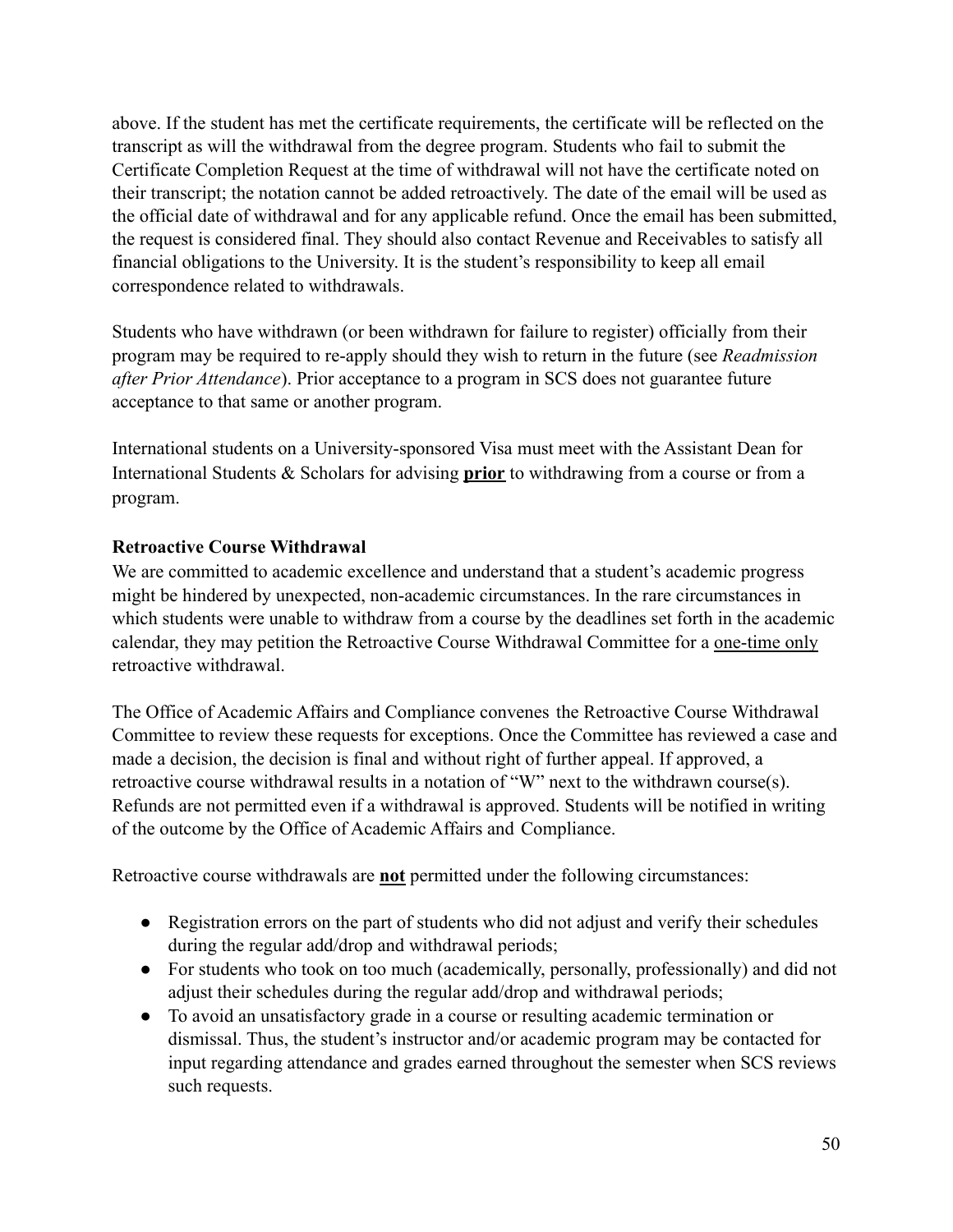Guidelines for submitting a Retroactive Course Withdrawal Appeal

- Retroactive course withdrawal requests can only be made once a final grade has been entered for the course.
- Retroactive course withdrawal requests must be submitted electronically by the student to the Office of Academic Affairs and Compliance (sesoaac@georgetown.edu) no later than 60 days after the beginning of the semester following the semester in which the failing grade was issued.
- Appeals must include a written statement and verifiable third-party documentation that confirms the student was unable to withdraw from the course within the deadlines set forth in the academic calendar. Appeals will not be considered without verifiable third-party documentation.

A note about verifiable third-party documentation:

As each case is unique and the type of third-party documentation available varies based on the circumstances, students are responsible for determining what documentation to submit in support of their appeal. Students are encouraged to submit any documentation they believe will be helpful in demonstrating to the Committee that they were unable to withdraw themselves within the stated deadlines. Submission of third-party documentation does not guarantee the request will be approved.

## **SCS Academic Council**

The SCS Academic Council reviews student requests for appeals related to academic actions (terminations and dismissals), exceptions to academic policies, and other complex academic matters that are best decided by a committee of individuals, rather than at the sole discretion of the academic program or the Office of Academic Affairs and Compliance. The SCS Academic Council is composed of academic administrators from across the School.

Students must submit requests in writing to the Office of Academic Affairs and Compliance (scsoaac@georgetown.edu). Requests should clearly outline the appeal or policy exception that is being requested, include a brief statement outlining the relevant circumstances in the case, and any documentation that supports the request. Upon receiving the appeal, Academic Affairs and Compliance may contact the academic program, faculty, or other university offices to request documentation or information they have regarding the case. Once all documentation has been collected, Academic Affairs and Compliance refers the appeal to the SCS Academic Council for review.

The SCS Academic Council conducts a blind review of the student's appeal materials and any supplemental information to determine if an exception can be made. The Office of Academic Affairs and Compliance notifies students in writing of the outcome. Decisions made by the SCS Academic Council are final and without right of further appeal.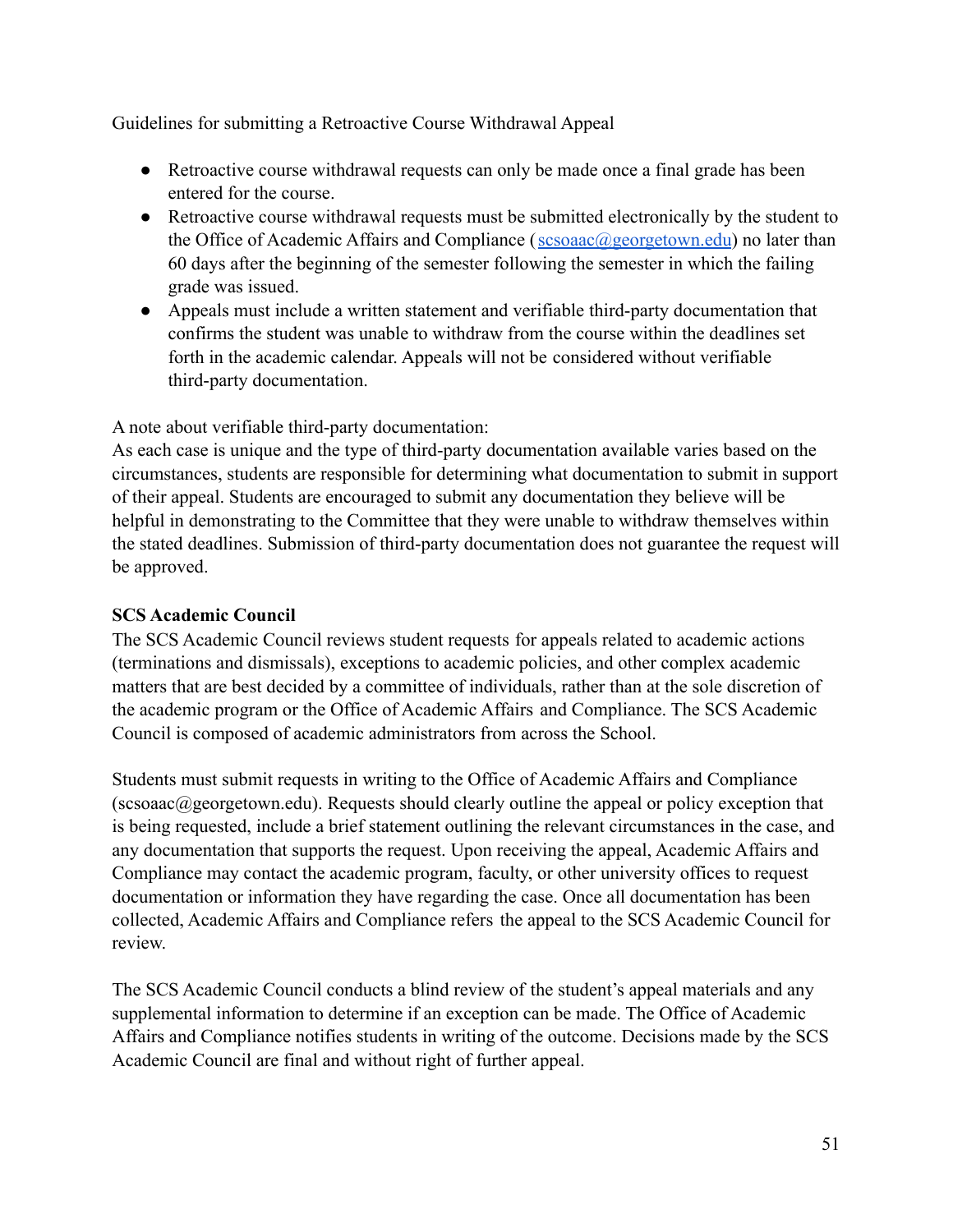## **Certificate and Degree Time Limits**

Students are required to complete their degree within the time limit specified for their degree program.

Students in the Undergraduate Certificate program: 3 years Students in the Bachelor of Arts in Liberal Studies program: 10 years Students in the Graduate Certificate program: 2 years Students in the Master of Arts in Liberal Studies program: 7 years Students in the Master of Professional Studies: 5 years Students in the Executive Master of Professional Studies: 1year Students in the Doctor of Liberal Studies program: 7 years

Students must request extensions in writing beyond the allotted time period. These requests are considered exceptions; they are neither automatic nor guaranteed and they will be reviewed on a case-by-case basis by their program and then by the Office of Academic Affairs & Compliance  $(scsoaac@georgetown.edu)$  $(scsoaac@georgetown.edu)$  $(scsoaac@georgetown.edu)$ . Students who are not approved for an extension on the degree time limit will be academically terminated or dismissed from the program for violating the time limit for completion of the degree.

International students with F-1/J-1 Visa status are required to register full-time (9 credits in the regular fall and spring semesters) and must therefore complete their degrees within four to five semesters. International students on a University-sponsored Visa who anticipate completing their programs sooner than anticipated (by registering in summer courses, for example), or later than expected, must contact their program, the Office of Academic Affairs & Compliance, and the Assistant Dean for International Students  $\&$  Scholars as soon as those changes occur to discuss the possible ramifications to their Visa status.

# **Academic Overload**

Students enrolled in a credit-bearing SCS certificate or degree program may only receive financial aid for courses that are required to complete their certificate or degree program. Enrolling in additional coursework beyond the program requirements should be discussed with an academic advisor as well as the financial aid office (<https://finaid.georgetown.edu/>). Students assume all academic and financial responsibility for the courses in which they enroll.

Students are not permitted to enroll in additional coursework for the purpose of improving their GPA and/or preventing academic actions like Warning, Probation, or Dismissal. Under these circumstances, satisfactory grades may be excluded (without a refund) at the time of graduation review. Unsatisfactory grades will not be excluded at any time, regardless of whether or not a student has received permission to enroll in those courses.

#### Note:

Grades of B or better are satisfactory for graduate certificate and degree programs.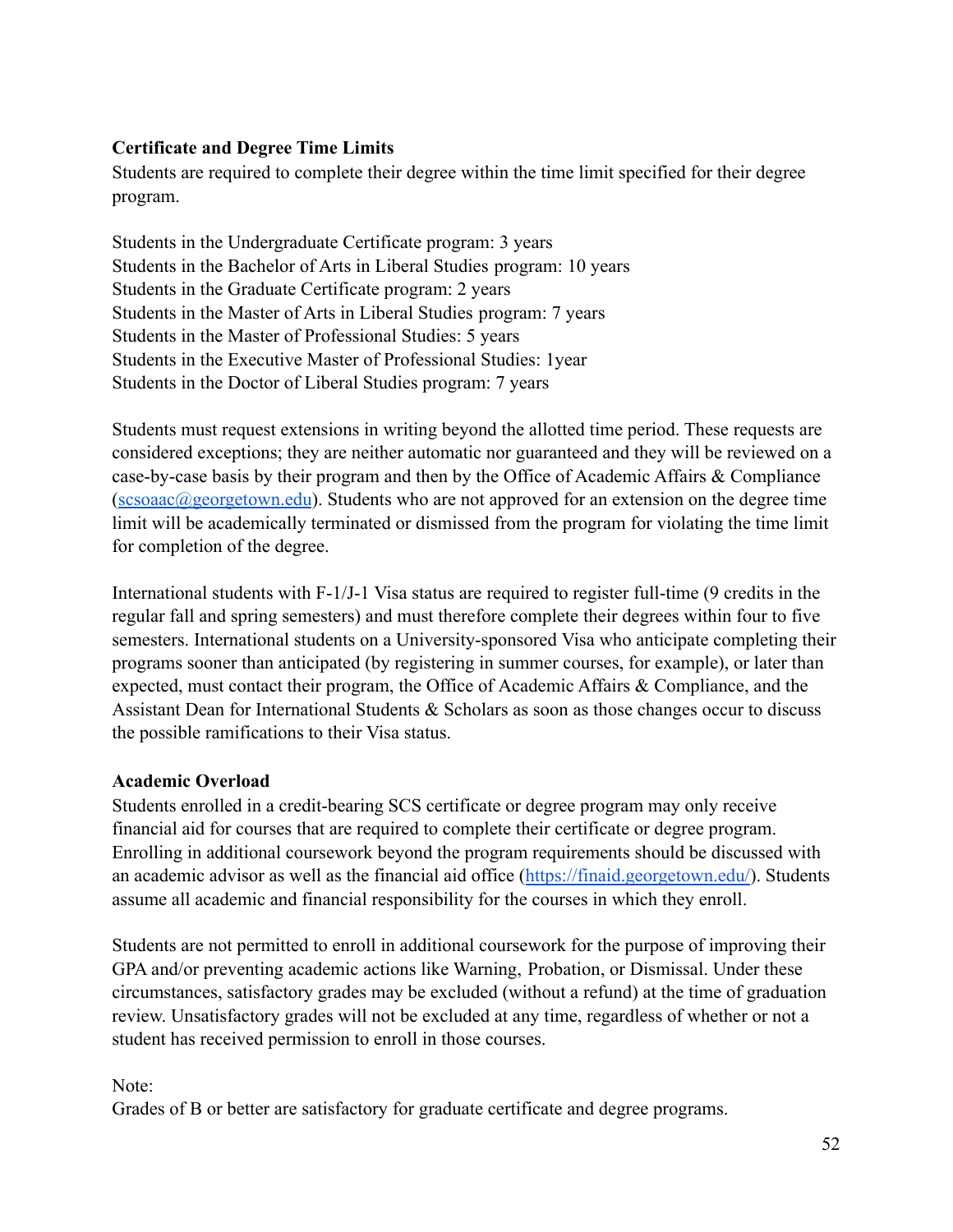Grades of C or better are satisfactory for undergraduate certificate and degree programs.

# **Re-Admission after Prior Attendance**

Students are expected to make adequate, timely progress towards completion of their degree. Students who have 1) withdrawn themselves from an academic program or 2) who have been withdrawn for failure to register due to failing to meet continuous enrollment requirements who would like to return to study must reapply for admission to their program through the SCS Office of Admissions if they meet any of the following conditions:

- 1. The student is requesting a return after any absence during which s/he studied at another institution without prior written permission.
- 2. The student was on academic probation at the time of last attendance;
- 3. The student has not been enrolled at Georgetown for two years;
- 4. The student has exceeded the time to degree completion.

A return to study should not be expected. Prior acceptance to an SCS program does not guarantee future acceptance to that same or another program regardless of coursework completed or GPA. Students who are permitted to return to study may be required to complete additional coursework or requirements for the degree if earlier requirements have changed. They may also be held to higher academic standards than what is stated for their academic program or degree requirements. The original withdrawal notice remains on the official transcript. A second withdrawal is final and without right of further appeal.

Students must submit their application materials to the SCS Office of Admissions by the published deadline. Former students who were terminated or dismissed from the School and University due to academic reasons or due to a violation of the Honor Code or Student Conduct must complete the "Appeal of Termination or Dismissal" process. Students seeking a return who do not meet the above criteria must complete the "Re-Enrollment After Prior Attendance" process.

# *Regarding Tuition Liability and Fees*

Students who are granted readmission into their current academic program will be assessed tuition as articulated in the schedule outlined under *Course Registration and Tuition Liability and Fees* based on the semester and year they re-matriculate into their current program following the time of their last enrollment. They will **not** maintain the previous tuition rate assessed to them at the time they originally matriculated into their academic program.

# **Re-Enrollment after Prior Attendance**

If none of the conditions listed for required readmission review are met, then former students may submit a request to re-enroll by (a) completing the Re-enrollment Request [Form](https://scs.georgetown.edu/resources-current-students/student-forms/) and (b) writing a brief essay explaining the reasons they left their studies, why they would like to return at this time, and how they are prepared to successfully complete their studies within the time limit for their degree**\*.** The form and essay should be returned to the Office of Academic Affairs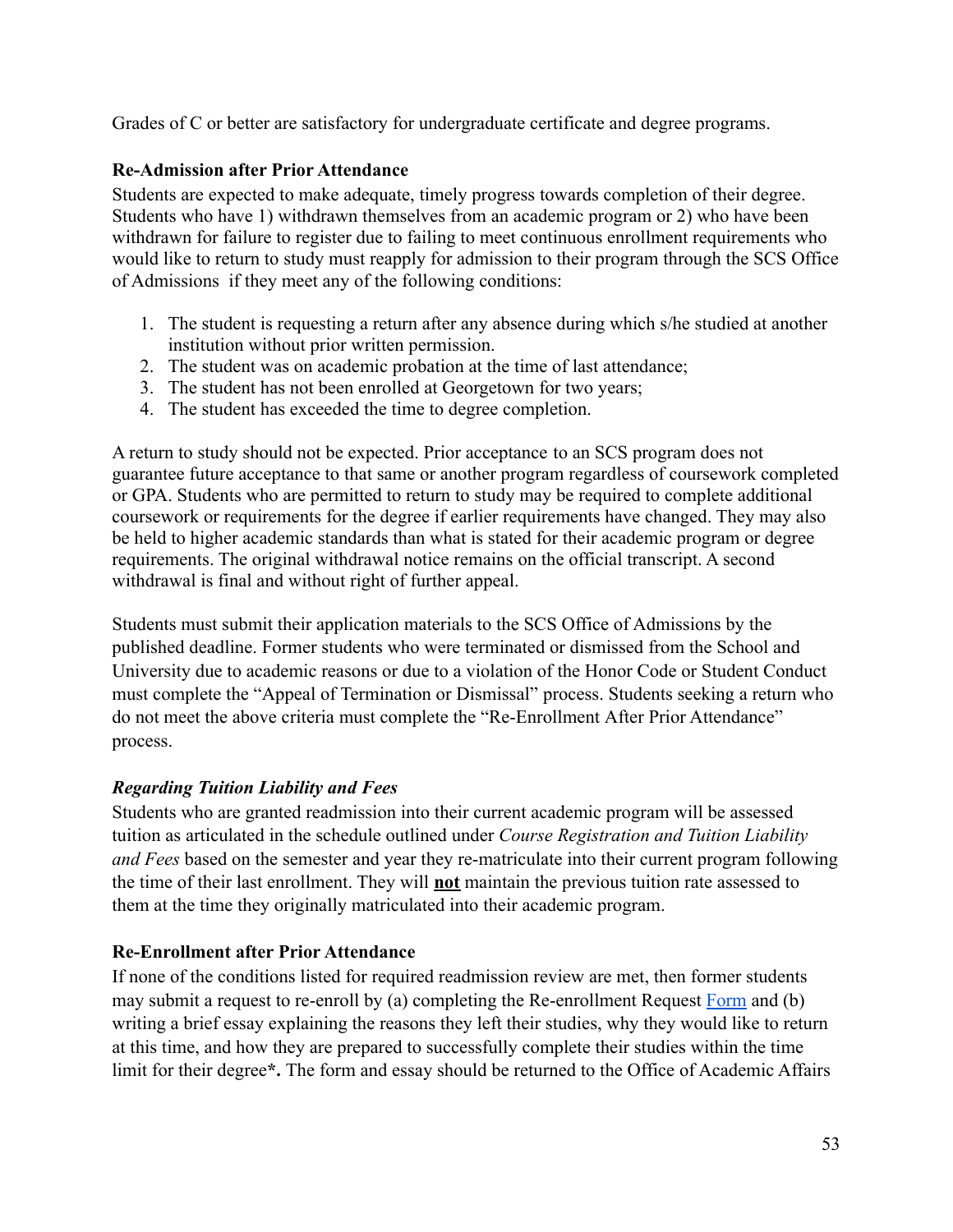& Compliance (scsoaac@georgetown.edu) with the approval of the program in accordance with the following deadlines:

- Fall Return August 15
- Spring Return December 10
- Summer Return May 5

Re-Enrollment applies only to students who have already completed courses in pursuit of degree completion. Students who have deferred their enrollment, whether officially in writing or unofficially through failure to register, are required to re-apply after the maximum time period for deferral has elapsed. The [Student Forms page](https://scs.georgetown.edu/resources-current-students/student-forms/) contains the latest *Re-Enrollment Request Form.*

**\***Students may be required to submit a re-enrollment appeal to the SCS Academic Council if they fail to meet other academic requirements or guidelines set forth in the SCS Academic Rules and Regulations, Undergraduate Bulletin, or the Graduate Academic Catalog. The Office of Academic Affairs and Compliance will notify students if this is the case.

# *Regarding Tuition Liability and Fees*

Students who are granted re-enrollment into their current academic program will be assessed tuition as articulated in the schedule outlined under *Course Registration and Tuition Liability and Fees* based on the semester and year they originally matriculated into their current program. There will be no changes to the tuition and fees based on the re-enrollment date.

# **Termination and Dismissal Appeals**

Students are terminated or dismissed for failing to meet the academic and degree requirements outlined under the academic standing guidelines. Students are notified in writing of the change in their status by the Office of Academic Affairs and Compliance. If a student is eligible to appeal to the SCS Academic Council for a return to study, the termination or dismissal letter will note this.

The Office of Academic Affairs and Compliance convenes the SCS Academic Council to conduct a blind review of these exception requests. Once the Council has reviewed a case and a decision has been made, the decision is final without right of further appeal. Students will be notified in writing of the outcome by the Office of Academic Affairs and Compliance.

A return to study should not be expected. Appeals will only be considered for cases in which exceptional, complicating circumstances contributed to the student's inability to meet the standard academic requirements. In such cases, the Academic Council will consider whether a return is appropriate based on the student's academic record, appeal materials, and feedback from the academic program (as appropriate).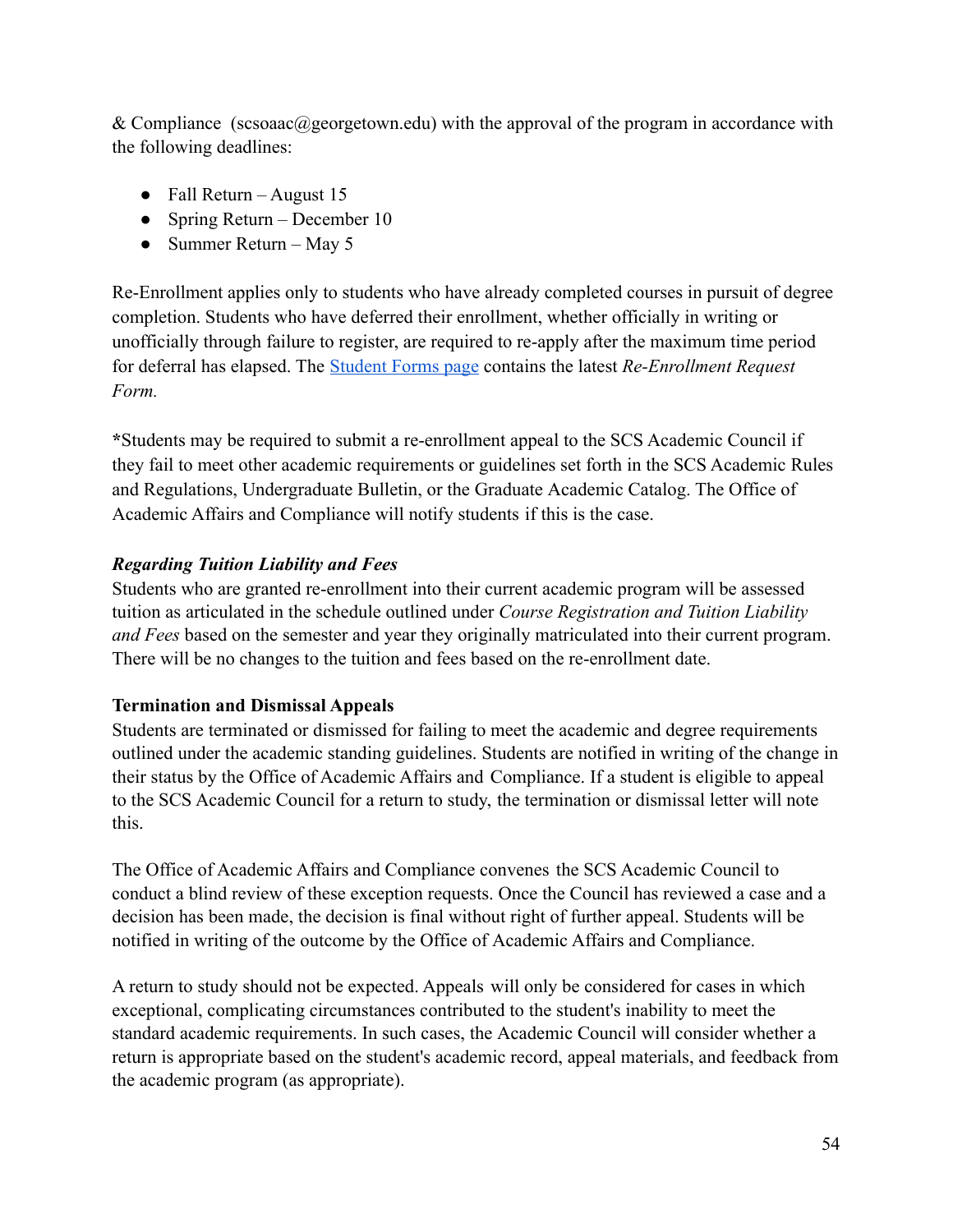If an appeal is denied, students are not permitted to submit an additional appeal or a new admissions application to return to study in the program from which they were academically dismissed or terminated from.

If an appeal is approved, students will return to study on probationary status, may be held to higher academic standards than what is required for the program or degree, may be required to earn specific grades in certain courses, and/or be required to repeat or take additional courses. The original termination or dismissal notice remains on the official transcript. A second dismissal or termination is final and without right of further appeal.

The appeal process is **not** allowed for:

- Registration errors on the part of students who did not adjust and verify their schedules during the regular add/drop and withdrawal periods.
- Students who took on too much (personally, academically, professionally) and failed to adjust their schedules accordingly.
- Students who have been terminated or dismissed because their cumulative GPA is at such a low level that raising it to the minimum GPA required to be eligible for graduation within the program credit limit is mathematically impossible.

Guidelines for Submitting an Appeal

- Materials must be submitted to the Office of Academic Affairs and Compliance  $(scsoaac@georgetown.edu)$  $(scsoaac@georgetown.edu)$  $(scsoaac@georgetown.edu)$  90 days from the date the termination or dismissal letter was issued. Appeals will not be accepted once the deadline has passed. Once the deadline has passed, the termination or dismissal becomes final without right of further appeal.
- Students must submit a written statement that demonstrates the exceptional, complicating circumstances that prevented them from meeting the minimum academic requirements of the program and degree. Though not required, students may include documentation that supports their case beyond what is discussed in the written statement.

A note about supporting documentation:

As each case is unique and the type of documentation available varies based on the circumstances, students are responsible for determining what documentation, if any, to submit in support of their appeal. Students are encouraged to submit any documentation they believe will be helpful in demonstrating to the SCS Academic Council that exceptional, complicating circumstances played a role in their case. Submission of supporting documentation does not guarantee a return to study will be approved.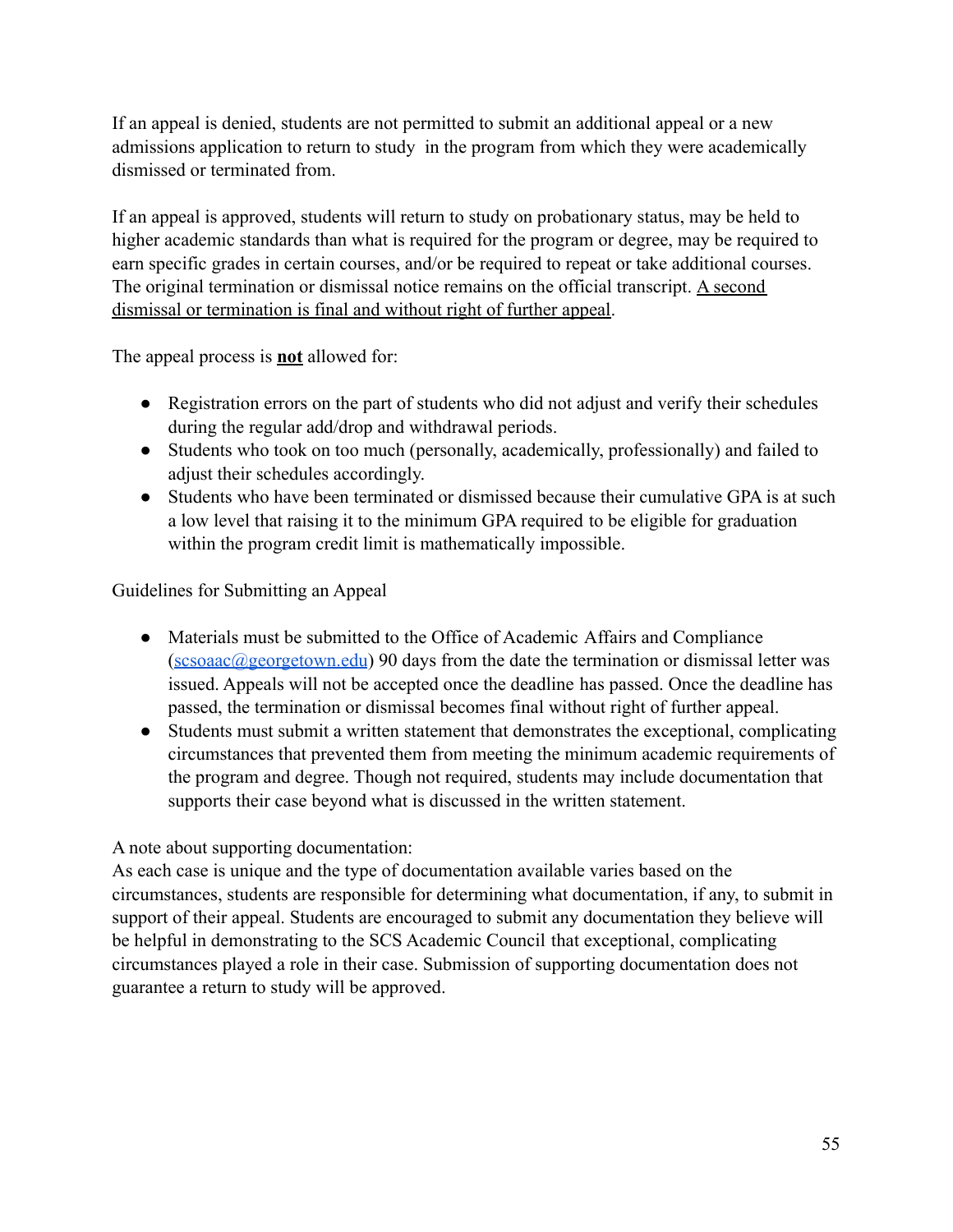# **Grades & Grading**

## *Undergraduate Grading System*

Undergraduate certificate and BALS students reference the undergraduate grading system and related academic regulations found in the Undergraduate Bulletin at <https://bulletin.georgetown.edu/regulation/studying>.

## *Graduate Grading System*

Final course grades for graduate-level coursework are recorded as follows:

| $\mathbf{A}$  | 4.00 |    | Incomplete                                        |
|---------------|------|----|---------------------------------------------------|
| $A-$          | 3.67 | W  | Withdrawal                                        |
| $B+$          | 3.33 | S. | Satisfactory ("B" or better required for "S")     |
| B.            | 3.00 | U  | Unsatisfactory ("B-" or lower results in "U")     |
| $B -$         | 2.67 | IP | In Progress                                       |
| $\mathcal{C}$ | 2.00 | NR | Not Reported*                                     |
| $\mathbf{F}$  | 0.00 | AU | Audit (Not an option for SCS graduate students)** |

## Course grades of  $C<sup>+</sup>$  or  $C<sup>-</sup>$  or D cannot be assigned to any graduate-level course under any circumstances.

The Grade Point Average (GPA) is calculated by dividing the total number of quality points earned at GU in the program by the total number of academic credits attempted at GU in the program. The current GPA is included on the student's degree audit and transcript which the student views in MyAccess. (Transfer credit counts toward the total number of academic credits earned, but grades from those courses are not transferred or included in the cumulative GPA.)

The "NR" code is not considered an Incomplete ("I") and is not treated the same way as an Incomplete ("I"). The "NR" code is reserved for the few situations that arise when the deadline for that grade has been met but the grade for that course has not yet been submitted by the instructor as a result of a pending Honor Council case.

Beginning in Spring 2012, MALS and DLS courses that are not graded, such as Continuous Registration courses, but are required for students to maintain their enrollment status receive a designation of "NG" upon completion.

The grades of Satisfactory ("S") or Unsatisfactory ("U") are awarded for pass/fail courses only and cannot be earned in classes not already officially designated to be pass/fail by the Office of Academic Affairs & Compliance and the academic program. A grade of "B" or better is required for a graduate student to be assigned an "S"; a grade of "B-" or lower results in a grade of "U" and there will be no earned credit. Grades of "S" and "U" are not included in the calculation of a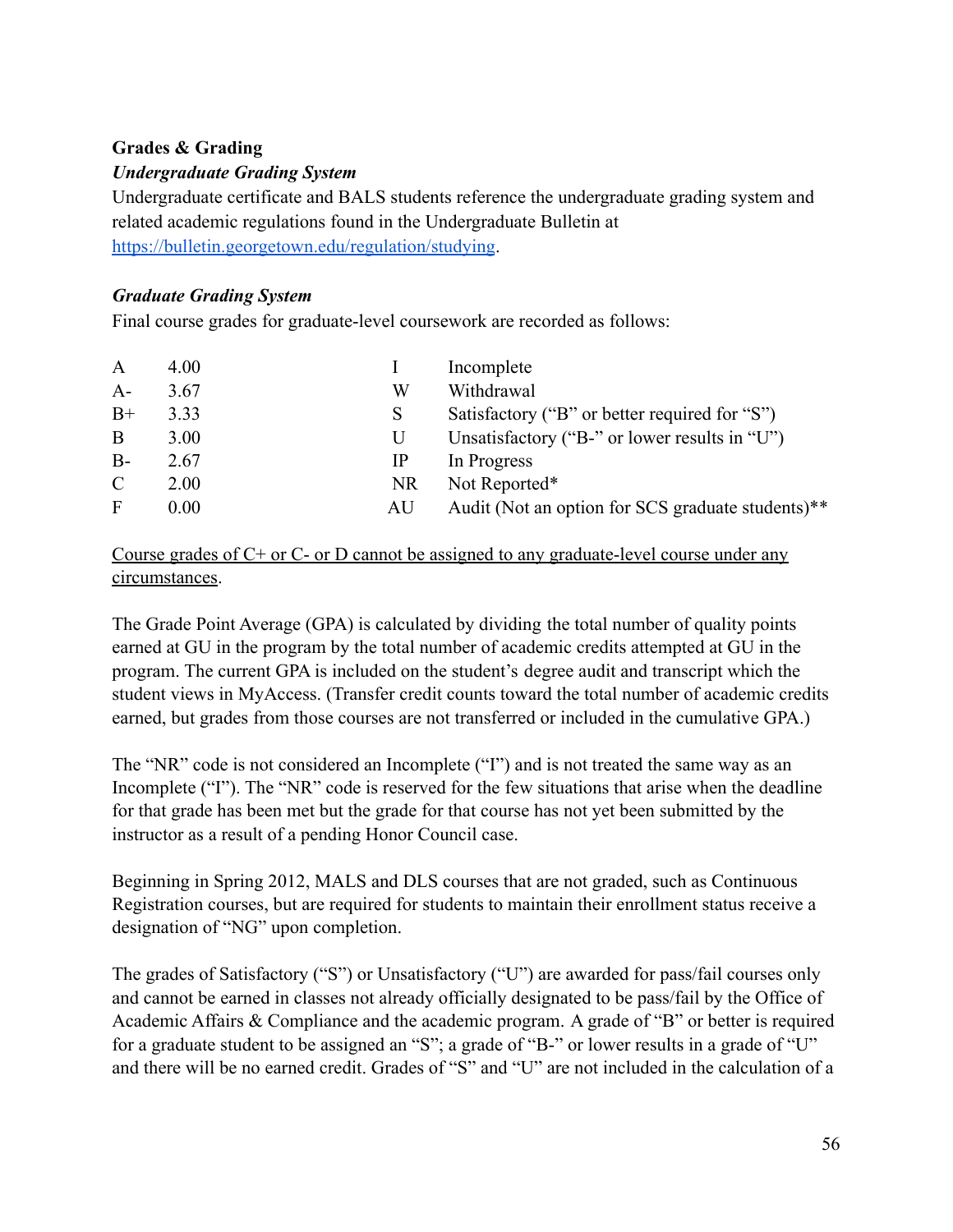student's GPA; however, for the purpose of reviewing academic performance leading to academic probation or termination, a "U" is treated the same as an "F."

SCS graduate courses cannot be audited (by students within those programs or by visiting students). SCS firmly believes that our students register for courses for credit and grades to help ensure active participation and the successful, timely completion of assignments.

# *Grading Scales*

Instructors determine the point value required for final grades in their course. Instructors are not required to round grades, and many choose not to do so; therefore, a student who has earned 89.99 points could reasonably be assigned a "B+" in a course in which that instructor requires 90 points for an "A-". Additionally, instructors are not required to use the +/- system in assigning grades. Instructors teaching graduate courses may assign grades of "C+" or "C-" or "D" on individual assignments, tests, or papers during a course (and include such grades on their syllabi), they cannot assign these as final course grades. Thus, a student with a "C+" average in a class could be assigned a "C" as the final course grade, and a student with a "C-" or "D" average in a class could be assigned an "F" as the final course grade.

# *Course Syllabi and Grading Criteria*

Each course will have a syllabus that clearly describes the performance expectations for the course including details on each assignment, quiz, and examination. Learning outcomes will be included along with appropriate measurements for those outcomes.

Students should note that course syllabi are agreements between the instructor and students, but they are not contracts, nor should they be regarded as such. In certain situations, instructors may need to change some course requirements (including due dates and percentage allocations for assignments) during the semester. In those cases, instructors should notify students of those changes as quickly and clearly as possible, and they should apply those changes uniformly to the course.

# **Incomplete Grades and Deadlines**

# *Bachelor of Arts in Liberal Studies*

#### **Grounds for an Incomplete Grade**

Students are expected to complete all coursework by the end of the semester in which that coursework is taken. In extreme, documented instances it may be necessary for BALS students to request an Incomplete, "N," grade and a limited extension of time to complete the required coursework. Students can request an Incomplete when they need a little more time to apply the finishing touches to the remaining one or two assignments. Incompletes are not appropriate when students have more than one or two assignments to complete, need longer than the SCS deadline to complete the remaining assignments, or have taken on too much academically and did not adjust their schedules within the published add/drop and withdrawal periods. Incomplete grades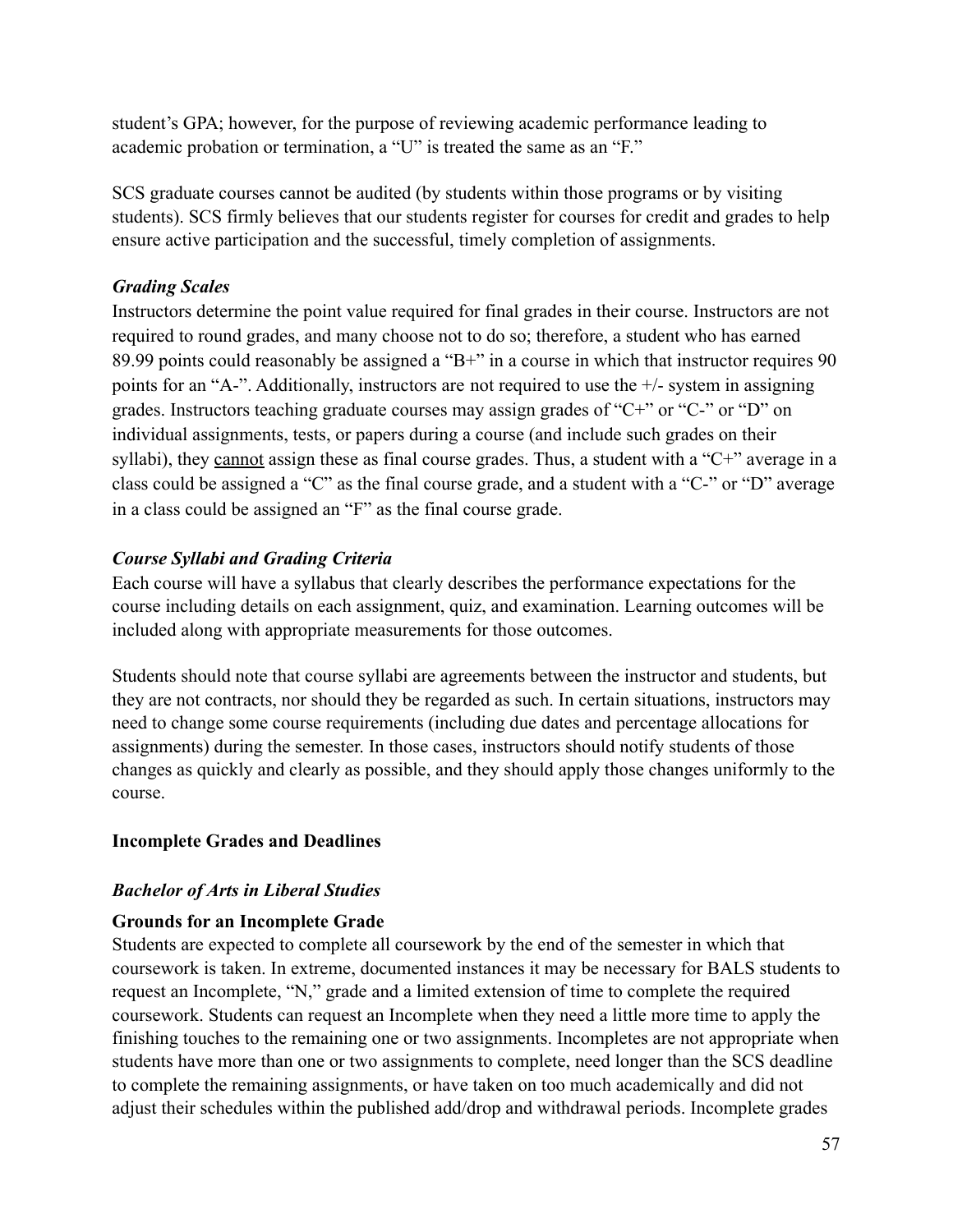are not automatic, some instructors do not allow Incompletes, and all Incompletes require final approval by the academic program. If approved, instructors or the academic program may establish a date prior to the dates given here, and they may also assign a grade penalty or other penalty for late work. If the Incomplete is not approved by the program, the student will be issued a final grade in the course based on the work submitted.

#### **Process for Requesting an Incomplete**

Students should reach out to their academic advisor and instructor if they would like to request an Incomplete. The academic program and faculty member will determine if an Incomplete is appropriate. If the request is not granted, the student will receive a grade in the course based on the work submitted

When an N grade is granted, the course must be completed by the new deadlines agreed upon by the student, instructor, and academic program. The final grade must be submitted by the instructor no later than (1) March 30 for the fall semester; (2) September 30 for the spring semester; or (3) November 30 for the summer sessions. If the student has not completed the outstanding work by the new deadline(s), faculty will be required to submit a letter grade (A through F) on the basis of all work completed previously.

# *Master of Arts in Liberal Studies, Graduate Certificates, Master of Professional Studies, Executive Master of Professional Studies, Doctor of Liberal Studies*

#### **Grounds for an Incomplete Grade**

Students are expected to complete all coursework by the end of the semester in which that coursework is taken. In extreme, documented instances (typically related to unexpected work or health reasons), it may be necessary for MALS, MPS, and DLS students to request an Incomplete, "I," grade and a limited extension of time to complete the required coursework. Students can request an Incomplete when they need a little more time to apply the finishing touches to the remaining one or two assignments. Incompletes are not appropriate when students have more than one or two assignments to complete, need longer than the SCS deadline to complete the remaining assignments, or have taken on too much academically and did not adjust their schedules within the published add/drop and withdrawal periods. Incomplete grades are not automatic, some instructors do not allow Incompletes, and all Incompletes require final approval by the academic program. If approved, instructors or the academic program may establish a date prior to the dates given here, and they may also assign a grade penalty or other penalty for late work. If the Incomplete is not approved by the program, the student will be issued a final grade in the course based on the work submitted.

#### **Process for Requesting an Incomplete**

All Incompletes should be requested first by the student of the instructor in writing prior to the last day of class. Requests received on or after the last day of class will not be considered.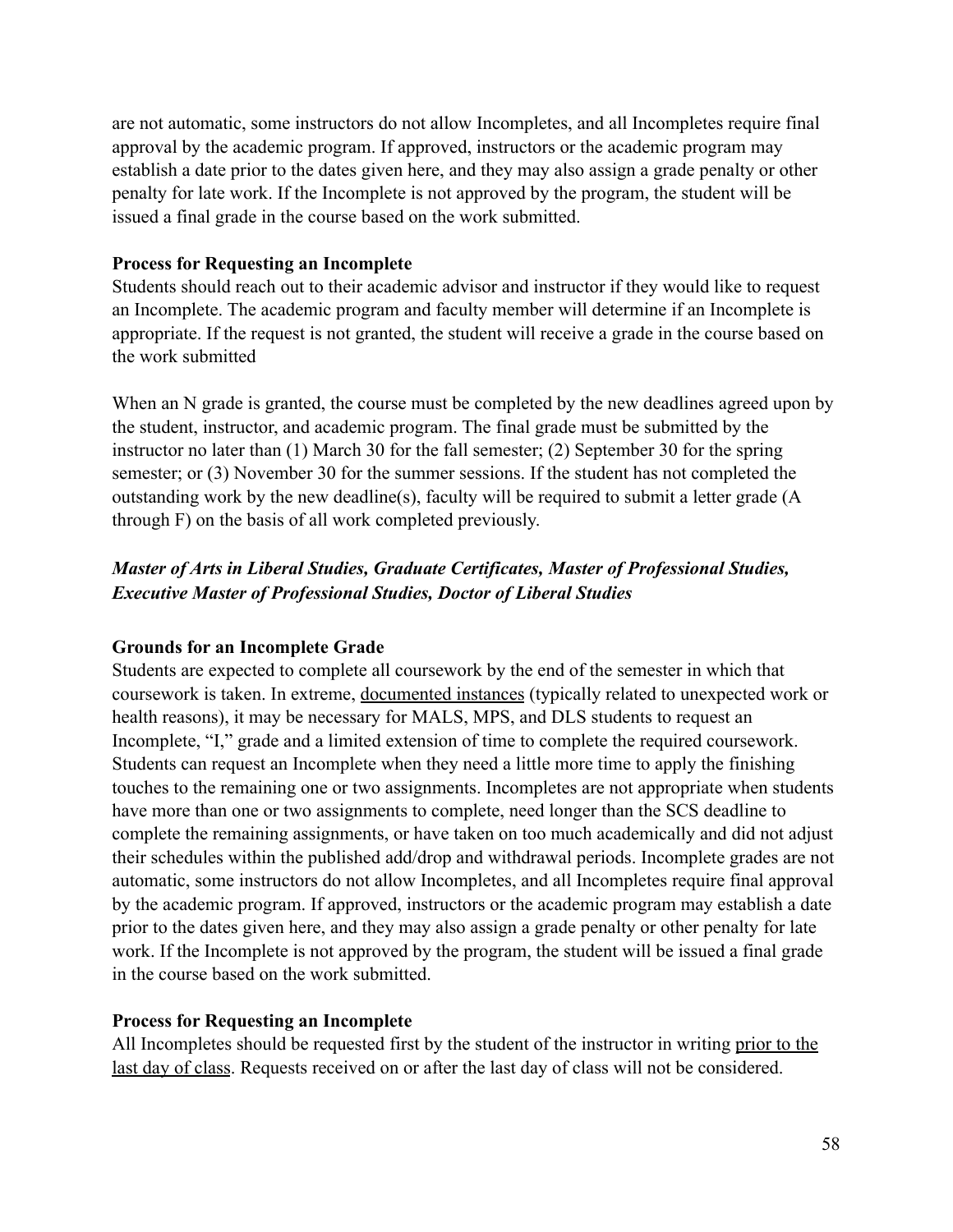Students should include an explanation for their request and any supporting documentation they have.

Upon receiving the request, the instructor will determine if an Incomplete should be granted. If the instructor would like to grant an Incomplete, he or she will submit the request to program leadership for final approval. The instructor must receive the program's approval before an Incomplete can be granted.

The instructor should submit to the program the student's initial request, explanation of remaining course requirements, and the proposed due date (not to exceed the deadlines listed below). The academic program will notify the instructor and the student of the final decision. If an Incomplete is granted, the instructor will enter a grade of "I" for the course. If the Incomplete is not approved, the student will receive a final grade for the course based on the work submitted. Decisions made by the academic program are final and without right of further appeal.

If the instructor grants a student additional time to complete the coursework and the work is completed on or before the established extension deadline, the "I" is changed to the appropriate grade. This policy is applicable to all Professional Studies courses as well as courses students may take outside the program here at Georgetown or another university.

## Deadlines for the submission of Incomplete coursework by the student:

Courses following the standard academic calendar:

- March 1: for a course taken in the fall term
- $\bullet$  July 15: for a course taken in the spring term
- October 15: for a course taken in the summer term

Courses following the modular calendar:

- November 10: for a course taken in the fall module A term
- January 5: for a course taken in the fall module B term
- March 25: for a course taken in the spring module A term
- May 25: for a course taken in the spring module B term
- August 5: for a course taken in the summer module A term
- September 10: for a course taken in the summer module B term

If these dates fall on a weekend, the following Monday will be the deadline. All assignments to be completed by those dates must be delivered to the program leadership and instructors no later than 4 p.m. EST on or before the date listed above. The student is responsible for ensuring any emailed work, including attachments, is received and can be opened by the recipient.

Submissions after the published deadline date and time will not be accepted and the grade of "I" will automatically change to the grade of "F." Upon receipt of the final assignment(s) by the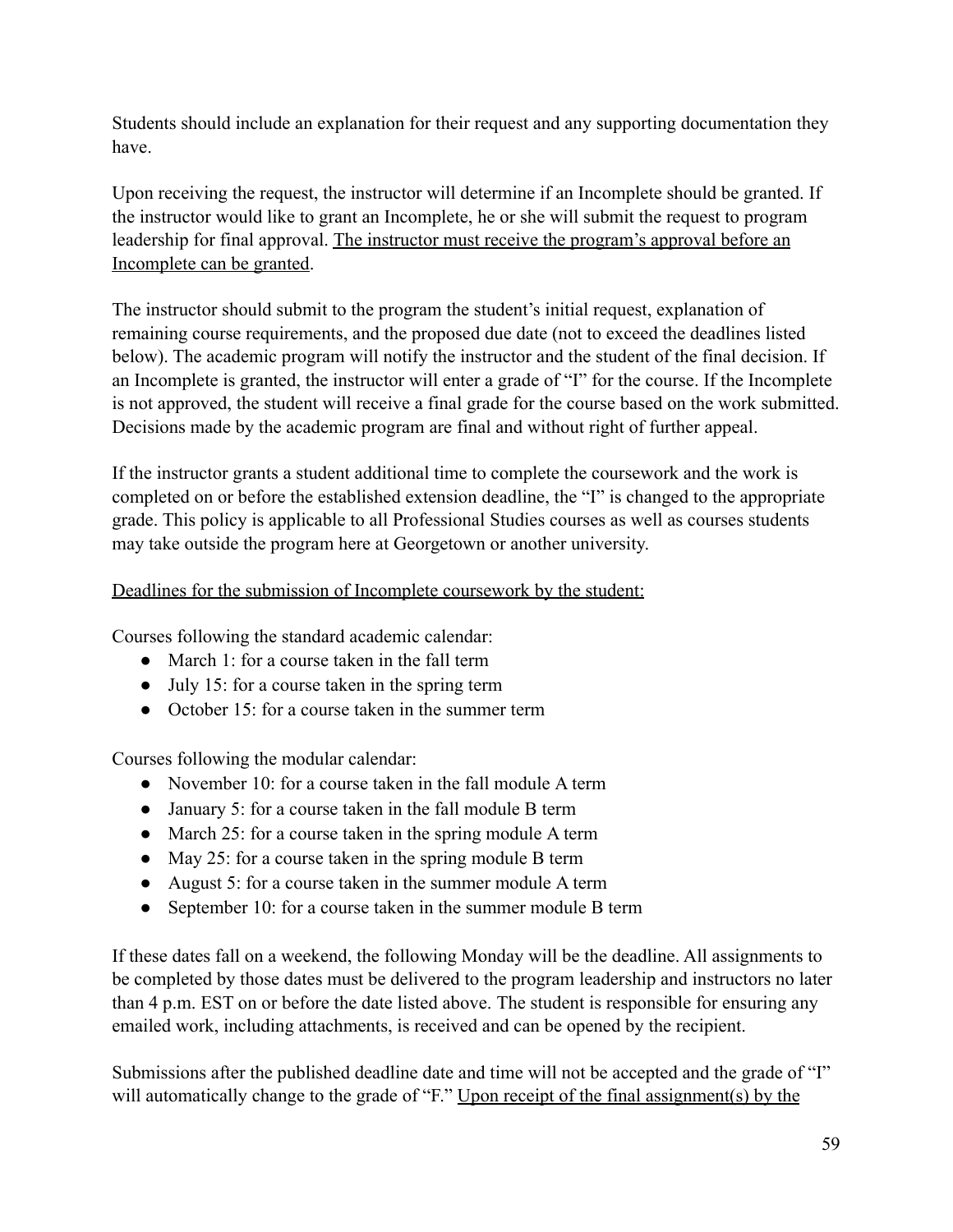deadline, the instructor will review the work submitted and send a grade change report to the Office of Academic Affairs & Compliance (scsoaac@georgetown.edu) for final review. The instructor must submit this grade change within two weeks of receiving a student's completed work.

EMPS in EDM Students please note: An incomplete in the field experience of an Emergency & Disaster Management (EMPS) module is not possible, and an incomplete in the technology enhanced portion of an EDM course is highly discouraged. In the event of an unanticipated emergency, a one-week incomplete may be allowed for coursework. If the incomplete is not satisfied within that timeline, an "F" grade will be applied to that course and the student will be terminated from the program.

## **Repeating a Course**

#### *Undergraduate Certificate and Bachelor of Arts in Liberal Studies*

Students may not repeat any course except under the following circumstance:

Students who have not been academically dismissed may be permitted to repeat a single course one time at their own expense in which a grade of "F" has been received. If such a course is repeated, all registrations for that course and the respective grades, including the original grade of "F," will remain on the transcript. Both the original grade of "F" and the grade of the repeated registration will be included in calculating the GPA used to evaluate the student's academic standing and eligibility to graduate. Credits in a repeated course only count once toward the requirements of a student's degree even though both grades are factored into the GPA and remain on the transcript. If a course is no longer offered, the program may allow the student to take a content-similar course as the "repeat" for it. Students cannot repeat for credit a course in which they earned a grade of D or better.

#### *Graduate Certificate and Professional Studies*

Students may not repeat any course except under the following circumstances:

A. Students who have not been academically dismissed may be permitted by their program to repeat a single course one time at their own expense in which a grade of "F" has been received. If such a course is repeated, all registrations for that course and their respective grades, including the original grade of "F," will remain on the transcript. Both the original grade of "F" and the grade of the repeated registration will be included in calculating the GPA used to evaluate the student's academic standing and eligibility to graduate. If a course is no longer offered, the program may allow the student to take a content-similar course as the "repeat" for it.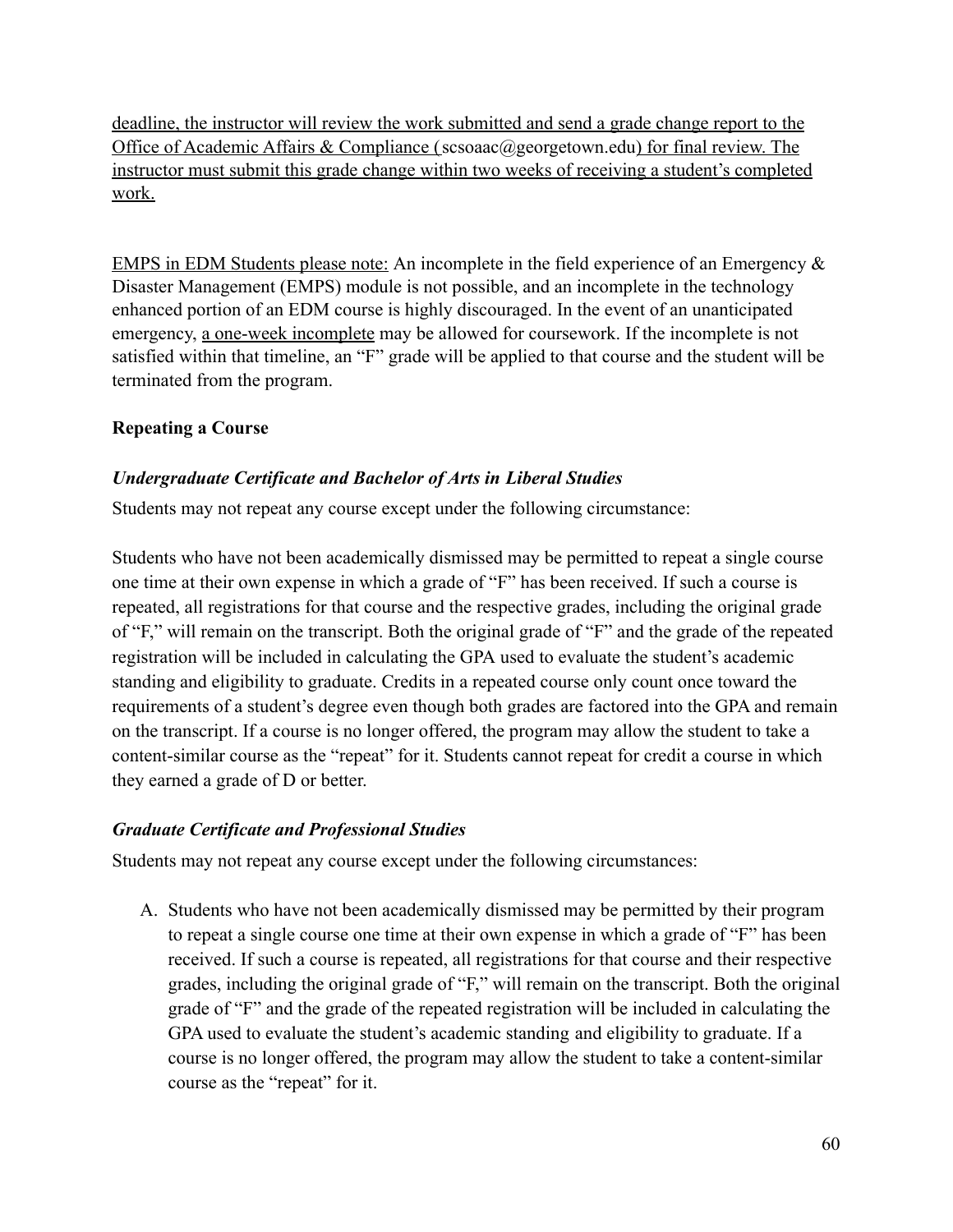B. If a program requires a grade of "B" (3.00) or better in a required course, and the student earns a grade below this level (without having been terminated or dismissed academically), the program may permit the student to repeat it one time at his/her own expense. Both the original and the grade of the repeated registration will be included in calculating the GPA used to evaluate the student's academic standing and eligibility to graduate. Individual programs may also limit courses that can be repeated.

Credits in a repeated course only count once toward the requirements of a student's degree even though both grades are factored into the GPA and remain on the transcript.

Students in the Executive MPS programs who have earned a grade of "B-" or "C" in the first module of the program (MPEM 500, "Theory & Legal Framework" or MPGC 500, "Global Leadership & Communications") or Capstone and were not academically terminated, or who withdrew from either course, must request to go on a Leave of Absence until that course can be repeated in the next year's cohort.

## *Master of Arts in Liberal Studies and Doctor of Liberal Studies*

Students may not repeat any course except under the following circumstances:

- A. Students who have not been terminated or academically dismissed may be permitted by their program to repeat a single course one time at their own expense in which a grade of "F" has been received. If such a course is repeated, all registrations for that course and their respective grades, including the original grade of "F," will remain on the transcript. Both the original grade of "F" and the grade of the repeated registration will be included in calculating the GPA used to evaluate the student's academic standing and eligibility to graduate. Credits in a repeated course only count once toward the requirements of a student's degree even though both grades are factored into the GPA and remain on the transcript.
- B. If a course is no longer offered, the program may allow the student to take a content-similar course as the "repeat" for it.
- C. If a program requires a grade of "B" (3.00) or better in a required course, and the student earns a grade below this level (without having been terminated or dismissed academically), the program may permit the student to repeat it one time at his/her own expense. Both the original grade of "F" and the grade of the repeated registration will be included in calculating the GPA used to evaluate the student's academic standing and eligibility to graduate. The program may also limit courses that can be repeated.
- D. Thesis Proposal students who withdraw or have earned one "U" already in that course may repeat it only one time.
- E. Thesis Writing students must register for Continuous Registration for no more than two semesters, the maximum length to write the thesis.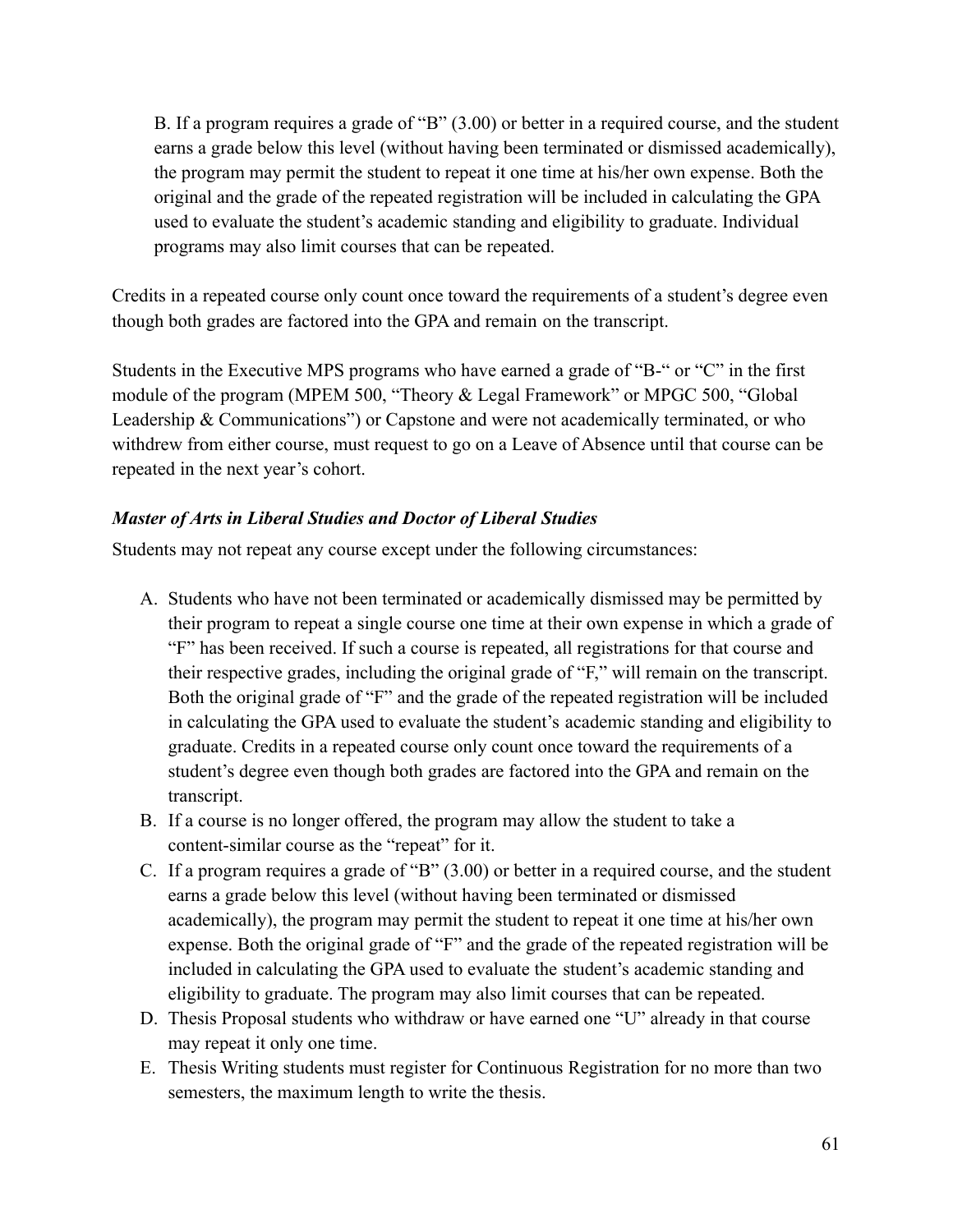## **Course Grade Changes and Time Limits**

Students are responsible for verifying the accuracy of their grades, degree audit, and transcript at the conclusion of every semester. If the student believes the grade recorded is not accurate, he or she should follow the grade appeal process. The first step is to contact the instructor of the course immediately (within 30 days following the last day of classes for the semester in which the course was offered) to discuss the matter.

No additional or revised coursework can or will be accepted to improve a student's course grade after that course has been completed. Assignments that were graded real-time during the semester cannot be re-evaluated after the course has been completed. For example, if students were evaluated on in-class presentation skills or received a grade for in-class participation, the points/grades for those assignments cannot be altered at a later time as they were assessed based on the student's real-time performance in the course.

Grades cannot be changed more than three consecutive semesters (fall/spring/summer; spring/summer/fall; summer/fall/spring) following the end of the semester in which the course was originally offered. After the degree has been conferred, the transcript is considered final.

## **Course Grade Appeals**

## *Grounds for Appeal*

Our faculty members have been chosen due to their unique experience and expertise in their respective fields. As such, SCS strongly believes in the authority of its faculty to determine the academic merit and grades of their students. While students may request a review of their final course grade, they should also keep in mind that the faculty member is considered the academic and professional expert in determining their grade. A mathematical error, error in grading procedures, or inequity in the application of policies stated in the course syllabus are grounds for an appeal. A disagreement with the professional judgment of the instructor should not be the basis of an appeal or any resulting change of grade.

No additional or revised coursework can or will be accepted to improve a student's course grade after that course has been completed. Assignments that were graded real-time during the semester cannot be re-evaluated after the course has been completed. For example, if students were evaluated on in-class presentation skills or received a grade for in-class participation, the points/grades for those assignments cannot be altered at a later time as they were assessed based on the student's real-time performance in the course.

The grade appeal procedure is not set up to address allegations of discrimination. However, SCS takes all such allegations very seriously and advises that students who believe they have been discriminated against make a formal complaint through the Office of Institutional Diversity,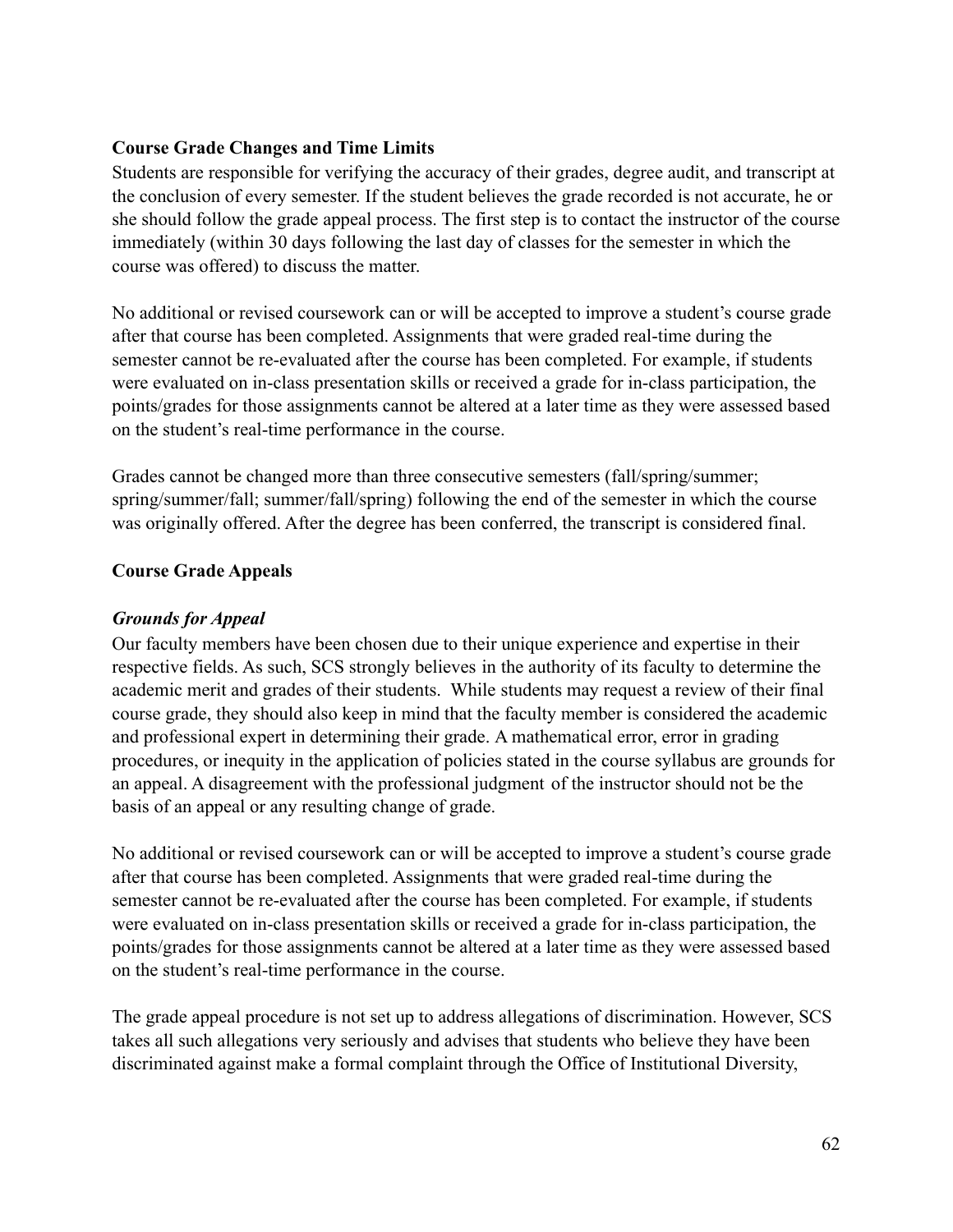Equity, and Affirmative Action (202-687-4798; ideaa@georgetown.edu). The Grievance Procedure and Discrimination Complaint Form can be found at [ideaa.georgetown.edu/policies/](http://ideaa.georgetown.edu/policies/).

The grade appeal process only appeals to final grades. Students with questions about grades received on individual assignments while a course is in-progress should speak directly with their instructor.

## *Grade Appeal Process*

In the event that a student would like to appeal the final grade received for a course, the following steps are to be taken:

A. Students should first contact the instructor via email specifying the grounds upon which they are appealing their grade. This process must begin no later than 30 days after the beginning of the semester following that semester in which the contested grade was received. In their email to the instructor, students should include copies of the course syllabus and all graded assignments, so the instructor can review all aspects of the grade and how it was calculated and recorded. The syllabus should serve as a guideline with the understanding that instructors can make amendments to their syllabi during the semester (adding or deleting assignments, for example, or changing a percentage allocation for an assignment under unusual circumstances) if needed as long as all students in the course are held to the same academic standards. Once the instructor has reviewed the appeal, students will be provided with a written explanation of the grade breakdown, how the grade was calculated, and the instructor's decision to sustain or adjust the grade. If the instructor recommends a grade change, he or she will submit the recommendation to program leadership for review. If approved by program leadership, the recommendation will be submitted to the Office of Academic Affairs and Compliance to ensure the grade change is consistent with University and School policies. Once the recommendation has been reviewed, the Office of Academic Affairs and Compliance will confirm the outcome with program leadership. The academic program will follow up in writing to the student with the final decision. Grade changes are not considered final until the Office of Academic Affairs has completed a policy review.

B. If, after receiving the instructor's decision, the student still believes the final grade was incorrectly assigned, s/he may then appeal in writing to the leadership of the program offering the course. The student must supply a copy of the syllabus, relevant emails, and copies of all graded assignments. This process must begin no later than 60 days after the beginning of the semester following the semester in which the contested grade was received. The course instructor may also be contacted by the program for additional information. Upon completion of this review, the program may decide (1) there is no basis for the appeal and the original grade will be upheld or (2) the appeal warrants further review by a faculty committee comprised of three faculty members within that program. If a committee is called, the program leadership will name a chair and all members will complete a blind review of the information and assignments and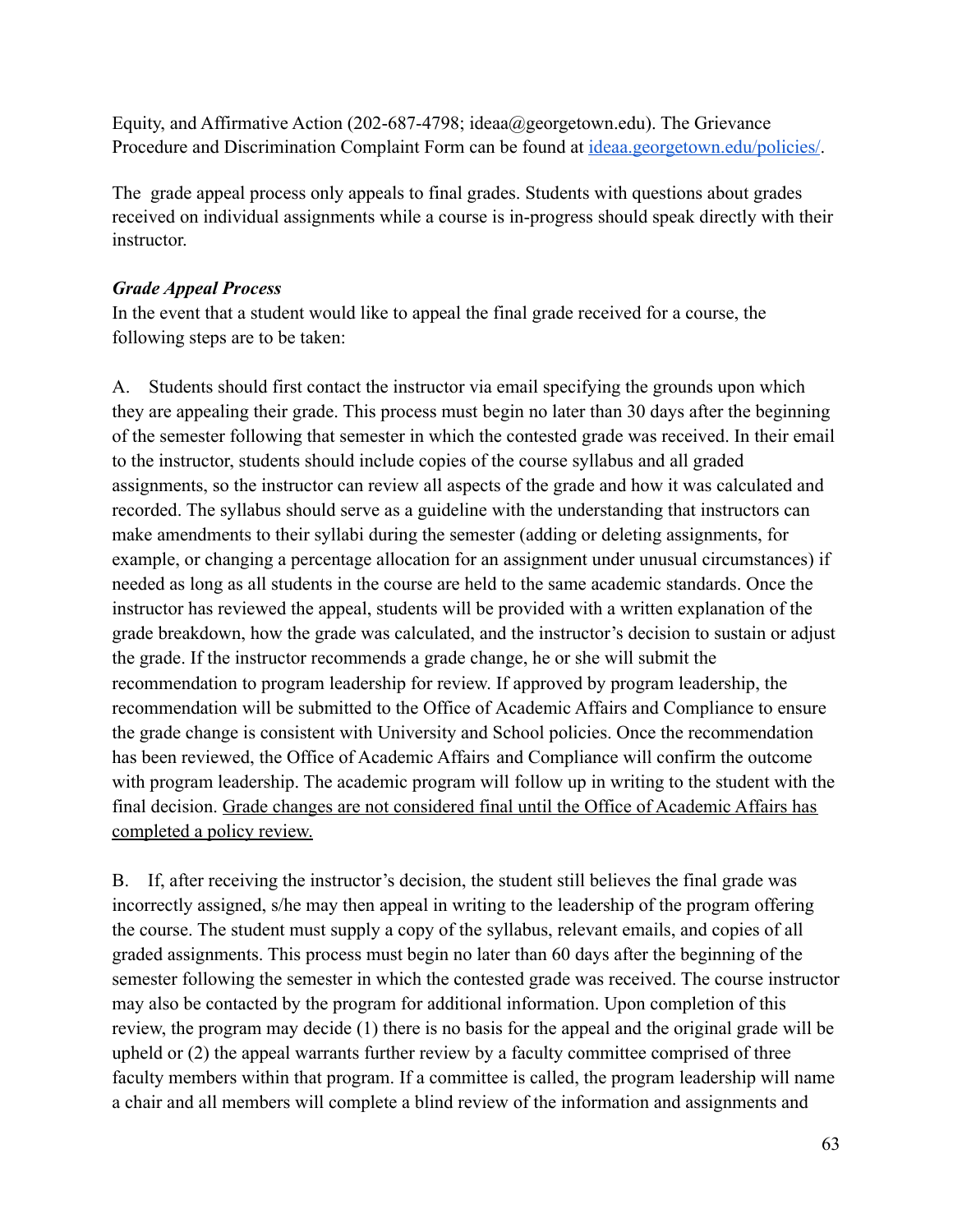then make a formal, written recommendation. In re-evaluating the student's work, the committee can decide to raise or sustain the grade. In either case, the program leadership will not judge the academic merit of the assignments; rather, they will review the situation solely to ensure that the grading criteria were followed and applied to all students. After investigating the matter fully, the program will notify the student in writing of the decision. If the appeal results in a grade change, a recommendation will be made to the Office of Academic Affairs & Compliance. The Office of Academic Affairs and Compliance will review the recommendation to ensure the grade change is consistent with University and School policies. Once the recommendation has been reviewed, the Office of Academic Affairs and Compliance will confirm the outcome with program leadership, who will follow up in writing with the student with the final decision. Grade changes are not considered final until the Academic Affairs has completed a policy review.

C. If, after completing the appeal process with the instructor and the program offering the course, the student would like to appeal further based solely upon procedural grounds, s/he may then submit a formal request in writing to the Office of Academic Affairs & Compliance  $(scsoaac@georgetown.edu)$  for final review. Students are responsible for providing all written documentation he/she received throughout the appeal process. The academic program and course instructor may also be contacted for additional information. Academic Affairs will complete an investigation. This process must begin no later than 90 days after the beginning of the semester following the semester in which the contested grade was received. This final level of appeal reviews the administrative handling of the appeal only, to ensure the grade appeal policy and process was followed as outlined in the handbook. Neither the Office of Academic Affairs and Compliance nor the SCS Dean's Office will evaluate the academic merit of the work (such as re-grading a paper or test). Academic Affairs will confirm the outcome of the procedural review to students in writing. The decision at this level of appeal is final and not open to further appeal.

#### **Academic Standing**

Academic excellence is one of the defining characteristics of Georgetown. SCS students are expected to make consistent progress in their degree programs. Good academic standing is required to be considered for some special requests at the School-level (such as participation in the Consortium of Universities) and for other requests at the program level (such as approval for certain internships and independent studies). Students are subject to academic warning, probation, dismissal or termination depending upon their GPA and other factors.

The Office of Academic Affairs and Compliance reviews academic standing at the end of each full semester, once all final grades have been posted. Students who take classes according to the modular academic calendar will have their academic standing reviewed at the end of the full term, once module A **and** module B has been completed. Students are responsible for monitoring their academic progress and final grades. If a student believes he or she is in danger of being academically dismissed or terminated due to their academic standing following a module A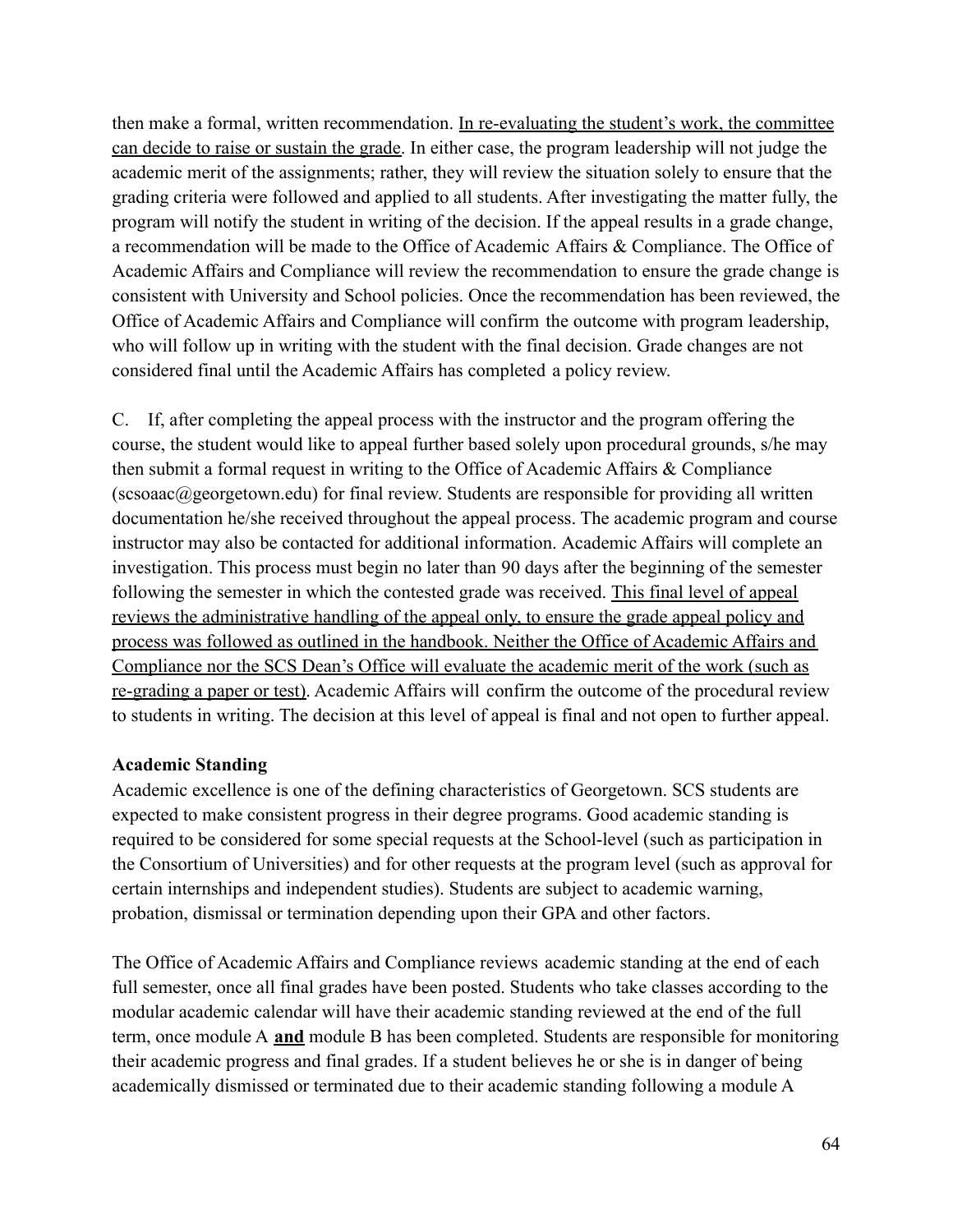course, he or she should consider dropping or withdrawing from any future course registrations. Students who choose to continue with courses following the posting of module A grades are responsible for all academic and financial outcomes associated with their registration decisions for module B and beyond.

## *Undergraduate Certificate Academic Standing*

## **Good Academic Standing**

Students with a cumulative and semester GPA of 2.000 (solid "C") or better are considered in good academic standing. Georgetown does not round the GPA. Thus, a student with a 1.999 cumulative GPA would not be allowed to graduate and would be dismissed from the program. There are no exceptions to this minimum academic standard.

## **Academic Probation**

Certificate students are placed on academic probation when (1) they earn one "F" or "U" in a single semester; or (2) when their cumulative GPA falls below 2.000. Unless they meet the criteria for dismissal, students remain on probation until their GPA improves to a 2.000 or better. Students placed on probation due to earning a grade of "F" or "U" in a single semester remain academically at-risk as students are dismissed upon accumulating three "F's" regardless of GPA.

## **Academic Dismissal**

Students in an undergraduate certificate program are dismissed upon meeting the following conditions:

- 1. Earning one "F" in a semester while on probation;
- 2. Earning two "F's" in any one semester regardless of previous record;
- 3. At any time accumulating three "F's" regardless of GPA; or
- 4. If their cumulative GPA is at such a low level that raising it to the required 2.000 to be eligible for certificate completion within the program credit limit (18-credits) becomes mathematically impossible. *Dismissal for this reason is considered final and not open to appeal*.
- 5. If they are unable to complete program requirements with acceptable grades upon having repeated a course once (see *Repeating a Course* policy). *Dismissal for this reason is considered final and not open to appeal*.
- 6. Student is unable to complete program guidelines within the time limit for certificate completion.

# *Bachelor of Liberal Arts Academic Standing*

#### **Good Academic Standing**

Students with a cumulative and semester GPA of 2.000 (solid "C") or better are considered in good academic standing. Good academic standing is required to be considered for some special requests at the School-level (such as participation in the Consortium of Universities) and for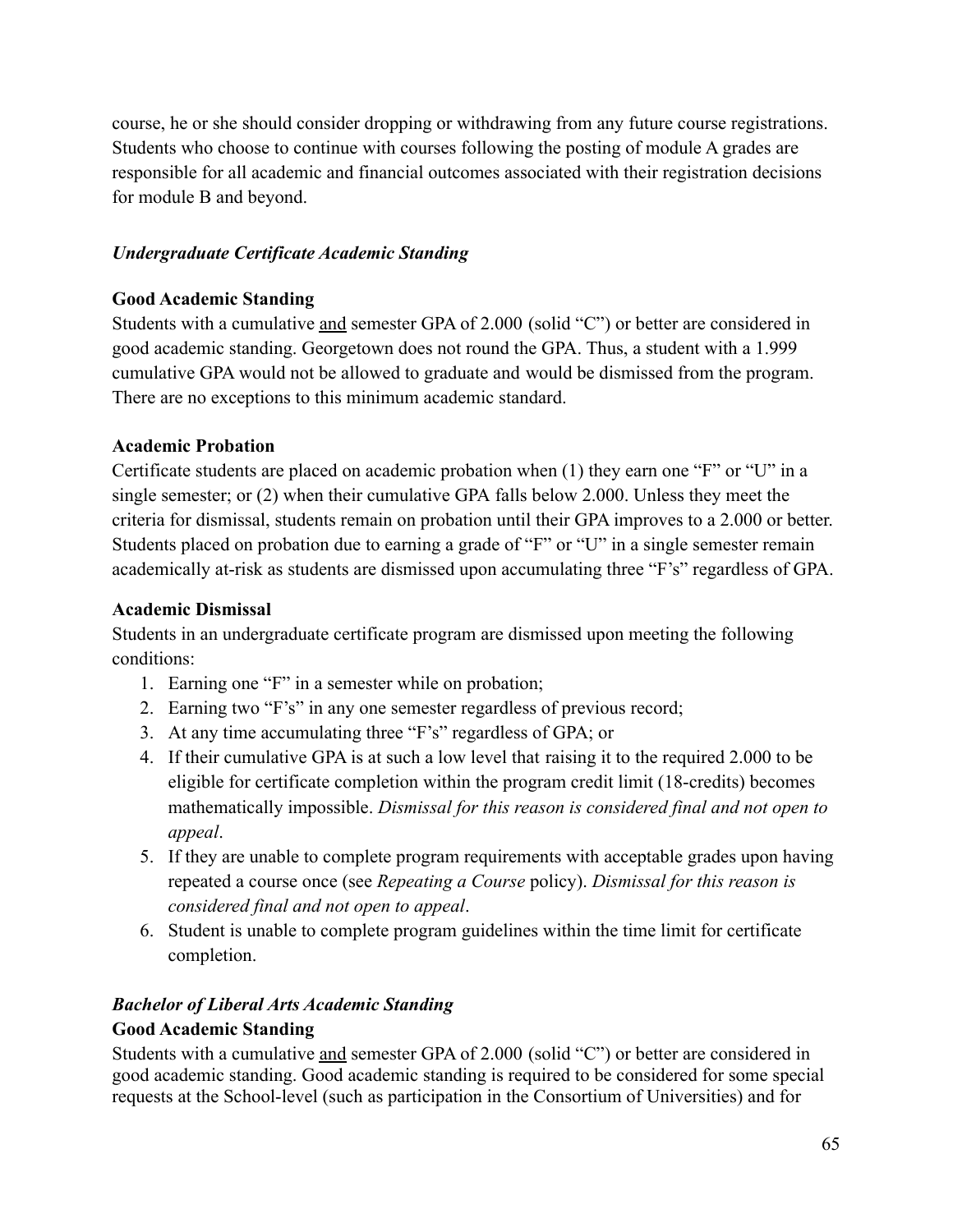other requests at the program level (such as approval for certain internships and independent studies). Georgetown does not round the GPA; thus, a student with a 1.999 cumulative GPA would not be allowed to graduate and would be dismissed from the program. There are no exceptions to this minimum academic standard.

#### **Academic Probation**

Students are placed on academic probation when (1) they earn one "F" or "U" in a single semester; or (2) when their cumulative GPA falls below 2.000. Unless they meet the criteria for dismissal, students remain on probation until their GPA improves to a 2.000 or better. Students placed on probation due to earning a grade of "F" or "U" in a single semester remain academically at-risk as students are dismissed upon accumulating three "F's" regardless of GPA.

#### **Academic Dismissal (Degree Candidacy Terminated)**

Students in the BALS program are dismissed upon earning one "F" in a semester while on probation, two "F's" in any one semester regardless of previous record, or at any time accumulating three "F's" regardless of GPA.

#### **Academic Dismissal (Provisional, Non-Degree Students)**

When academic standing is reviewed at the end of each full semester, provisional, non-degree students are automatically academically dismissed academically under any of the following conditions:

- 1. Upon accumulating one grade of "C-" or lower at any point, regardless of their cumulative GPA. For purposes of Dismissal, a "U" is considered a "C-" or lower at the undergraduate level.
- 2. If they are unable to complete individual program requirements with acceptable grades during the allotted time period of one academic year (fall/spring/summer).

Provisional students who are ineligible to become degree-seeking and are therefore dismissed may not appeal the dismissal.

# *Graduate Certificate Academic Standing*

#### **Good Academic Standing**

Students with a cumulative and semester GPA of 3.000 (solid "B") or better are considered in good academic standing. Georgetown does not round the GPA; thus, a student with a 2.999 cumulative GPA would not be allowed to earn the certificate and would be dismissed from the program. There are no exceptions to this minimum academic standard.

#### **Academic Probation**

Students are placed on academic probation when they earn one unsatisfactory grade of "B-" or lower in a single semester or when their cumulative GPA falls below a 3.000. Unless they meet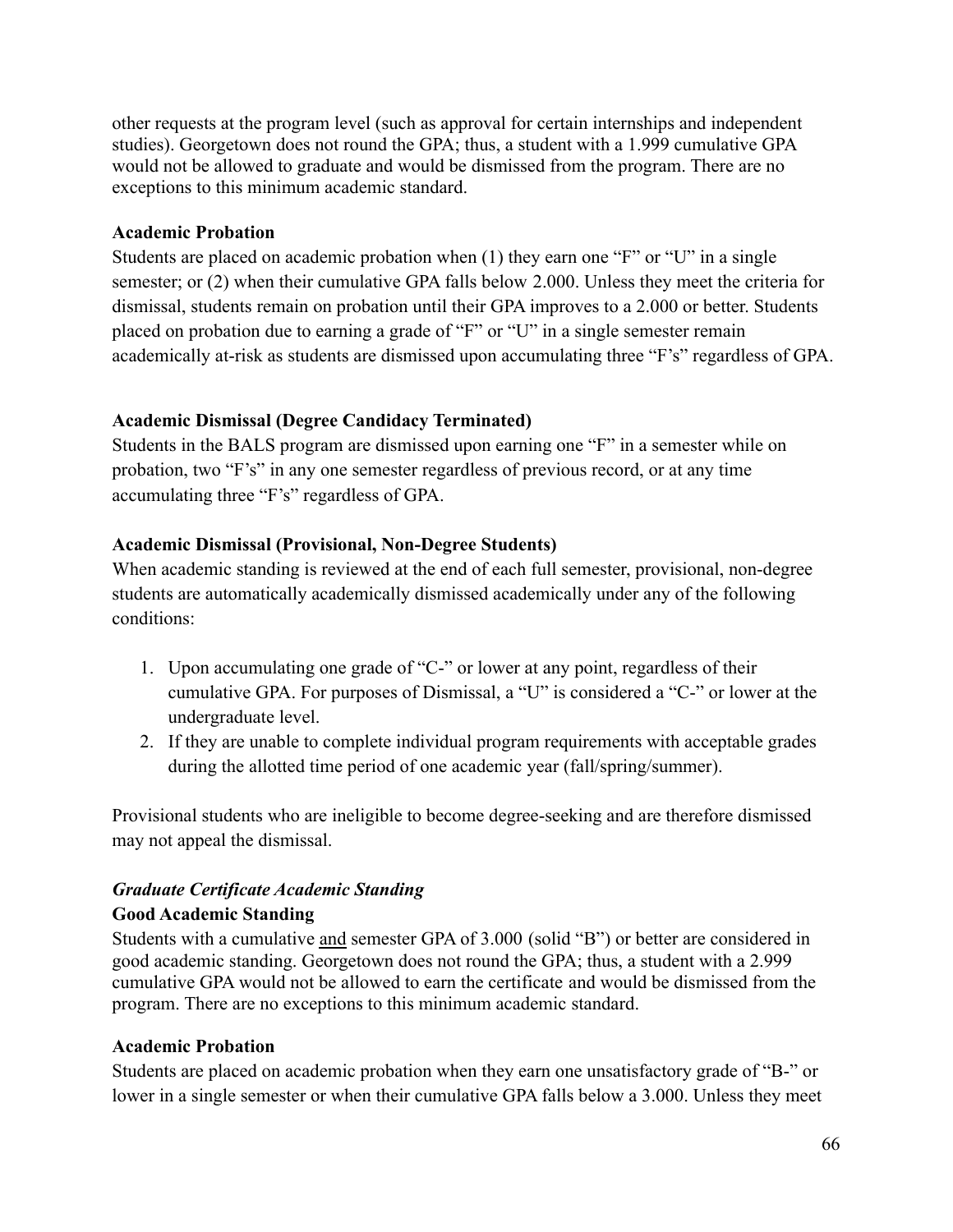the criteria for dismissal as outlined below, students remain on probation until their GPA improves to a 3.000 or better.

# **Academic Dismissal**

When academic standing is reviewed at the end of each full semester, graduate certificate students are automatically academically dismissed under any of the following conditions:

- 1. Upon accumulating one grade, 3-credits of "F" at any point, regardless of their cumulative GPA. For the purpose of evaluating academic standing, a grade of "U" is considered the same as an "F".
- 2. If their cumulative GPA is at such a low level that raising it to the required level to be eligible for certificate completion within the program credit limit (12-credits) becomes mathematically impossible. *Dismissal for this reason is considered final and not open to appeal*.
- 3. If they are unable to complete program requirements with acceptable grades during the allotted time period or upon having repeated a course once (see *Repeating a Course* policy). *Dismissal for this reason is considered final and not open to appeal*.
- 4. Student is unable to complete program guidelines within the time limit for certificate completion.

## *Professional Studies Academic Standing*

# **Good Academic Standing**

Students with a cumulative and semester GPA of 3.000 (solid "B") or better are considered in good academic standing. Good academic standing is required to be considered for some special requests at the School-level (such as participation in the Consortium of Universities) and for other requests at the program level (such as approval for certain internships and independent studies). Georgetown does not round the GPA; thus, a student with a 2.999 cumulative GPA would not be allowed to graduate and would be terminated from the program. There are no exceptions to this minimum academic standard.

#### **Academic Warning**

Students with a semester GPA under 3.000 but with a cumulative GPA of 3.000 or better are placed on academic warning. A notice is sent to the student and the student's academic program when a student is on warning. Students are academically terminated upon accumulating three grades or 9-credits of "B-" or lower and their cumulative GPA is below 3.000; therefore, we notify students upon earning even one unsatisfactory grade. Some programs may require a meeting when a student is placed on Warning.

# **Academic Probation**

Students are placed on academic probation when (1) they earn one "F" or "U" in a single semester; or (2) when their cumulative GPA falls below a 3.000. Unless they meet the criteria for termination or dismissal as outlined below, students remain on probation until their GPA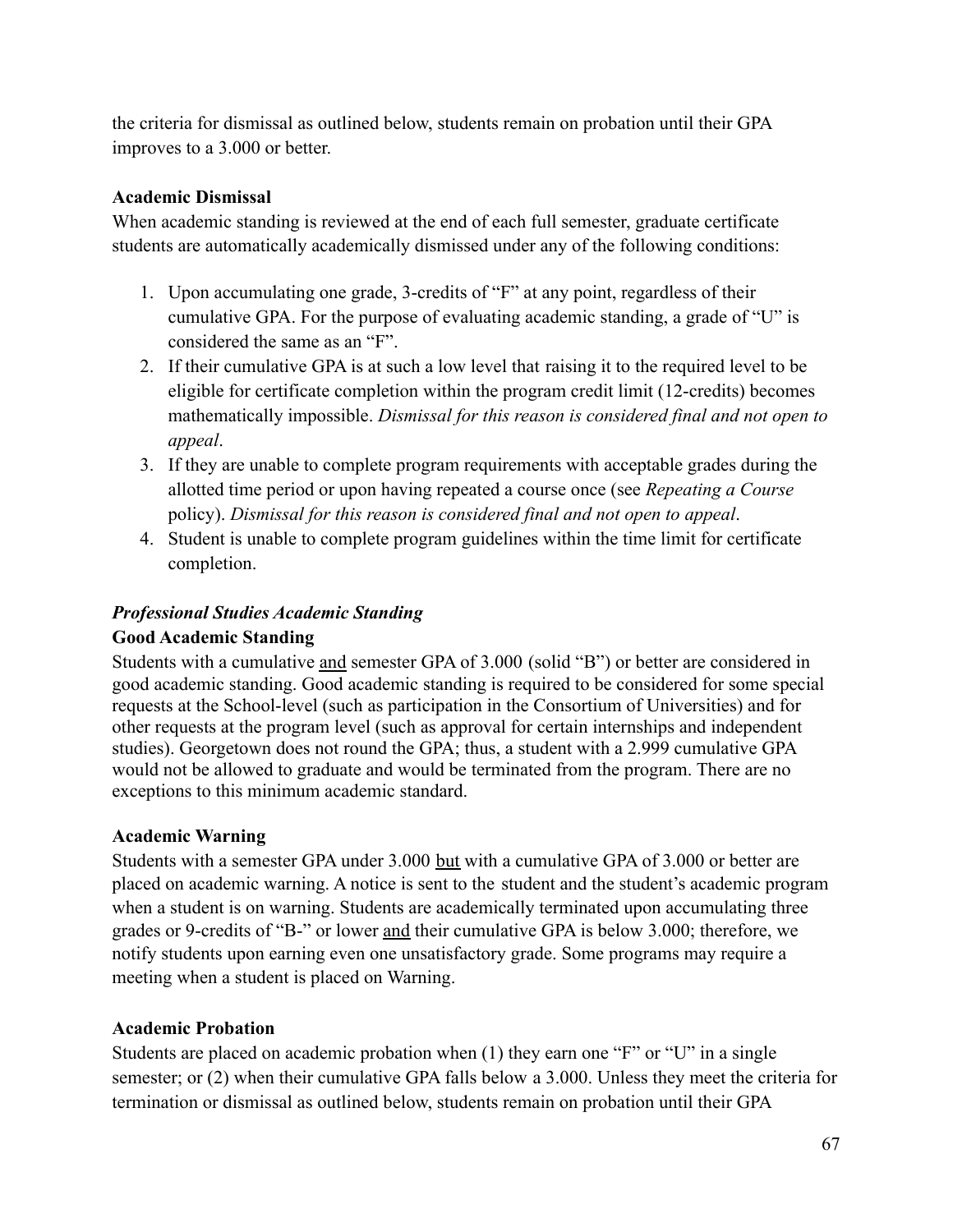improves to a 3.000 or better. Students placed on probation due to earning a grade of "F" or "U" in a single semester remain at-risk of termination upon earning an additional "F" or "U," regardless of their cumulative GPA. Some majors may require a meeting with their program leadership when a student is placed on Probation.

# **Termination of Degree Candidacy**

When academic standing is reviewed at the end of each full semester, MPS students are automatically terminated from degree candidacy under any of the following conditions:

- 1. Upon accumulating two grades or 6-credits of "F" at any point, regardless of their cumulative GPA. For the purpose of evaluating academic standing, a grade of "U" is considered the same as an "F".
- 2. Upon accumulating three grades or 9-credits of "B-" or lower and their cumulative GPA is below 3.000.
- 3. If their cumulative GPA is at such a low level that raising it to the required level to be eligible for graduation within the program credit limit becomes mathematically impossible. *Termination for this reason is considered final and not open to appeal*.
- 4. If they are unable to complete program requirements with acceptable grades (such as Ethics and Capstone with a "B" or better in each) during the allotted time period or upon having repeated a course once (see *Repeating a Course* policy). *Termination for this reason is considered final and not open to appeal*.
- 5. Student is making unsatisfactory progress toward a degree as defined by that student's specific major or is unable to complete program guidelines within the time limit for degree completion.

# **Academic Dismissal (Provisional, Non-Degree Students)**

When academic standing is reviewed at the end of each full semester**,** provisional, non-degree students are automatically academically dismissed academically under any of the following conditions:

- 1. Upon accumulating one grade of "B-" (2.67) or lower at any point, regardless of their cumulative GPA. For the purpose of evaluating academic standing, a grade of "U" is considered the same as an "F".
- 2. If they are unable to complete individual program requirements with acceptable grades during the allotted time period of one academic year (fall/spring/summer).

Provisional students who are ineligible to become degree-seeking and are therefore dismissed may not appeal the dismissal.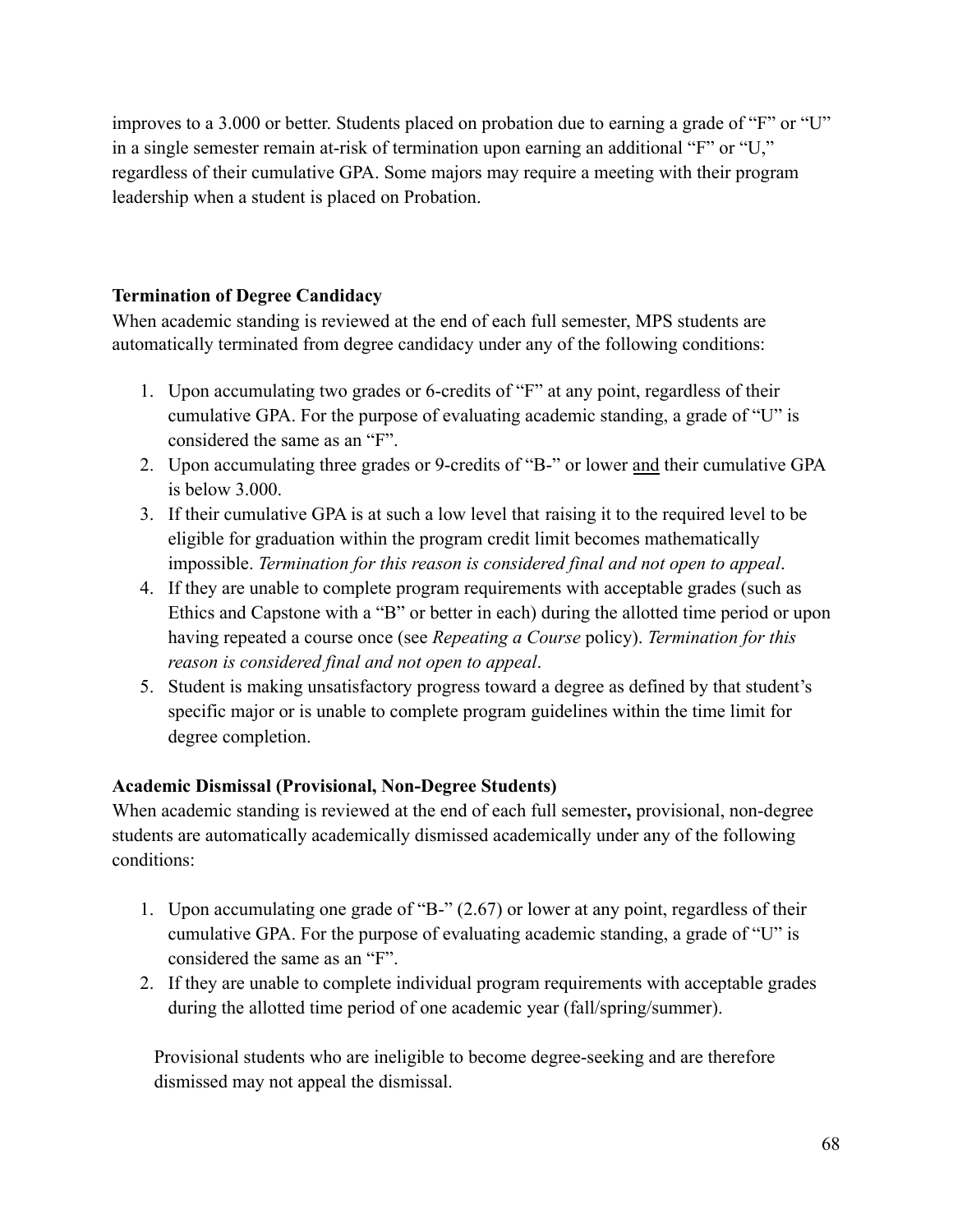# *Master of Arts in Liberal Studies Academic Standing*

## **Good Academic Standing**

Students with a cumulative and semester GPA of 3.000 (solid "B") or better are considered in good academic standing. Good academic standing is required to be considered for some special requests at the School-level (such as participation in the Consortium of Universities) and for other requests at the program-level (such as approval for certain internships and independent studies). Georgetown does not round the GPA; thus, a student with a 2.999 cumulative GPA would not be allowed to graduate and would be terminated from the program. There are no exceptions to this minimum academic standard.

## **Academic Warning**

Students with a semester GPA under 3.000 but a cumulative GPA of 3.000 or better are placed on academic warning; unless they meet the conditions for academic probation or termination.

# **Academic Probation**

Students are placed on academic probation when (1) they earn one grade of "C" or lower in a single semester; or (2) when their cumulative GPA falls below 3.000. Unless they meet the criteria for termination or dismissal, students remain on probation until their cumulative GPA improves to a 3.000 or better. Students placed on probation due to earning a grade of "C" or lower remain at-risk of termination or dismissal upon earning an additional grade of "C" or lower, regardless of their cumulative GPA.

# **Academic Termination of Degree Candidacy**

MALS candidates are automatically terminated from the degree program for any of the following reasons and are not permitted to take additional courses:

- 1. Upon earning two grades of "C" (2.00) or lower, as all grades, including grades of "F" (0.00) and "U", are calculated in determining the cumulative GPA. For the purpose of evaluating academic standing, a grade of "U" is considered the same as an "F".
- 2. If the student's GPA is below a 3.00 at the completion of eight courses (24 credits attempted).
- 3. If the student fails to complete and submit a thesis by the final deadline and does not confirm in writing with the program administration a request to withdraw from MALS Thesis Writing before the grade submission deadline of Continuous Registration.
- 4. Being unable to complete program requirements upon repeating a course once. Termination for this reason is final and without right of further appeal.
- 5. Being unable to complete program guidelines within the time limit for degree completion.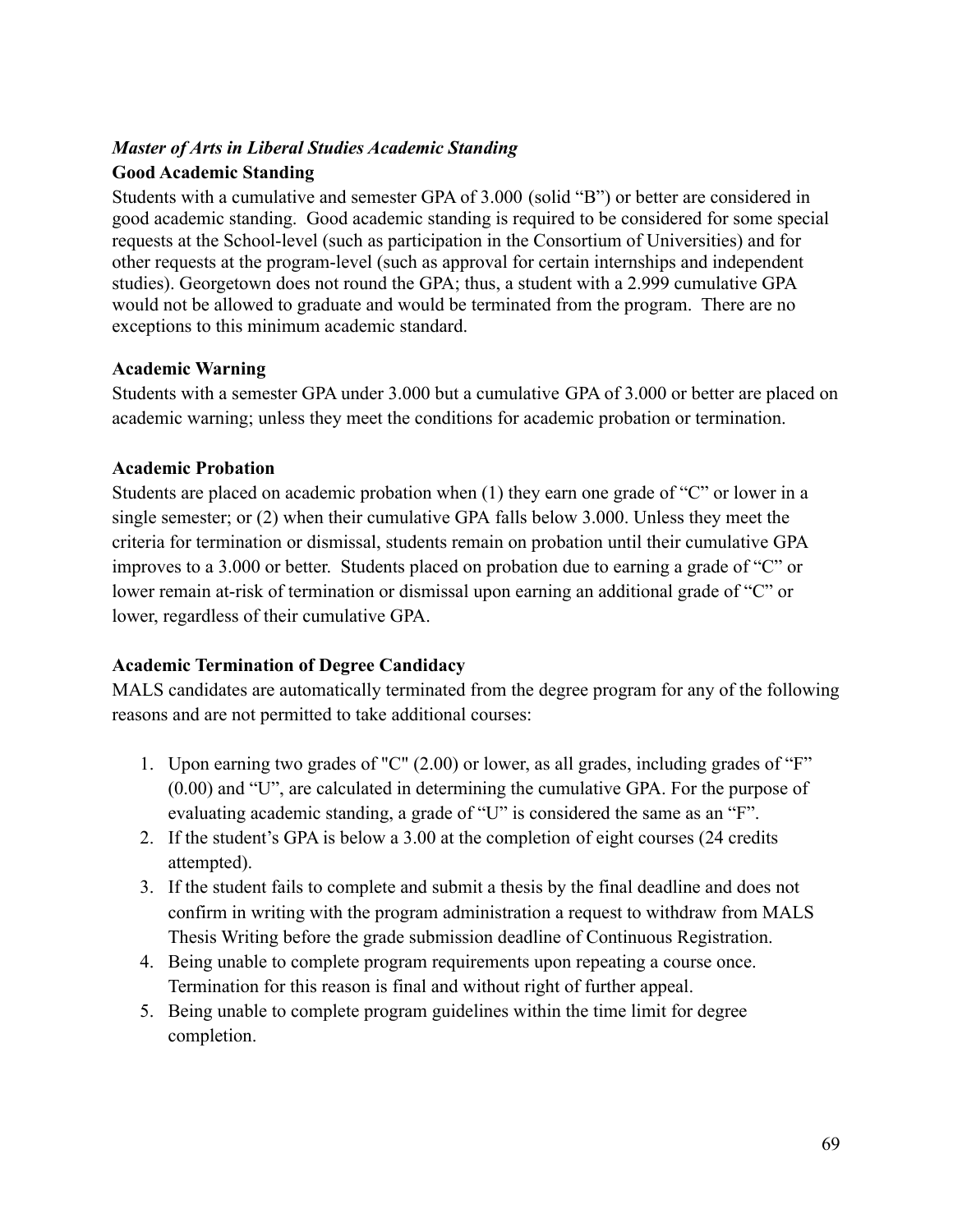## **Academic Dismissal (Provisional, Non-Degree Students)**

When academic standing is reviewed at the end of each full semester**,** provisional, non-degree students are automatically academically dismissed academically under any of the following conditions:

- 1. Upon accumulating one grade of "B-" (2.67) or lower at any point, regardless of their cumulative GPA. For the purpose of evaluating academic standing, a grade of "U" is considered the same as an "F".
- 2. If they are unable to complete individual program requirements with acceptable grades during the allotted time period of one academic year (fall/spring/summer).

Provisional students who are ineligible to become degree-seeking students and are therefore dismissed may not appeal the dismissal.

# *Doctor of Liberal Studies Academic Standing*

#### **Good Academic Standing**

Students with a cumulative and semester GPA of 3.000 (solid "B") or better are considered in good academic standing. Good academic standing is required to be considered for some special requests at the School-level (such as participation in the Consortium of Universities) and for other requests at the program-level (such as approval for certain internships and independent studies). Georgetown does not round the GPA; thus, a student with a 2.999 cumulative GPA would not be allowed to graduate and would be terminated from the program. There are no exceptions to this minimum academic standard.

#### **Academic Warning**

Students with a semester GPA under 3.000 but a cumulative GPA of 3.000 or better are placed on academic warning; unless they meet the conditions for academic probation or termination.

#### **Academic Probation**

Students are placed on academic probation when (1) they earn one grade of "C" or lower in a single semester; or (2) when their cumulative GPA falls below 3.000. Unless they meet the criteria for termination or dismissal, students remain on probation until their cumulative GPA improves to a 3.000 or better. Students placed on probation due to earning a grade of "C" or lower remain at-risk of termination or dismissal upon earning an additional grade of "C" or lower, regardless of their cumulative GPA.

#### **Academic Termination of Degree Candidacy**

DLS candidates are automatically terminated for any of the following reasons and are not permitted to take additional courses: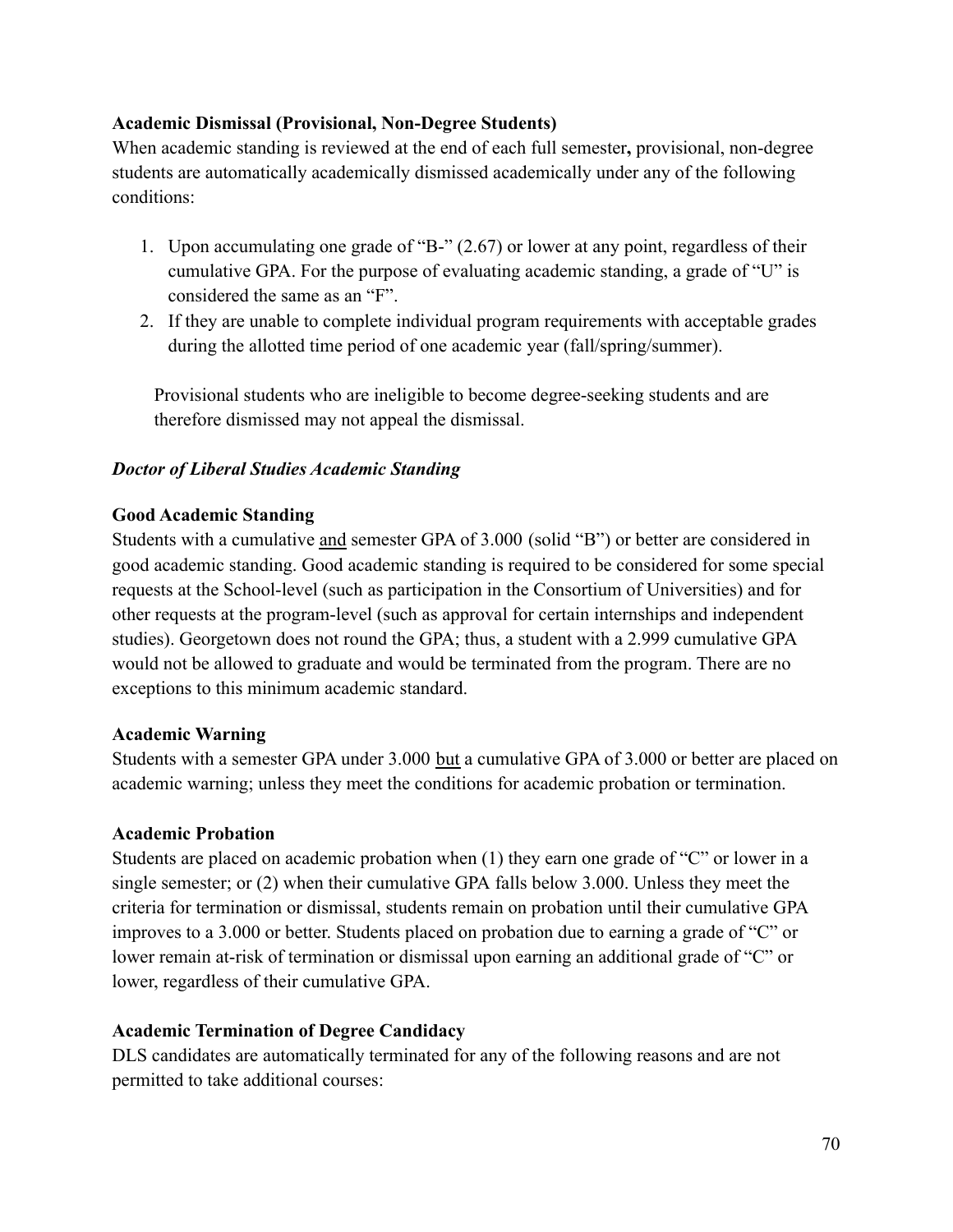- 1. Upon earning two grades of "C" (2.00) or lower, as all grades, including grades of "F" (0.00) and "U", are calculated in determining the cumulative GPA. For the purpose of evaluating academic standing, a grade of "U" is considered the same as an "F".
- 2. Upon failing the Qualifying Examination upon the second attempt.
- 3. Upon failing to complete or to defend the Thesis Proposal upon registering for the course twice.
- 4. Upon failing to complete or to defend the Thesis.
- 5. Being unable to complete program guidelines within the time limit for degree completion.

## *Certificate to Degree Matriculation*

Students in a certificate program who would like to continue into a corresponding degree program must submit the Graduate Certificate Completion Request or Undergraduate Certificate Completion Request form to their program for approval by the last day of classes (per the SCS full semester academic calendar) in the semester in which the student is planning to complete the certificate. Pending program approval, the student will matriculate into the corresponding degree program upon successful completion of the certificate requirements. Upon matriculation to a degree program students must meet all of the academic standards and program requirements laid out for the degree.

Students who successfully complete a certificate but fail to indicate their intention to matriculate into the corresponding degree program by the deadline must submit an admissions application to be considered for a degree program. If a student completes a certificate but decides to pursue a degree at a later time, they must submit an admissions application to be considered for a degree program. For more information about the admissions process, please contact the SCS Admissions office.

# *For MPS Certificate Students*

Students who successfully complete a graduate certificate and would like to continue into an MPS degree program for which the certificate does not correspond to must submit an admissions application to be considered for an MPS degree program. For more information about the admissions process, please contact the SCS Admissions office.

# **Certificate Completion**

#### *Application to Complete*

Certificate completion is not an automatic process, and all students must be cleared to complete by the academic program and the SCS Office of Academic Affairs & Compliance (OAAC). Students who plan to complete a School of Continuing Studies certificate must submit the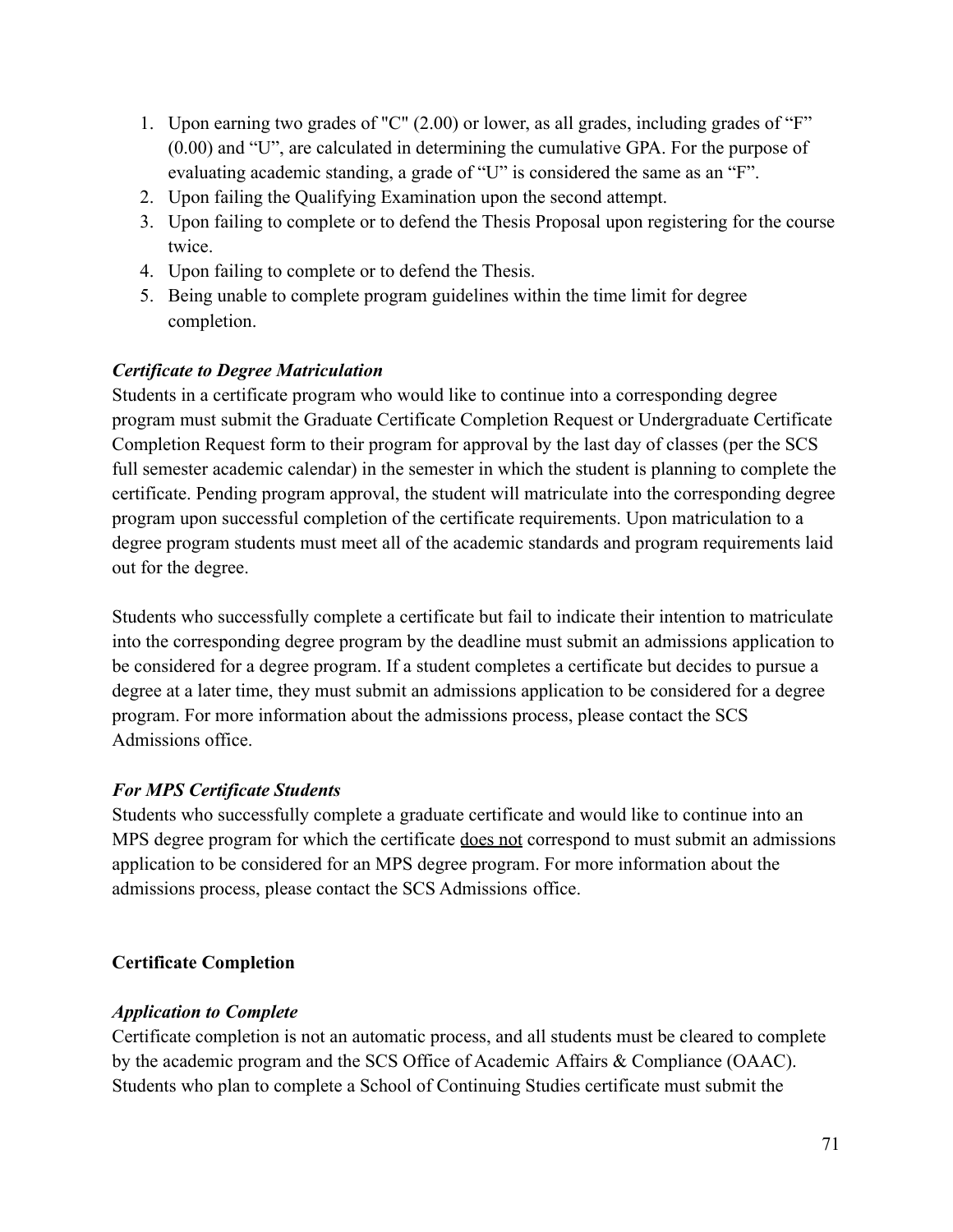Graduate Certificate Completion Request or Undergraduate Certificate Completion Request form in the semester in which all certificate requirements will be completed by the published application deadline.

## *Certificate Distribution*

Certificates are custom ordered and take several weeks to create and ship. Your certificate will be mailed directly from our vendor to the address provided on the Certificate Completion Form. Please note that only students who matriculated into a certificate program will receive a physical certificate. Students who began as degree-seeking students (such as MPS) and complete a certificate in passing will receive a notation on their transcript only. Please see the "Certificate and Diploma Name" policy.

The following certificate award dates will be listed on official transcripts:

August 23rd for Summer Completers December 31st for Fall Completers May (Date of Commencement Ceremony) for Spring Completers

## **Graduation (For Degree Seekers)**

#### *Application to Graduate*

Students are required to submit an application to graduate by the published deadlines set forth by SCS Office of Academic Affairs & Compliance and the University. Students can only apply to graduate when they are nearing graduation as indicated by overall credit hours. Application periods will be announced by the SCS Office of Academic Affairs and Compliance and in program communications each semester.

Failure to submit an application by the deadline will result in delays conferring the degree and ordering the diploma. If a student misses the deadline to apply to graduate in a given semester, the student must apply again in the next semester's application period. Students without all final recorded grades (for example, "I" or "NR" grades) will be excluded from the Commencement Book and degree conferral will be delayed. Students who do not meet all degree requirements in the semester in which they've applied to graduate must submit a new application to graduate during the application period of the semester in which degree requirements will be met.

Students should contact their academic program no later than the start of their final semester to review their progress toward completion. Graduation is not an automatic process, and all students must be cleared and certified to graduate by the Office of Academic Affairs &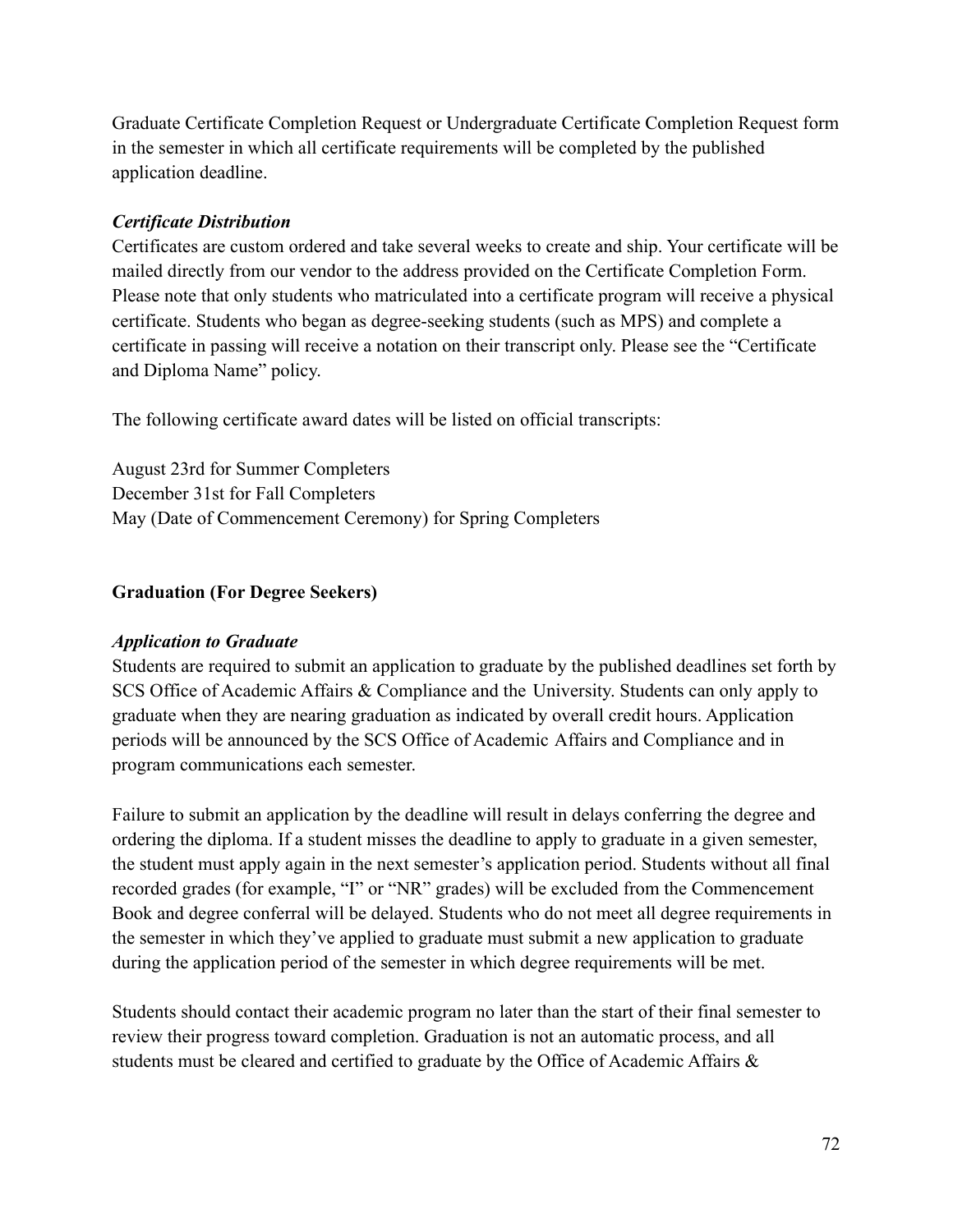Compliance. In order to facilitate this process, students complete the following steps during their final semester:

- 1. Retrieve your transcript from [MyAccess](https://myaccess.georgetown.edu/) to review on your own and with your program advisor. While your program advisor can provide you with academic guidance, it is ultimately your responsibility to ensure that you have met all requirements (including specific course, GPA, credit, and major requirements, which can differ by program).
- 2. Degree candidates should fill out the graduation application found in [MyAccess](https://myaccess.georgetown.edu/) under "Student Services," "Student Records," and "Apply to Graduate." If you have questions about the online application to graduate, please contact the Office of Academic Affairs & Compliance at scsoaac@georgetown.edu.
- 3. All students should contact the Revenue and Receivables Office at (202) 687-7100 or student accounts@georgetown.edu to ensure that they have settled their financial obligations. Financial holds prevent academic registration, the generation of official transcripts, and the issuance of diplomas and certificates.
- 4. International students should contact the Office of [Global Services](http://globalservices.georgetown.edu/) at (202) 687-5867 to update their status.
- 5. Under University policy, no credits may be completed in excess of the number required by the program without advance, written permission of the program to Academic Affairs & Compliance.

Submission of an application does not guarantee graduation clearance, as all grades must be entered and students must complete the standards and requirements of their program, the School, and the University.

# *Degree Conferral*

The Bachelor of Arts in Liberal Studies, Master of Arts in Liberal Studies, Doctor of Liberal Studies and Master of Professional Studies degrees are recorded on the official transcripts by the end of May for spring graduates, September for summer graduates, and January for fall graduates. The Executive Master of Professional Studies degree is recorded on official transcripts by the end of September.

The following degree conferral dates will be listed on official transcripts and diplomas:

August 23rd for Summer Graduates December 31st for Fall Graduates May (Date of Commencement Ceremony) for Spring Graduates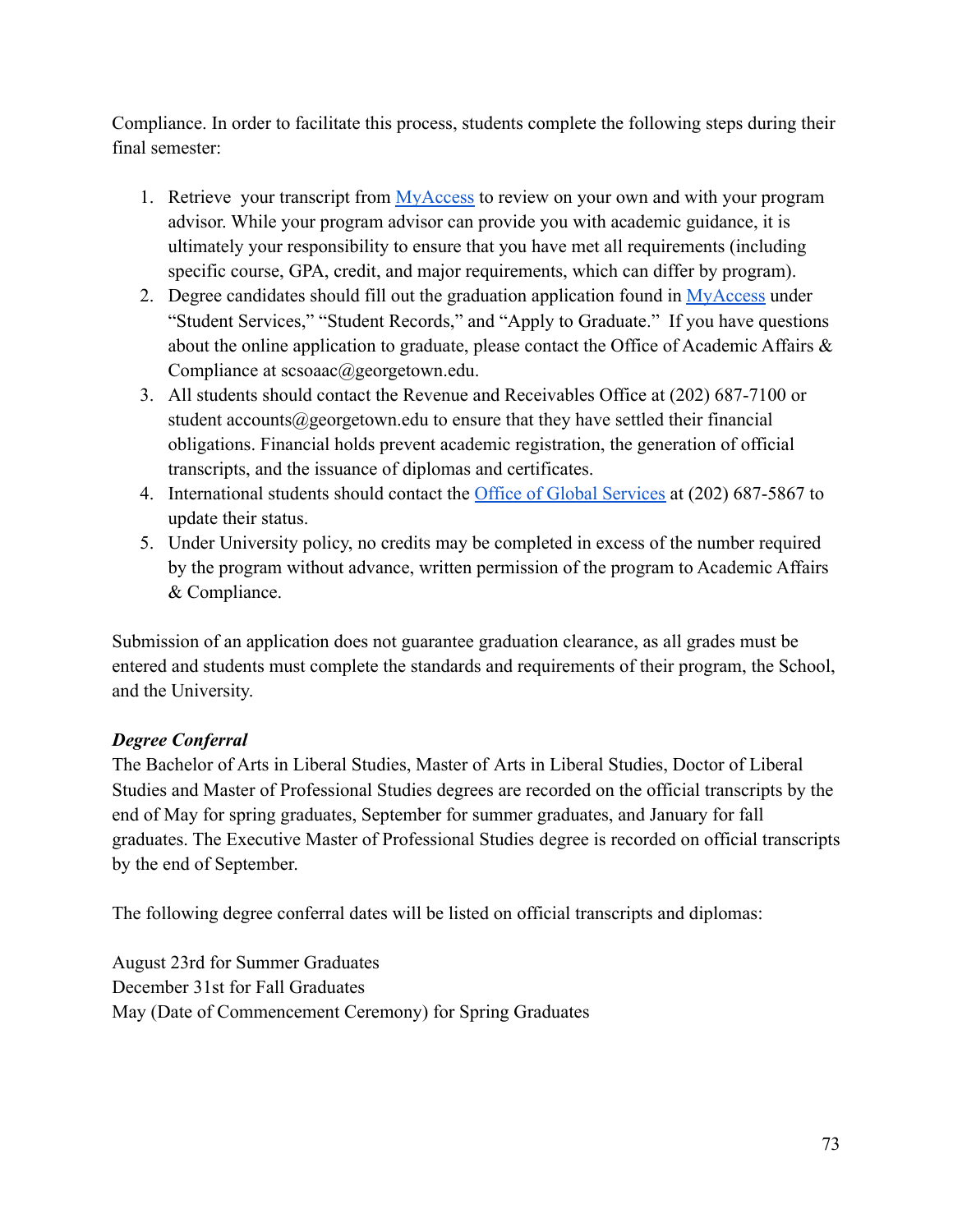### *Commencement*

The University's Commencement Ceremony is held in May every year. Graduates who have had their degrees posted earlier (in the prior fall or summer semesters, depending on the program) are welcomed and encouraged to participate in this formal ceremony.

The Commencement Book is published once per year for this Ceremony. Only the names of students expected to complete their degree by the end of the current spring semester (and who earned their degree in the prior year's fall and summer semesters) will appear in the annual Commencement Book. While every effort is made to ensure complete accuracy within the Commencement Book, please note that appearing in it does not guarantee degree conferral, nor does the act of walking in the Commencement Ceremony.

### *Academic Awards and Honors*

SCS academic programs review their graduating students and make recommendations for program-specific awards to be presented at the annual *Tropaia Ceremony* which takes place during the week of Commencement. Programs consider a variety of criteria in making their recommendations (such as cumulative GPA; social impact; Capstone presentations; and so on). Students should contact their advisors to learn more about these awards.

Graduate students are not ranked. The minimum acceptable GPA for good academic standing and graduation is a 3.000 ("B" average), and all graduate students are expected to perform at a high academic level in their specific field of study. Therefore, undergraduate academic honors (such as *summa/magna/cum laude*) are not applied at the graduate-level.

Undergraduate students are eligible for graduation honors. Information about grade point average requirements for graduation honors can be found here https://bulletin.georgetown.edu/regulation/studying#Grades.

# **Diplomas**

All Georgetown University degree program graduates earn the official Georgetown diploma, written in Latin, and reflecting the history, tradition, and values of the University along with a traditional blue-and-gray ribbon (the Georgetown colors). The Office of the University Registrar manages the ordering and distribution of diplomas for the School of Continuing Studies. Diplomas are custom ordered and take several weeks to create and ship. Please contact the Office of the University Registrar at univregistrar@georgetown.edu for any questions or concerns regarding the diploma

SCS is not responsible for damage or loss of your diploma. In case of damage to or loss of your original diploma, you are able to order a replacement by visiting the Office of the [University](http://registrar.georgetown.edu/records/diploma-replacement/) [Registrar's site](http://registrar.georgetown.edu/records/diploma-replacement/) (https://registrar.georgetown.edu/) and completing the diploma replacement form.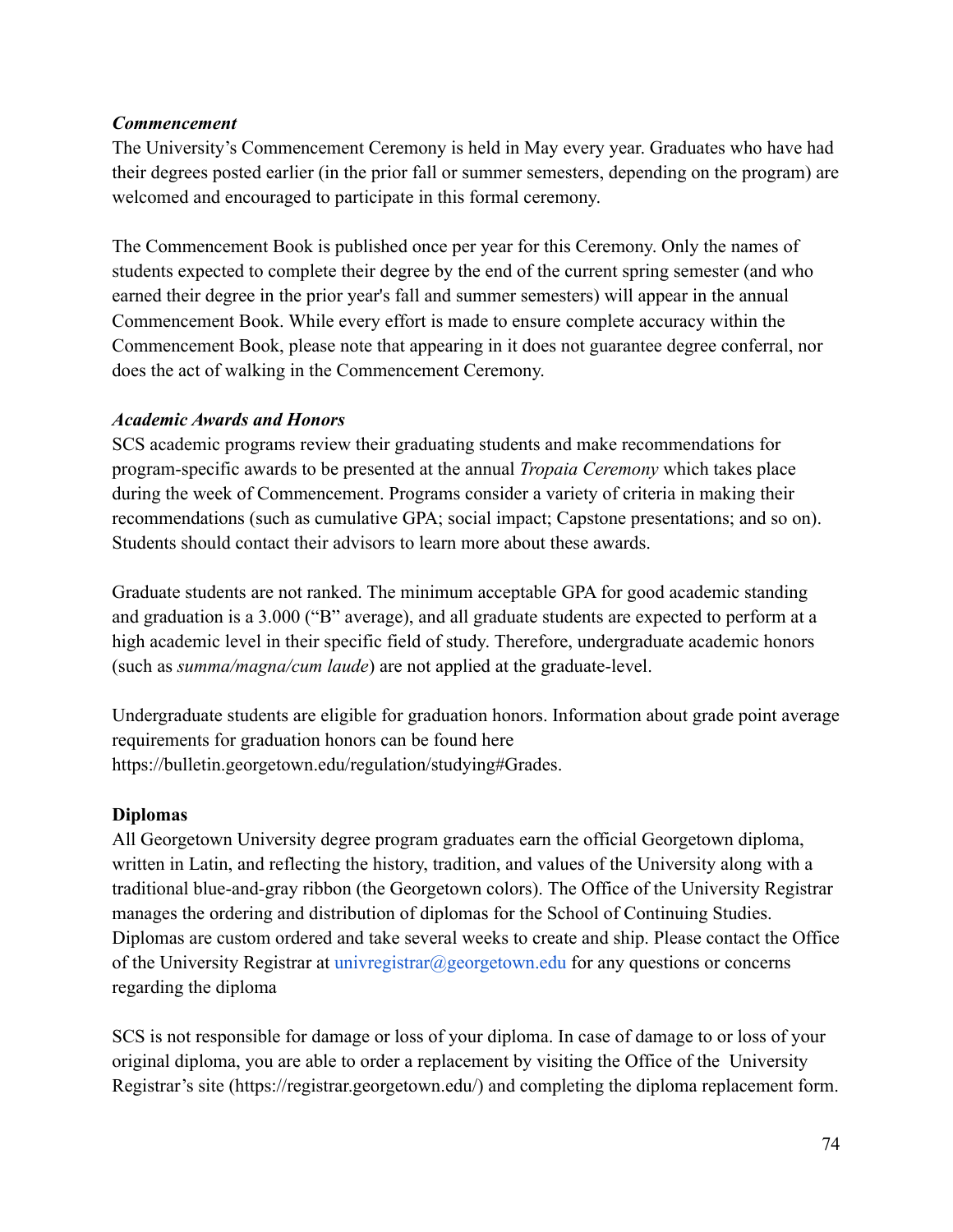#### **Diploma and Graduate Certificate Name Policy**

University policy states that the name used on the diploma must match the legal name listed in MyAccess. Chosen names, nicknames, or anticipated names (for example, as a result of marriage) cannot be used. If a student's name has changed or if part of their name (e.g. a middle name) is not indicated on their record, they may submit a name change request form and supporting documentation to studentrecords@georgetown.edu prior to applying to graduate. If a name change request is not received by the deadline, the Office of the University Registrar will proceed with printing the official name on record. To verify the official name on record, students may view this information in MyAccess or on their unofficial transcript. Please contact the Office of the University Registrar at univregistrar@georgetown.edu for any questions or concerns regarding the diploma name. Students do not need to complete a name change request if they wish to exclude part of their name from the diploma (e.g. a middle name/middle initial).

#### **Financial Clearance**

Financial holds prevent the generation of official transcripts and the issuance of a diploma or a certificate. Financial holds are not released until the past due balance is paid in full. All students should settle all financial obligations to the University – e.g. overdue tuition, library fines, and late fees – so that their account balance is \$0 before completing their last course.